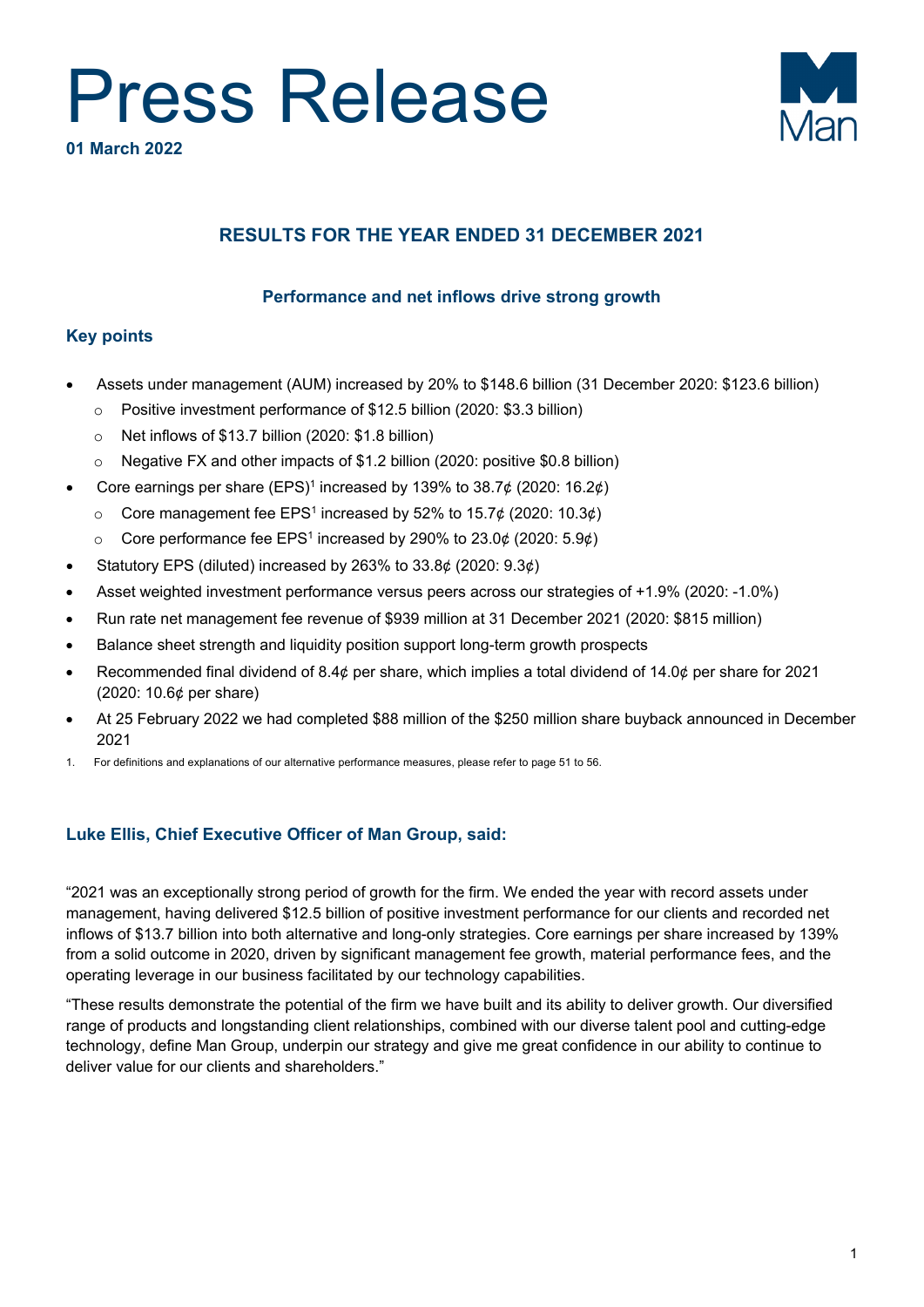# **Summary Financials**

| \$ millions, unless otherwise stated                          | Year ended<br>31 Dec 2021 | Year ended<br>31 Dec 2020 |
|---------------------------------------------------------------|---------------------------|---------------------------|
| Assets under management (end of period), \$ billions          | 148.6                     | 123.6                     |
| Core net management fee revenue <sup>1</sup>                  | 877                       | 730                       |
| Core performance fees <sup>1</sup>                            | 569                       | 179                       |
| Core gains on investments <sup>1</sup>                        | 27                        | 20                        |
| Core sub-lease rental and lease surrender income <sup>1</sup> | 13                        | 18                        |
| Core net revenue <sup>1</sup>                                 | 1,486                     | 947                       |
| Asset servicing costs                                         | (58)                      | (55)                      |
| Compensation costs                                            | (596)                     | (451)                     |
| Core other costs <sup>1</sup>                                 | (161)                     | (145)                     |
| Core net finance expense <sup>1</sup>                         | (13)                      | (12)                      |
| Core profit before tax <sup>1</sup>                           | 658                       | 284                       |
| Non-core items <sup>1</sup>                                   | (68)                      | (105)                     |
| <b>Statutory profit before tax</b>                            | 590                       | 179                       |
|                                                               |                           |                           |

| Statutory EPS (diluted)              | 33.8 | 9.3  |
|--------------------------------------|------|------|
| Core $EPS1$                          | 38.7 | 16.2 |
| Core management fee EPS <sup>1</sup> | 15.7 | 10.3 |
| Dividend per share <sup>2</sup>      | 14.0 | 10.6 |
|                                      |      |      |

1. Our alternative performance measures, including reconciliations between statutory measures and their core equivalents, are outlined on pages 51 to 56.

2. Our dividend policy and availability of dividend resources are discussed further on page 19.

# **Dividend and share buyback**

*¢*

Man Group's ordinary dividend policy is progressive, taking into account the growth in the firm's overall earnings. Man Group's policy is to distribute available capital to shareholders over time by way of higher dividend payments and/or share buybacks, while maintaining a prudent balance sheet after taking into account required capital and potential strategic opportunities. Whilst the Board considers dividends as the primary method of returning capital to shareholders, it will continue to execute share buybacks when advantageous.

In line with our dividend policy, the Board confirms it will recommend a final dividend of 8.4¢ per share for the financial year ended 31 December 2021, resulting in a total dividend of 14.0¢ per share for the year. This is in addition to \$350 million of share buyback programmes announced in 2021. We will fix and announce the US dollar to sterling dividend currency conversion rate on 6 May 2022, in advance of payment.

# **Dates for the 2021 final dividend**

| Ex-dividend date         | 7 April 2022 |
|--------------------------|--------------|
| Record date              | 8 April 2022 |
| Sterling conversion date | 6 May 2022   |
| Payment date             | 20 May 2022  |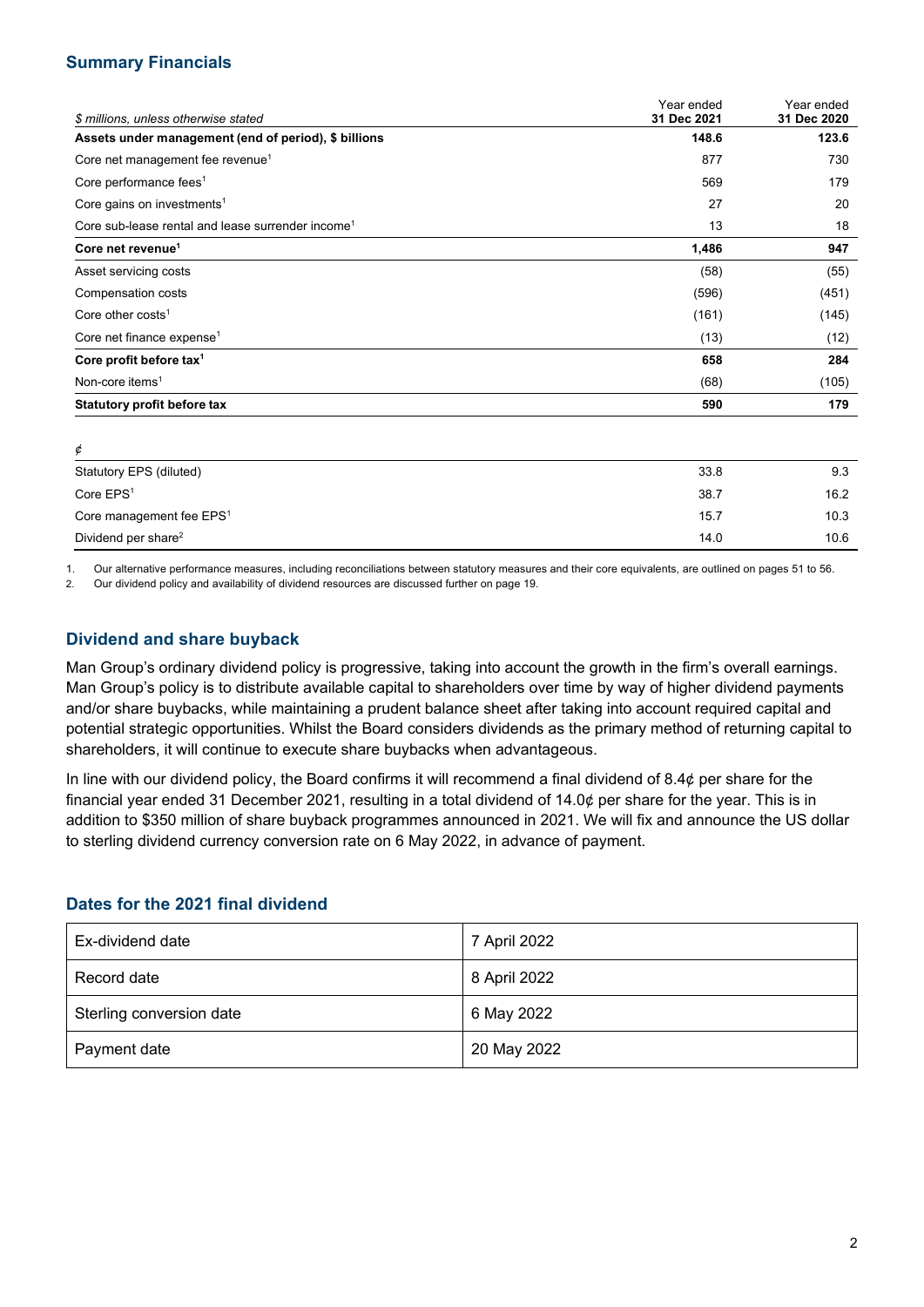# **Conference call and presentation for investors and analysts**

A conference call with management including an opportunity to ask questions will commence at 10.30am (GMT) on 1 March 2022. A copy of the presentation will be available on the investor relations section of www.man.com from 10.25am.

The conference call can be accessed at: <https://mangroup.webex.com/mangroup/j.php?MTID=m0d6df0cb9a6a2b03fe40ab7c4f8d018f>

Webinar number: 2364 671 6251

Webinar password: pgB9n42hqdm (74296424 from phones)

Join by phone: +44-203-478-5289 United Kingdom toll

Access code: 236 467 16251

Please note:

- We recommend connecting to the meeting 5-10 minutes prior to the start time
- To ask a question during the Q&A session you will need to access the meeting via the link above

# **Enquiries**

Karan Shirgaokar Director, Investor Relations +44 20 7144 1434 [investor.relations@man.com](mailto:investor.relations@man.com)

Georgiana Brunner Head of Communications +44 20 7144 1000 [media@man.com](mailto:media@man.com)

Neil Doyle FTI Consulting +44 77 7197 8220 [man@f](mailto:mangroupUK@finsbury.com)ticonsulting.com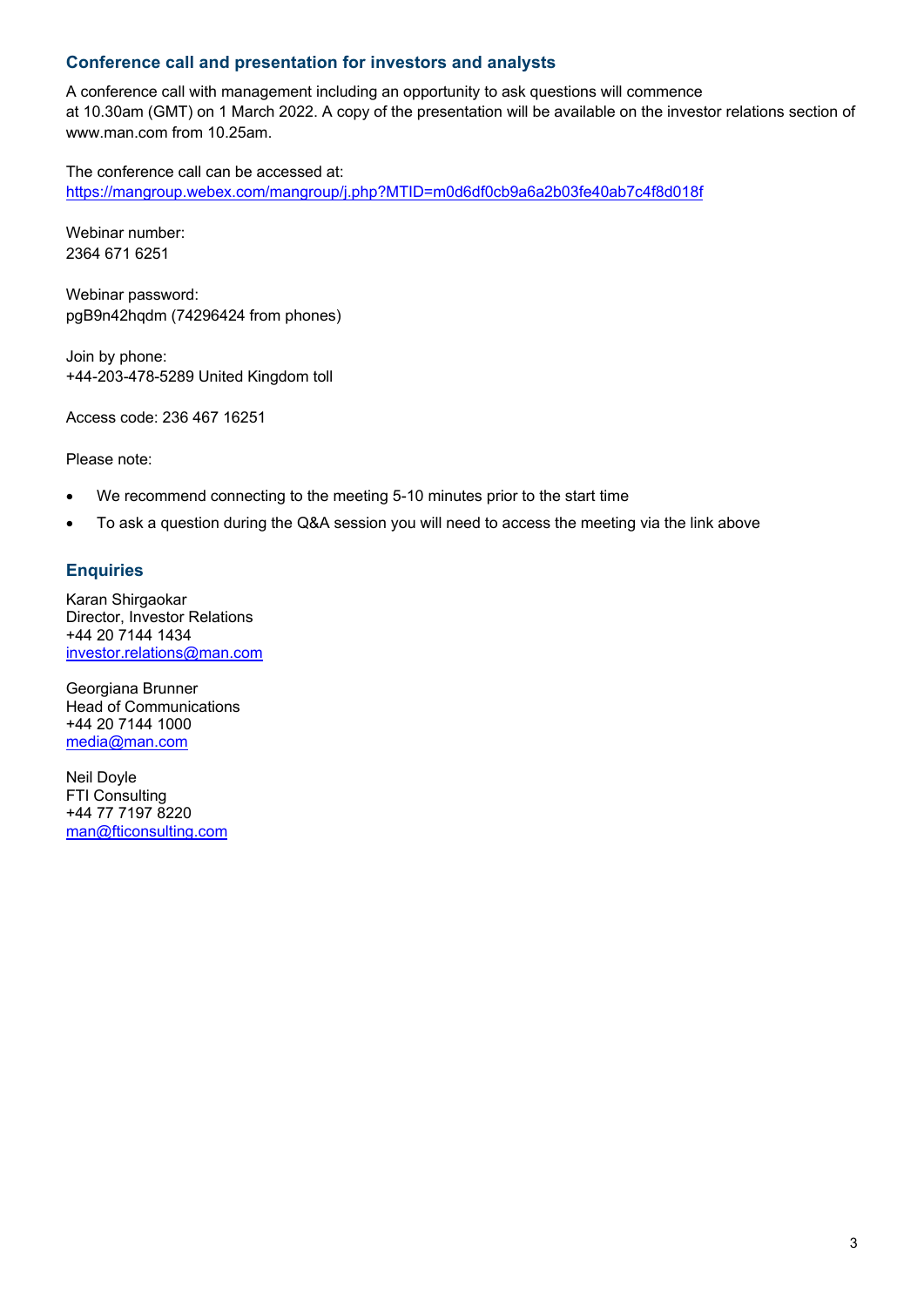# **About Man Group**

Man Group is a global, technology-empowered active investment management firm focused on delivering alpha and portfolio solutions for clients. Headquartered in London, we manage \$148.6 billion<sup>1</sup> and operate across multiple offices globally.

We invest across a diverse range of strategies and asset classes, with a mix of long-only and alternative strategies run on a discretionary and quantitative basis, across liquid and private markets. Our investment teams work within Man Group's single operating platform, enabling them to invest with a high degree of empowerment while benefiting from the collaboration, strength and resources of the entire firm. Our platform is underpinned by advanced technology, supporting our investment teams at every stage of their process, including alpha generation, portfolio management, trade execution and risk management.

Our clients and the millions of retirees and savers they represent are at the heart of everything we do. We form deep and long-lasting relationships and create tailored solutions to help meet their unique needs. We recognise that responsible investing is intrinsically linked to our fiduciary duty to our clients, and we integrate this approach broadly across the firm.

We are committed to creating a diverse and inclusive workplace where difference is celebrated and everyone has an equal opportunity to thrive, as well as giving back and contributing positively to our communities. For more information about Man Group's global charitable efforts, and our diversity and inclusion initiatives, please visit: <https://www.man.com/corporate-responsibility>

Man Group plc is listed on the London Stock Exchange under the ticker EMG.LN and is a constituent of the FTSE 250 Index. Further information can be found at www.man.com

# **Forward looking statements and other important information**

This document contains forward-looking statements with respect to the financial condition, results, and business of Man Group plc. By their nature, forward-looking statements involve risk and uncertainty and there may be subsequent variations to estimates. Man Group plc's actual future results may differ materially from the results expressed or implied in these forward-looking statements.

The content of the websites referred to in this announcement is not incorporated into and does not form part of this announcement. Nothing in this announcement should be construed as or is intended to be a solicitation for or an offer to provide investment advisory services or to invest in any investment products mentioned herein.

<sup>1.</sup> As at 31 December 2021. All investment management and advisory services are offered through the investment engines of Man AHL, Man Numeric, Man GLG, Man FRM and Man Global Private Markets (GPM).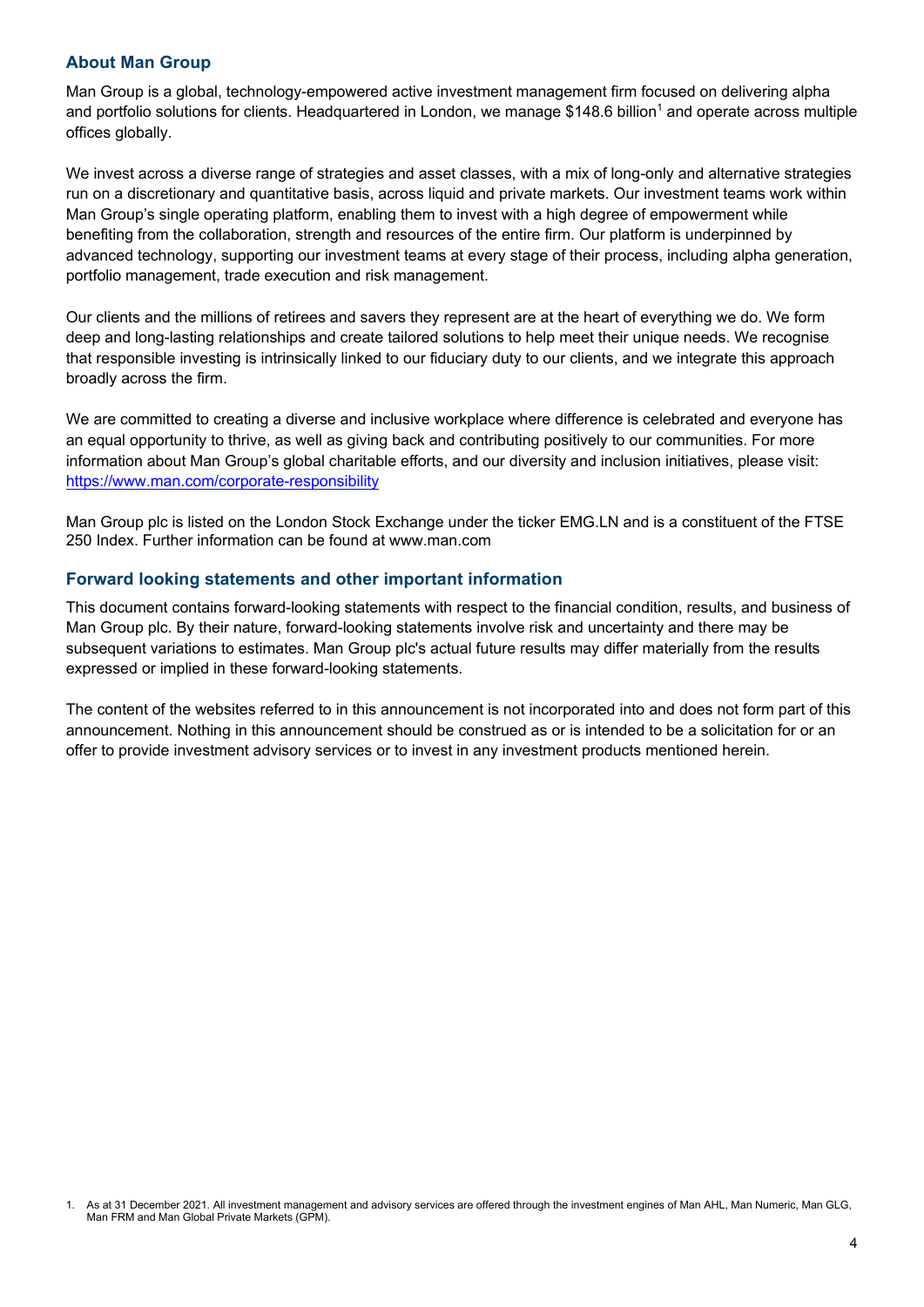# **AUM movements for the year ended 31 December 2021**

| \$bn                    | AUM at<br>31 Dec 2020 | <b>Net flows</b> | <b>Investment</b><br>performance | FX & other | AUM at<br>31 Dec 2021 |
|-------------------------|-----------------------|------------------|----------------------------------|------------|-----------------------|
| Absolute return         | 34.0                  | 4.8              | 2.5                              | (0.1)      | 41.2                  |
| Total return            | 29.0                  | 4.4              | 2.3                              | (0.3)      | 35.4                  |
| Multi-manager solutions | 14.2                  | 0.2              | 0.6                              | 0.0        | 15.0                  |
| <b>Alternative</b>      | 77.2                  | 9.4              | 5.4                              | (0.4)      | 91.6                  |
| Systematic long-only    | 27.8                  | 3.3              | 5.3                              | (0.3)      | 36.1                  |
| Discretionary long-only | 18.6                  | 1.0              | 1.8                              | (0.5)      | 20.9                  |
| Long-only               | 46.4                  | 4.3              | 7.1                              | (0.8)      | 57.0                  |
| <b>Total</b>            | 123.6                 | 13.7             | 12.5                             | (1.2)      | 148.6                 |

# **AUM movements for the three months ended 31 December 2021**

| \$bn                    | <b>AUM at</b><br>30 Sep 2021 | <b>Net flows</b> | <b>Investment</b><br>performance | FX & other | <b>AUM at</b><br>31 Dec 2021 |
|-------------------------|------------------------------|------------------|----------------------------------|------------|------------------------------|
| Absolute return         | 39.9                         | 1.6              | 0.1                              | (0.4)      | 41.2                         |
| Total return            | 34.6                         | 0.1              | 0.9                              | (0.2)      | 35.4                         |
| Multi-manager solutions | 14.1                         | 0.9              | 0.1                              | (0.1)      | 15.0                         |
| <b>Alternative</b>      | 88.6                         | 2.6              | 1.1                              | (0.7)      | 91.6                         |
| Systematic long-only    | 30.0                         | 4.6              | 1.5                              | 0.0        | 36.1                         |
| Discretionary long-only | 20.9                         | 0.0              | 0.0                              | 0.0        | 20.9                         |
| Long-only               | 50.9                         | 4.6              | 1.5                              | 0.0        | 57.0                         |
| <b>Total</b>            | 139.5                        | 7.2              | 2.6                              | (0.7)      | 148.6                        |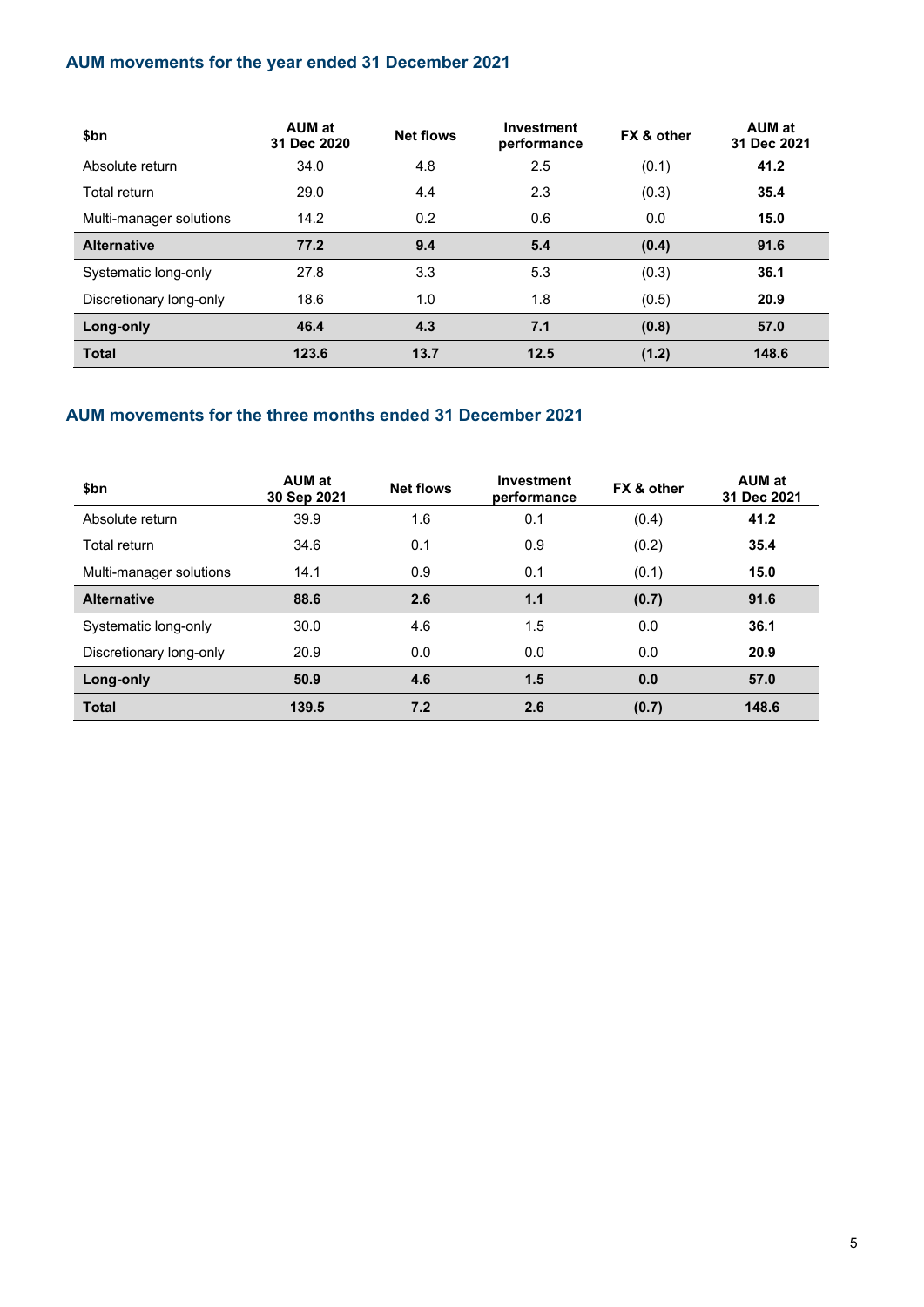# **AUM by product category**

| \$bn                                     | 31-Dec-20 | 31-Mar-21 | 30-Jun-21 | 30-Sep-21 | 31-Dec-21 |
|------------------------------------------|-----------|-----------|-----------|-----------|-----------|
| Absolute return                          | 34.0      | 35.4      | 38.3      | 39.9      | 41.2      |
| Man Institutional Solutions <sup>1</sup> | 7.3       | 8.3       | 9.5       | 11.1      | 11.0      |
| <b>AHL Alpha</b>                         | 7.6       | 7.8       | 8.3       | 7.9       | 8.6       |
| <b>AHL Dimension</b>                     | 5.3       | 4.9       | 5.5       | 5.4       | 5.5       |
| <b>GLG</b> equity                        | 4.6       | 5.1       | 4.9       | 5.1       | 5.5       |
| <b>AHL Evolution</b>                     | 4.4       | 4.2       | 4.6       | 4.5       | 4.7       |
| <b>AHL Diversified</b>                   | 1.5       | 1.5       | 1.4       | 1.4       | 1.3       |
| Other $2$                                | 3.3       | 3.6       | 4.1       | 4.5       | 4.6       |
| <b>Total return</b>                      | 29.0      | 29.1      | 32.5      | 34.6      | 35.4      |
| <b>AHL TargetRisk</b>                    | 11.2      | 11.8      | 14.3      | 16.6      | 18.7      |
| Alternative Risk Premia                  | 8.6       | 8.2       | 9.1       | 8.8       | 8.9       |
| CLOs and other                           | 5.0       | 4.8       | 4.7       | 4.8       | 3.7       |
| <b>Global Private Markets</b>            | 2.4       | 2.5       | 2.7       | 2.8       | 3.0       |
| Emerging markets fixed income            | 1.8       | 1.8       | 1.7       | 1.6       | 1.1       |
| <b>Multi-manager solutions</b>           | 14.2      | 13.9      | 13.4      | 14.1      | 15.0      |
| Infrastructure & direct access           | 7.1       | 7.2       | 7.5       | 8.1       | 9.1       |
| Segregated                               | 6.5       | 6.1       | 5.3       | 5.4       | 5.4       |
| Diversified and thematic FoHF            | 0.6       | 0.6       | 0.6       | 0.6       | 0.5       |
| <b>Systematic long-only</b>              | 27.8      | 29.0      | 30.7      | 30.0      | 36.1      |
| Global equity                            | 10.9      | 12.5      | 13.4      | 13.3      | 18.9      |
| International equity                     | 7.4       | 7.5       | 7.5       | 7.6       | 8.0       |
| Emerging markets equity                  | 7.2       | 7.1       | 8.0       | 7.4       | 7.4       |
| US equity                                | 2.3       | 1.9       | 1.8       | 1.7       | 1.8       |
| <b>Discretionary long-only</b>           | 18.6      | 19.6      | 20.4      | 20.9      | 20.9      |
| Credit and convertibles                  | 3.7       | 3.7       | 4.1       | $5.0\,$   | 5.5       |
| UK equity                                | 4.5       | 4.7       | 4.6       | 4.7       | 4.7       |
| Japan equity                             | 3.4       | 4.3       | 4.2       | $4.2\,$   | 3.7       |
| Europe ex-UK equity                      | 4.0       | 3.8       | 3.5       | $3.0\,$   | $3.2\,$   |
| Emerging markets fixed income            | 1.7       | 1.8       | 1.9       | 1.9       | 1.9       |
| Other <sup>3</sup>                       | $1.3$     | $1.3$     | 2.1       | 2.1       | 1.9       |
| Total                                    | 123.6     | 127.0     | 135.3     | 139.5     | 148.6     |

1. Man Institutional Solutions includes AHL Institutional Solutions, which invests into a range of AHL strategies including AHL Alpha, AHL Dimension and AHL Evolution.

2. Includes AHL other, Numeric absolute return and GLG credit absolute return strategies.

3. Includes equity and multi-asset strategies.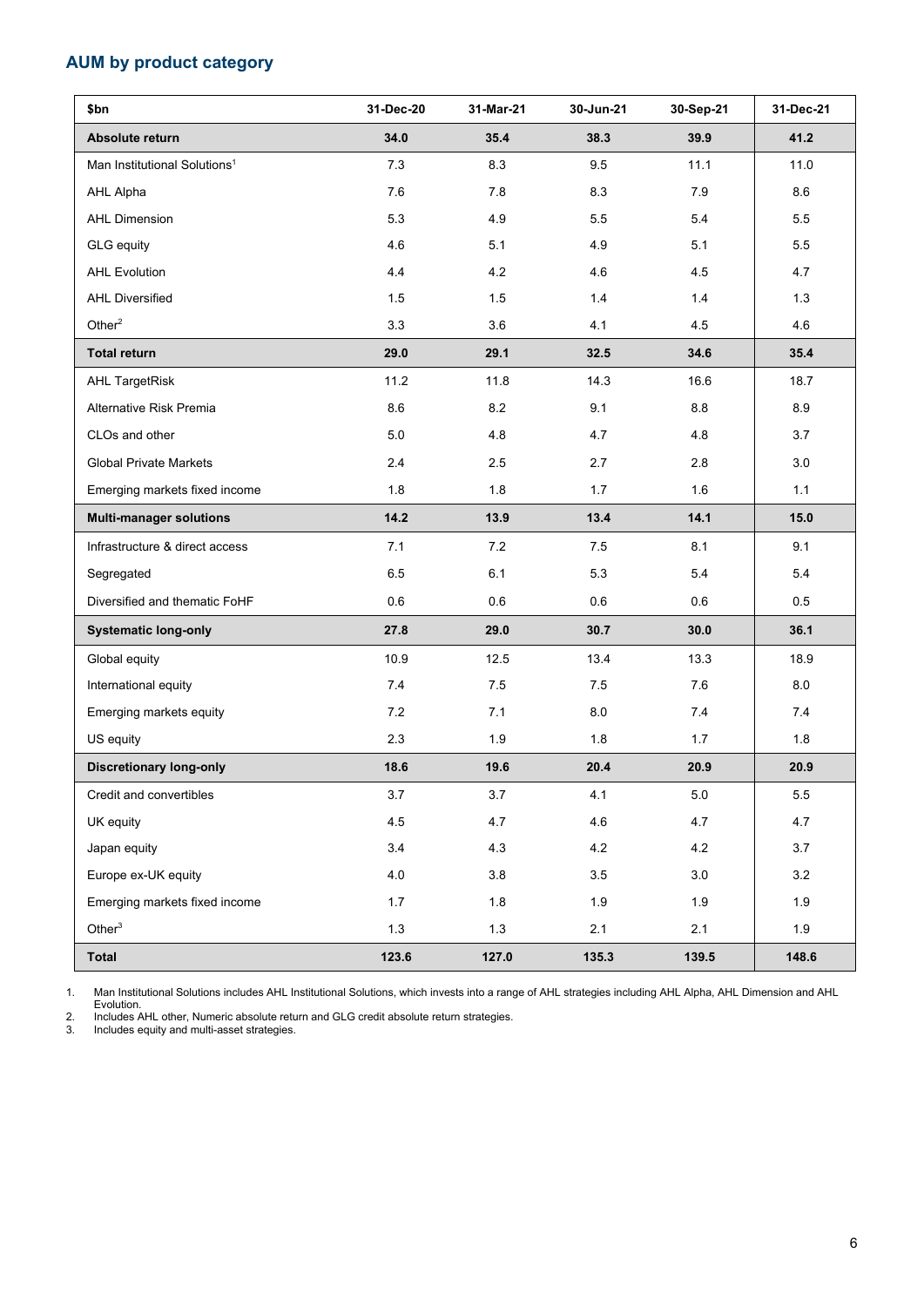# **Investment performance**

|                                               |                |                            | Return (net of fees)        | Annualised return (net of fees) |                           |                             |
|-----------------------------------------------|----------------|----------------------------|-----------------------------|---------------------------------|---------------------------|-----------------------------|
|                                               |                | 3 months to<br>31 Dec 2021 | 12 months to<br>31 Dec 2021 | 3 years to<br>31 Dec 2021       | 5 years to<br>31 Dec 2021 | Inception to<br>31 Dec 2021 |
| Absolute return                               |                |                            |                             |                                 |                           |                             |
| <b>AHL Alpha</b>                              | $\mathbf{1}$   | $-0.8%$                    | 4.8%                        | 6.8%                            | 5.3%                      | 10.4%                       |
| <b>AHL Dimension</b>                          | $\overline{a}$ | 1.4%                       | 8.3%                        | 2.0%                            | 2.6%                      | 4.5%                        |
| <b>AHL Evolution</b>                          | $\mathbf{3}$   | 4.7%                       | 17.0%                       | 12.0%                           | 10.3%                     | 12.8%                       |
| <b>AHL Diversified</b>                        | $\overline{4}$ | $-2.5%$                    | 3.1%                        | 8.0%                            | 5.0%                      | 10.7%                       |
| <b>GLG Alpha Select Alternative</b>           | 5              | 3.2%                       | 8.9%                        | 7.0%                            | 8.3%                      | 4.6%                        |
| <b>GLG Event Driven Alternative</b>           | 6              | 0.0%                       | 6.3%                        |                                 | $\overline{a}$            | 8.5%                        |
| <b>GLG Global Credit Multi Strategy</b>       | $\overline{7}$ | $-1.2%$                    | 2.8%                        | 5.6%                            | 6.4%                      | 11.4%                       |
| Total return                                  |                |                            |                             |                                 |                           |                             |
| <b>AHL TargetRisk</b>                         | 8              | 3.4%                       | 14.4%                       | 15.8%                           | 12.5%                     | 10.6%                       |
| Alternative Risk Premia                       | 9              | 5.3%                       | 12.8%                       | 1.5%                            | 2.2%                      | 3.2%                        |
| GLG Global Emerging Markets Debt Total Return | 10             | 0.2%                       | $-0.2%$                     | 0.2%                            | 0.7%                      | 1.6%                        |
| <b>Multi-manager solutions</b>                |                |                            |                             |                                 |                           |                             |
| <b>FRM Diversified II</b>                     | 11             | 1.0%                       | 11.3%                       | 5.9%                            | 4.0%                      | 4.1%                        |
| <b>Systematic long-only</b>                   |                |                            |                             |                                 |                           |                             |
| <b>Numeric Global Core</b>                    | 12             | 8.4%                       | 24.3%                       | 19.8%                           | 13.0%                     | 12.2%                       |
| Relative return                               |                | 0.6%                       | 2.5%                        | $-2.0%$                         | $-2.0%$                   | 0.4%                        |
| Numeric Europe Core (EUR)                     | 13             | 7.8%                       | 29.4%                       | 16.1%                           | 9.4%                      | 9.4%                        |
| Relative return                               |                | 0.1%                       | 4.3%                        | 1.0%                            | 0.9%                      | 2.4%                        |
| Numeric Emerging Markets Core                 | 14             | $-1.3%$                    | 3.0%                        | 13.1%                           | 11.3%                     | 7.2%                        |
| Relative return                               |                | 0.0%                       | 5.5%                        | 2.2%                            | 1.5%                      | 2.4%                        |
| <b>Discretionary long-only</b>                |                |                            |                             |                                 |                           |                             |
| GLG Continental European Growth Fund          | 15             | 6.9%                       | 11.1%                       | 21.9%                           | 13.8%                     | 10.2%                       |
| Relative return                               |                | 1.9%                       | $-6.3%$                     | 6.5%                            | 3.5%                      | 3.9%                        |
| GLG Japan CoreAlpha Equity Fund               | 16             | $-3.8%$                    | 28.2%                       | 5.6%                            | 2.7%                      | 3.8%                        |
| Relative return                               |                | $-2.1%$                    | 15.5%                       | $-7.1%$                         | $-5.3%$                   | 0.7%                        |
| <b>GLG Undervalued Assets Fund</b>            | $17\,$         | 1.2%                       | 15.7%                       | 5.1%                            | 6.0%                      | 6.6%                        |
| Relative return                               |                | $-3.0%$                    | $-2.6%$                     | $-3.3%$                         | 0.6%                      | 0.9%                        |
| <b>GLG High Yield Opportunities Fund</b>      | $18$           | 0.1%                       | 10.8%                       |                                 |                           | 11.9%                       |
| Relative return                               |                | 0.7%                       | 8.7%                        | $\overline{\phantom{a}}$        | $\overline{\phantom{a}}$  | 6.8%                        |
| <b>Indices</b>                                |                |                            |                             |                                 |                           |                             |
| <b>HFRX Global Hedge Fund Index</b>           | 19             | 0.1%                       | 3.7%                        | 6.3%                            | 3.5%                      |                             |
| HFRI Fund of Funds Conservative Index         | 19             | 0.6%                       | 7.5%                        | 6.7%                            | 4.7%                      |                             |
| HFRI Equity Hedge (Total) Index               | 19             | 0.7%                       | 11.7%                       | 14.4%                           | 9.5%                      |                             |
| <b>HFRX EH: Equity Market Neutral Index</b>   | 19             | $-0.4%$                    | 1.0%                        | $-1.6%$                         | $-1.3%$                   |                             |
| Barclay BTOP 50 Index                         | $20\,$         | 1.8%                       | 10.2%                       | 7.3%                            | 3.1%                      |                             |

1. Represented by AHL Alpha plc from 17 October 1995 to 30 September 2012, and by AHL Strategies PCC Limited: Class Y AHL Alpha USD Shares from 1 October 2012 to 30 September 2013. The representative product was changed at the end of September 2012 due to the provisioning of fund liquidation costs in October 2012 for AHL Alpha plc, which resulted in tracking error compared with other Alpha Programme funds. Both funds are valued weekly; however, for comparative purposes, statistics have been calculated using the best quality price that is available at each calendar month end, using estimates where a final price is unavailable. Where a price, either estimate or final is unavailable on a calendar month end, the price on the closest date prior to the calendar month end has been used. Both of the track records have been adjusted to reflect the fee structure of AHL Alpha (Cayman) Limited - USD Shares. From 30 September 2013, the actual performance of AHL Alpha (Cayman) Limited - USD Shares is displayed.

2. Represented by AHL Strategies PCC Limited: Class B AHL Dimension USD Shares from 3 July 2006 to 31 May 2014, and by AHL Dimension (Cayman) Ltd - F USD Shares Class from 1 June 2014 until 28 February 2015 when AHL Dimension (Cayman) Ltd - A USD Shares Class is used. Representative fees of 1.5% Management Fee and 20% Performance Fee have been applied.

3. Represented by AHL Evolution Limited adjusted for the fee structure (2% p.a. management fee and 20% performance fee) from September 2005 to 31 October 2006; and by AHL Strategies PCC: Class G AHL Evolution USD from 1 November 2006 to 30 November 2011; and by the performance track record of AHL Investment Strategies SPC: Class E AHL Evolution USD Notes from 1 December 2011 to 30 November 2012. From 1 December 2012, the track record of AHL (Cayman) SPC: Class A1 Evolution USD Shares has been shown. All returns shown are net of fees.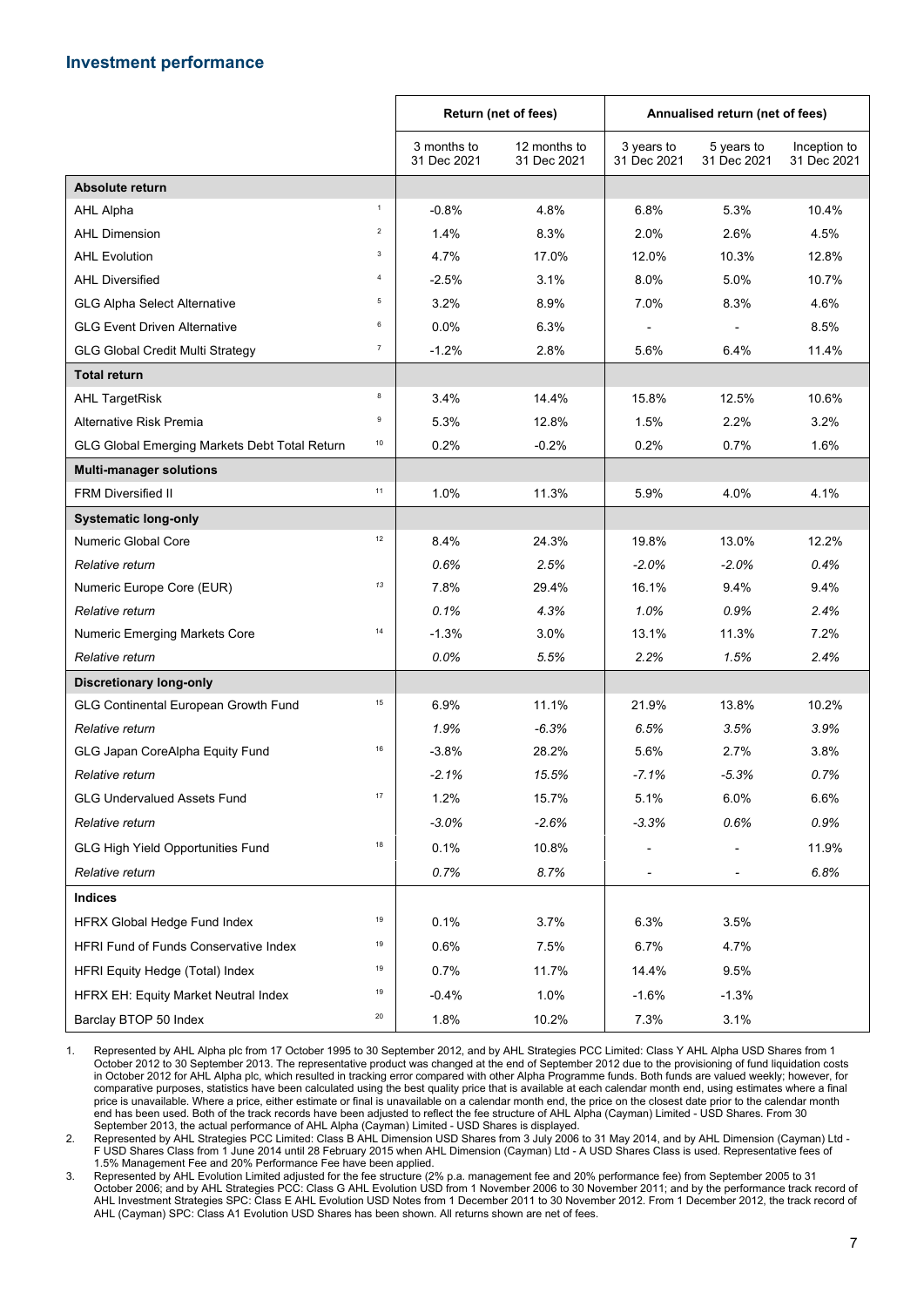- 4. Represented by Man AHL Diversified plc from 26 March 1996 to 29 October 2012, and by Man AHL Diversified (Guernsey) USD Shares Class A from 30 October 2012 to date. The representative product was changed at the end of October 2012 due to legal and/or regulatory restrictions on Man AHL Diversified plc preventing the product from accessing the Programme's revised target allocations. Both funds are valued weekly; however, for comparative purposes, statistics have been calculated using the best quality price that is available at each calendar month end, using estimates where a final price is unavailable. Where a price, either estimate or final is unavailable on a calendar month end, the price on the closest date prior to the calendar month end has been used.
- 5. Represented by Man GLG Alpha Select Alternative IL GBP; AUM included within GLG equity under the absolute return product category.<br>6. Represented by Man GLG Event Driven Alternative IN USD; AUM included within GLG equit 6. Represented by Man GLG Event Driven Alternative IN USD; AUM included within GLG equity under the absolute return product category.
- 7. Represented by GLG Market Neutral Fund Class Z Restricted USD until 31 August 2007. From 1 September 2007, Man GLG Global Credit Multi Strategy CL IL XX USD unrestricted; AUM included within Other under the absolute return product category.
- 8. Represented by Man AHL TargetRisk class I USD.
- er Represented by Man Alternative Risk Premia Class A USD.<br>10. Represented by Man Alternative Risk Premia Class A USD.<br>10. Represented by Man GLG Global Emerging Markets Debt 1 10. Represented by Man GLG Global Emerging Markets Debt Total Return Class I USD; AUM included within Emerging markets fixed income under the total return product category.
- 11. Represented by FRM Diversified II Fund SPC Class A USD ('the fund') until April 2018 then Class A JPY hedged to USD thereafter. However, prior to Jan 2004, FRM has created the FRM Diversified II pro forma using the following methodology: i) for the period Jan 1998 to Dec 2003, by using the returns of Absolute Alpha Fund PCC Limited – Diversified Series Share Cell ('AA Diversified - USD') adjusted for fees and/or currency, where applicable. For the period Jan 2004 to Feb 2004, the returns of the fund's master portfolio have been used, adjusted for fees and/or currency, where applicable. Post Feb 2004, the fund's actual performance has been used, which may differ from the calculated performance of the track record. There have been occasions where the 12 months' performance to date of FRM Diversified II has differed materially from that of AA Diversified. Strategy and holdings data relates to the composition of the master portfolio; AUM included within Diversified and thematic FoHF under the multi-manager product category.
- 12. Performance relative to the MSCI World. This reference index is intended to best represent the strategy's universe. Investors may choose to compare returns for their accounts to different reference indices, resulting in differences in relative return information. Comparison to an index is for informational purposes only, as the holdings of an account managed by Numeric will differ from the securities which comprise the index and may have greater volatility than the holdings of an index.
- 13. Performance relative to the MSCI Europe (EUR). This reference index is intended to best represent the strategy's universe. Investors may choose to compare returns for their accounts to different reference indices, resulting in differences in relative return information. Comparison to an index is for informational purposes only, as the holdings of an account managed by Numeric will differ from the securities which comprise the index and may have greater volatility than the holdings of an index; AUM included within International equity under the systematic long-only product category.
- 14. Performance relative to MSCI Emerging Markets. This reference index is intended to best represent the strategy's universe. Investors may choose to compare returns for their accounts to different reference indices, resulting in differences in relative return information. Comparison to an index is for informational purposes only, as the holdings of an account managed by Numeric will differ from the securities which comprise the index and may have greater volatility than the holdings of an index.
- 15. Represented by Man GLG Continental European Growth Fund Class C Accumulation Shares. Relative return shown vs FTSE World Europe Ex UK (GBP, GDTR); AUM included within Europe ex-UK equity under the discretionary long-only product category.
- 16. Represented by Man GLG Japan CoreAlpha Fund Class C converted to JPY until 28 January 2010. From 1 February 2010 Man GLG Japan CoreAlpha Equity Fund - Class I JPY is displayed. Relative return shown vs TOPIX (JPY, GDTR); AUM included within Japan equity under the discretionary long-only product category.
- 17. Represented by Man GLG Undervalued Assets Fund C Accumulation Shares. Relative return shown vs FTSE All Share (GBP, NDTR); AUM included within UK equity under the discretionary long-only product category.
- 18. Represented by Man GLG High Yield Opportunities I EUR. Relative return is shown vs against ICE BofA Global High Yield Index (EUR, TR) Hedged benchmark. AUM included within Credit and convertibles under the discretionary long-only product category.
- 19. HFRI and HFRX index performance over the past 4 months is subject to change.<br>20. The historical Barclay BTOP 50 Index data is subject to change.

offer to buy, an interest in any security, including an interest in any fund or pool described herein.

20. The historical Barclay BTOP 50 Index data is subject to change.

Past or projected performance is no indication of future results. Financial indices are used for illustrative purposes only and are provided for the purpose of making a comparison to general market data as a point of reference and should not be construed as a true comparison to the strategy. The information herein is being provided solely in connection with this press release and is not intended to be, nor should it be construed or used as, investment, tax or legal advice, any recommendation or opinion regarding the appropriateness or suitability of any investment or strategy, or an offer to sell, or a solicitation of an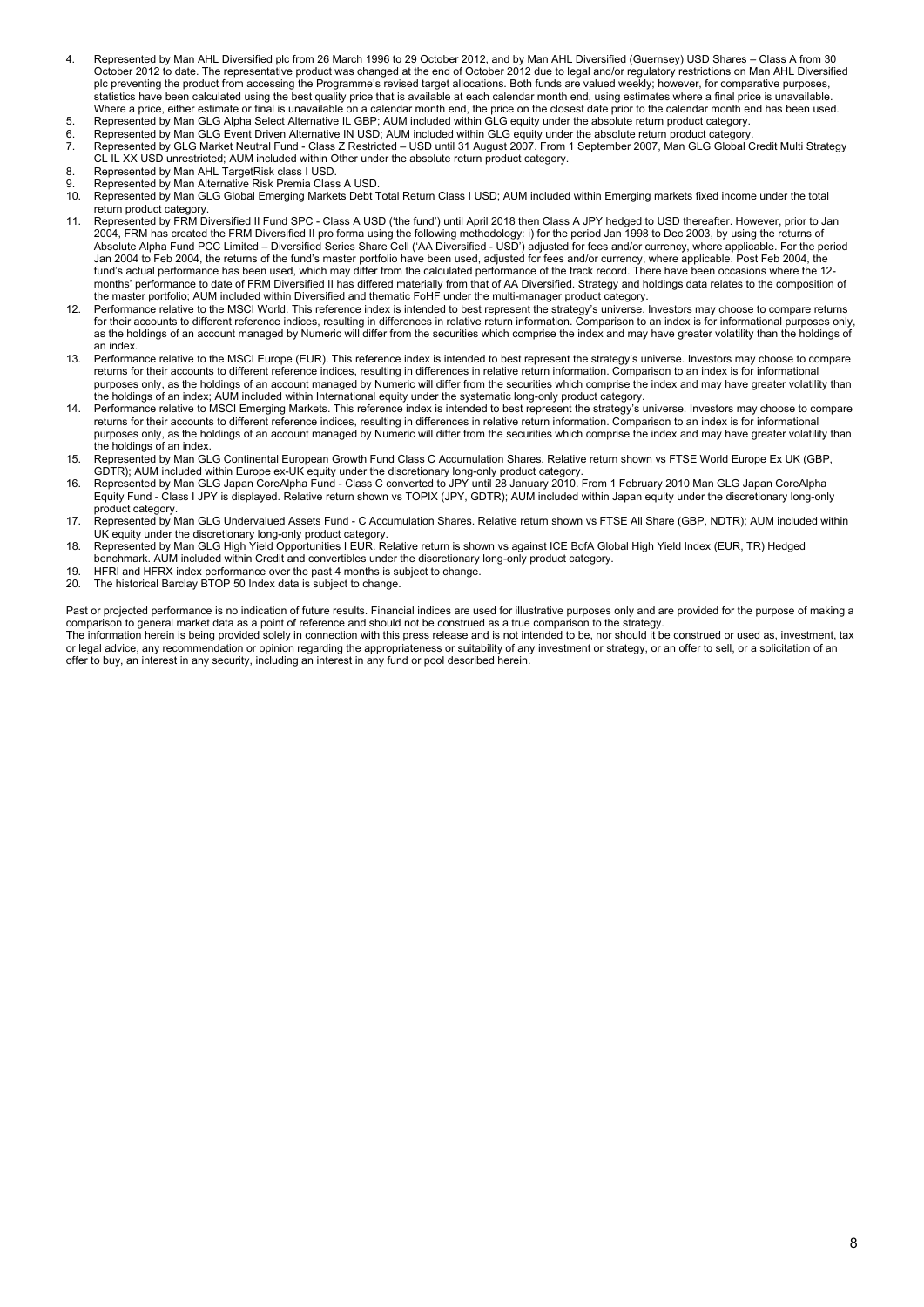# **Chief Executive Officer's review**

#### **Overview<sup>1</sup>**

2021 was another unprecedented year shaped by the COVID-19 pandemic. It was a year of anticipation as many around the world looked ahead optimistically at a return to a degree of normality. Markets rose relatively steadily, driven by the distribution of vaccines, continued fiscal and monetary stimulus, strong corporate earnings and increased consumer demand as lockdowns eased. Most major equity indices ended the year at or near record highs, delivering double-digit returns despite periods of uncertainty and volatility at various times owing to issues ranging from surging inflation, new virus variants, supply chain disruptions and the emergence of speculative retail investors.

I am delighted by the exceptionally strong set of results we delivered for 2021. During the year we made significant progress on our key strategic objectives, which has laid firm foundations for the longer-term growth of the business.

Our technology-empowered active investment processes delivered strong overall investment performance for our clients of \$12.5 billion, and 1.9% in asset weighted relative investment outperformance across our strategies. Our clients have recognised this performance with \$13.7 billion of net inflows, including our strongest quarters ever in Q3 and Q4. More importantly, we continue to develop better and deeper relationships with the world's largest and most sophisticated asset owners. In addition, we continued to add to our range of investment strategies, with new strategies such as Man GPM RI Community Housing, and invest in our research and innovation, whether that be execution technology, machine learning, data science or our responsible investing capabilities.

The strong outperformance together with positive momentum in markets and net inflows resulted in our AUM increasing to \$148.6 billion, a new high for Man Group. The growth was broad based, with both our alternative and long-only strategies growing their AUM during the year.

Core profit before tax<sup>2</sup> increased to \$658 million, compared to \$284 million in 2020, due to growth in management fee earnings and an exceptionally strong performance fee outcome. Our results highlight the benefit of the diversified set of performance fee earning strategies we offer. Core management fee profit before tax<sup>2</sup> was up 48%, reflecting the strong growth of AUM during the year. Statutory profit before tax was \$590 million, compared to \$179 million in 2020.

These results are a reflection of our performance, our growth, the demand for our products and the value of active investment management. Our ability to continue to deliver positive client outcomes during uncertain economic periods reinforces my belief that our range of strategies, dedicated talent, technological edge, collaborative culture and the depth of our client relationships, mean we are well positioned for the future.

#### **Performance<sup>1</sup>**

Absolute investment performance across our product categories was up 10.4%. Our alternative strategies were up 8.1%, driven by positive performance from AHL Evolution (+17.0%) and Alternative Risk Premia (+12.8%). On average, our long-only strategies were up 13.4%, having benefited from rallying equity markets and the rotation into value. Performance in Numeric Europe (+29.4%) and GLG Japan CoreAlpha (+28.2%) was particularly strong as a result of this.

Asset weighted relative outperformance of 0.5% in alternatives was driven by our quantitative strategies, with AHL TargetRisk continuing its relative outperformance since launch. Relative outperformance of 3.8% across our long-only strategies was exceptionally strong, largely due to their valuation focus. Our systematic long-only strategies at Man Numeric, as well as GLG Japan CoreAlpha, outperformed in the year.

### **Progress against strategic priorities**

#### **Strong client relationships**

2021 saw excellent engagement with existing and new clients across the globe, reflected by record net inflows for the year of \$13.7 billion. This is notably strong relative to the industry, which saw average inflows of 1.3% across comparable strategies in 2021. It is one of the best signs of the strength of our business today.

We continued to make good progress in building long-term relationships with clients and during the year we added a significant number of new relationships with strategically important asset allocators and distributors. One of the most notable wins was a large mandate into our Numeric Global Sustainable Climate strategy. This marks a very exciting milestone for us and is a strong endorsement of our ability to innovate and deliver a bespoke product that incorporates proprietary climate research to meet our clients' ESG goals.

The trend of clients investing across the firm continues, with a number of existing clients investing in new products in 2021. At the end of December, 78% of our AUM is from clients investing in two products or more and 48% from clients investing in four products or more. Our 50 largest clients are invested in an average of four of our strategies. This illustrates the strength and breadth of our offering, and the value of providing clients with a single point of contact who understands them and their unique requirements.

In September, we hosted the Man Alternative Investing Symposium in partnership with the Oxford Man Institute, a world-leading academic research institute at the University of Oxford that Man Group has worked in collaboration with since 2007. The Symposium included clients from the UK, Europe and the US, as well as a number of internal and guest speakers. The sessions covered a range of topics from modern monetary theory to climate change models under the overarching theme of 'forecasting'. The feedback we received from clients was overwhelmingly positive, and it was fantastic for us to host clients in person again.

1. Past performance is not indicative of future results. Returns may increase or decrease as a result of currency fluctuations. Performance figures are shown net of representative management and performance fees.

2. Man Group's alternative performance measures are outlined on pages 51 to 56.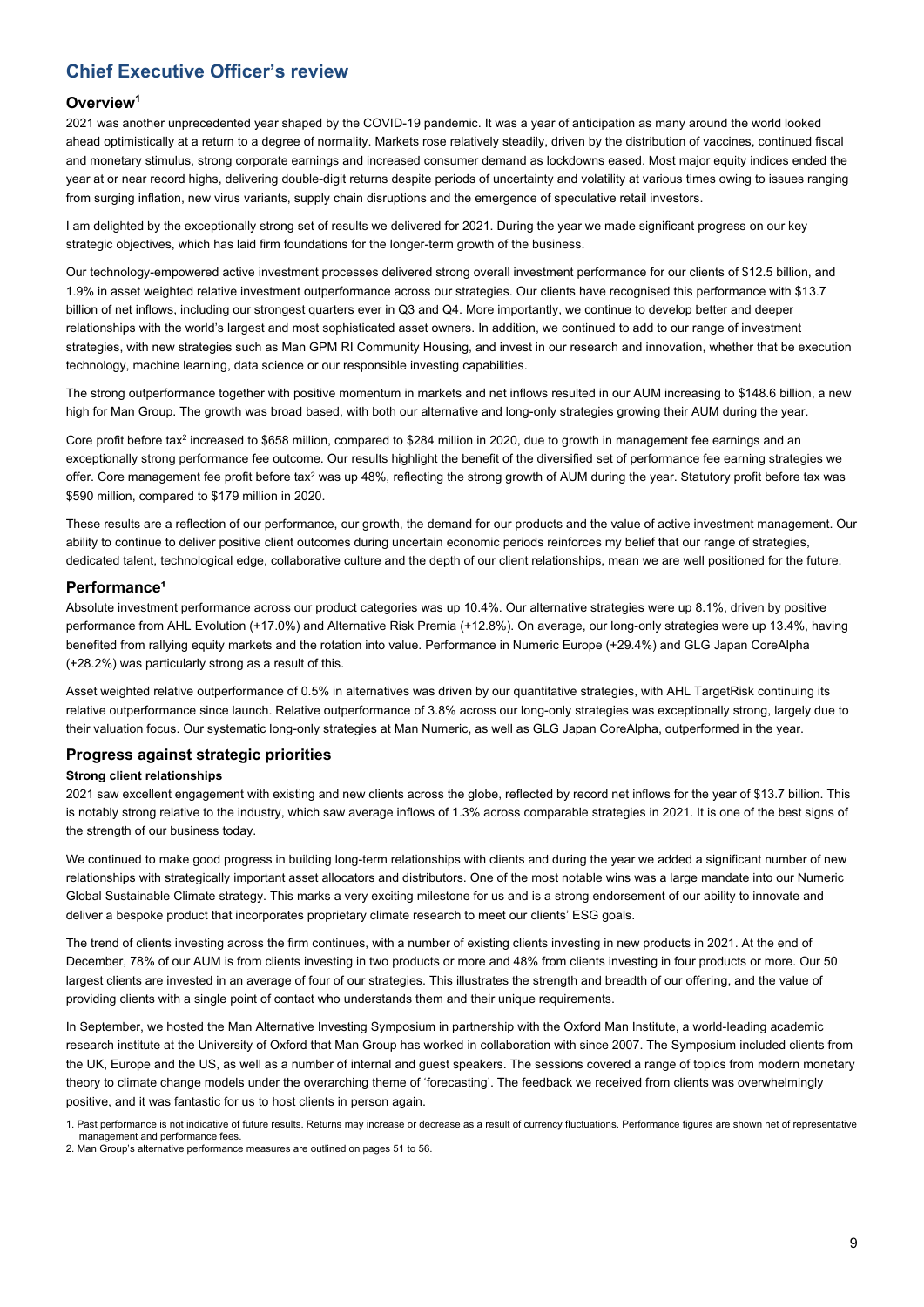#### **Innovative investment strategies**

Innovation strengthens our business by further diversifying our revenue streams, providing interesting development opportunities for our people and, most importantly, maintaining our performance edge and relevance with clients. We recognise that we need to keep innovating to meet their unique requirements, and we invest a huge amount of time and energy in research.

During 2021, we continued to see growth from strategies we have seeded and developed organically in the past. Once again, AHL TargetRisk saw material client demand during the year and was a significant contributor to the firm as a whole. We launched additional products within the AHL TargetRisk range, including TargetGrowth and TargetRisk Core, and now have a total of \$18.7 billion of AUM in the strategy range.

We were also pleased to announce the first close of our Man GPM RI Community Housing Fund earlier in the year, which is focused on addressing the shortage of new, high-quality housing in the UK that is affordable to those earning the median income and below. The first residents moved in before Christmas and included young families and key workers whom we all relied upon during the pandemic.

We see an opportunity for further growth in credit and fixed income, whether systematic or discretionary, and strategies focused on Asia. Our fixed income quantitative investment strategies are using the growing amount of data available on the fixed income and credit markets to develop new strategies operating in those markets. We launched a new systematic fixed income strategy during the year and continue to see inflows into our discretionary and quantitative high yield strategies. We have also seen good traction with strategies focused on Asia ex-Japan and both onshore and offshore in China.

We see our pipeline of new ideas and products as very strong and have seeded 16 new strategies this year, increasing our seeding book to \$648 million at the end of 2021.

Using the Global Sustainable Investment Alliance's definitions and classification, \$55.2 billion of Man Group's assets under management across all our investment engines integrate ESG factors into their decision-making process. As ESG becomes better understood as something that can be quantitative as well as qualitative, we believe our 570+ quants and technologists and 35 years of experience in understanding data and quant investing puts us in a unique position to provide meaningful RI solutions for our clients across the range of strategies we offer.

We continue to build our firmwide centre of execution excellence in trading, trading technology and trading research. Efficient execution is key to our business's success and the delivery of performance for clients. It enables them to capture more of the alpha that our portfolio managers generate. It is also a fast-evolving area that is ripe for innovation, for example, via the expanded use of machine learning or the development of systematic ways to trade single name credit.

#### **Efficient and effective operations**

Our technology and central infrastructure are the foundations on which the firm operates. This enables us to evolve and adapt as markets and clients' needs do. With the firm's knowledge, experience and talent, our single platform facilitates alpha generation, portfolio management, trade execution, operations, compliance, risk management and financial reporting.

During the year, we invested over \$100 million in our technology capabilities, which will further support our ability to serve our clients globally. Continuous investment in our people, data and platform technology in order to enhance our capabilities is what maintains and increases our technological lead and our competitive edge. In January 2021, we also announced the HUB joint venture, in partnership with PIMCO, IHS Markit, State Street, Microsoft and McKinsey. HUB aims to, for the first time, make our intellectual property in technology available to third parties via the cloud.

This year we completed an extensive refurbishment of our offices and moved all our London teams to the same building in the City of London, a space designed to support our new agile working model. We already see the significant advantages this generates for employees, the firm and our clients.

We also continue to review a large number of acquisition opportunities, and while we haven't seen any that meet our criteria in 2021, we think this capability will prove valuable to shareholders in the longer term, as it has in the past.

#### **Climate change**

The need for rapid action on climate change is beyond debate, and the world of climate science is moving at a commensurate pace. 2021 has marked an important milestone in our commitment to combat climate change as we signed up to the Net Zero Asset Managers initiative and committed to climate neutrality in line with the Paris Agreement. We are also pleased to report that Man Group has been listed in the top 300 of the FT's Climate Leaders list for Europe for reducing our core greenhouse gas emission intensity.

While climate change is undoubtedly a threat to society, it also presents an opportunity for our firm. We are building and launching climateoriented strategies across the business and established climate research capabilities in-house. Developing and researching innovative investment solutions compatible with supporting a transition to a low-carbon economy is a key area of strategic focus for us, both to stay relevant to our clients and achieve more sustainable growth over time.

#### **People and culture**

Our focus on attracting, supporting and retaining the best talent has remained a top priority throughout this unusual year. We are fundamentally a people business, and attracting the brightest at all levels is vital to our ability to deliver better outcomes for all our stakeholders. We place great importance on being an employer of choice and an organisation where all our employees can bring their authentic selves to work to learn, develop and achieve excellence. We are pleased to report that our 2021 staff survey recorded an engagement score of 81% with a response rate of 78%.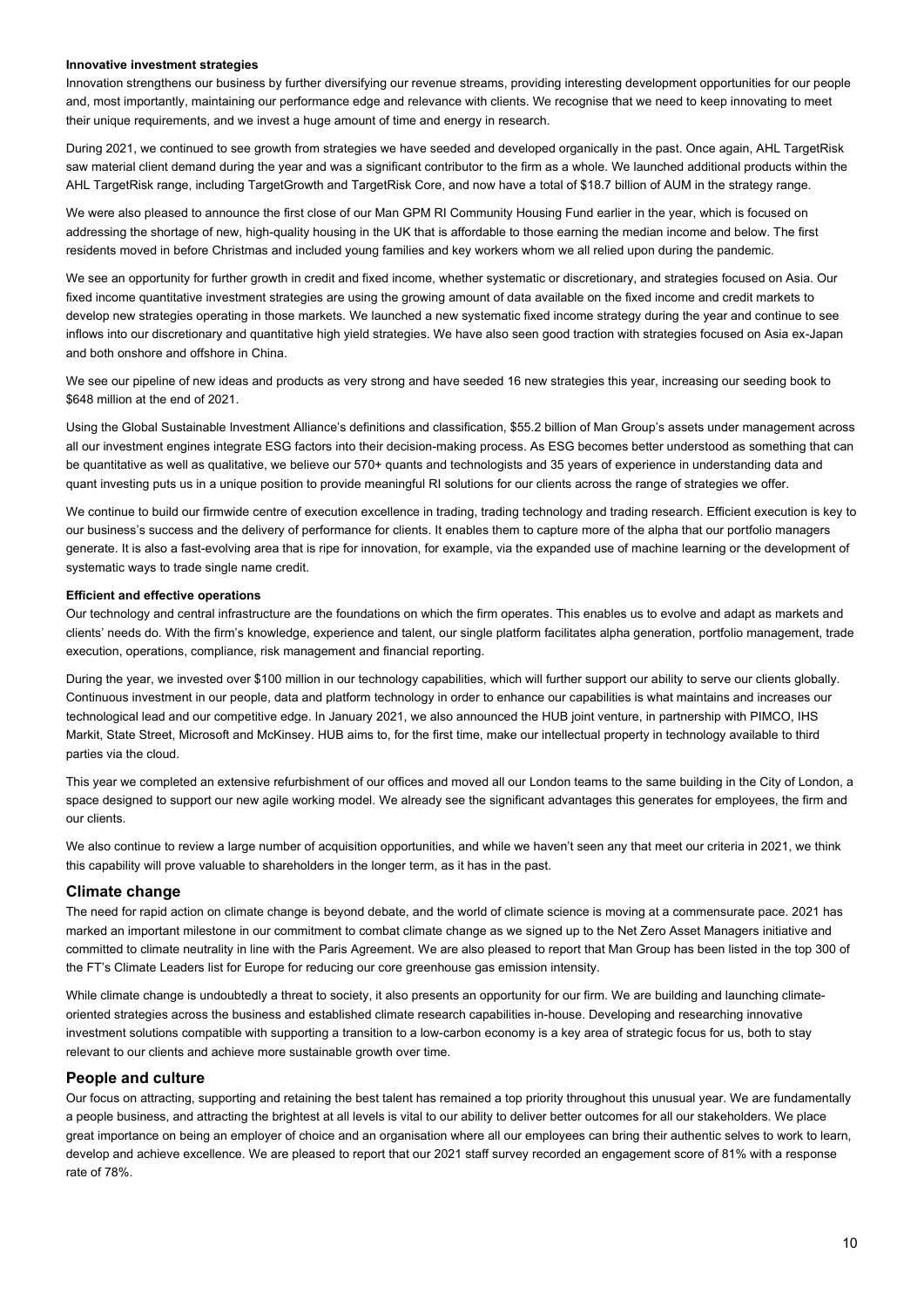At Man Group, we believe in diversity. It is the right thing to do because it makes us a better place to work, and a stronger business. Our culture is based on mutual respect for others, and we believe that by celebrating diversity at all levels, we encourage original and collaborative thinking with multiple and differing perspectives.

Our initiatives to support diversity and inclusion are led by Drive, Man Group's close-knit and collaborative group of networks run by our employees and sponsored by members of the Senior Executive Committee. It seeks to inform, support and inspire our people, and we have run a number of successful events during the year to mark Global Inclusion Week, Mental Health Awareness Week and Earth Day, to name a few.

In recent years, we have been pleased to see a positive trajectory in relation to gender diversity. We have seen the proportion of women in senior management roles rising from 20% in 2017 to 27% in 2021.

I am also pleased to reconfirm Man Group's support for the Ten Principles of the United Nations Global Compact on human rights, labour, environment and anti-corruption. As an active signatory, we are committed to making the UN Global Compact and its principles part of the strategy, culture and day-to-day operations of our firm, and to engaging in collaborative projects which advance the broader development goals of the United Nations, particularly the Sustainable Development Goals.

I am proud of what we've achieved so far, but I know that fostering a truly diverse and inclusive business takes time. It is a team effort that requires commitment and collaboration, and there is still work to be done. However, I'm convinced that this firm and our industry will be better in the long term because of the steps we are taking today.

## **Growth**

2021 was another strong year of growth for Man Group. Our intensely client-centric approach has proved key to improving flows, and our technology leadership has extended our competitive advantage and delivered strong returns for clients and shareholders. Since the beginning of 2017, we have seen \$37.8 billion of net inflows from clients and the number of clients for whom we manage more than \$1 billion has grown from 10 to 26. We have increased our core management fee profitability<sup>1</sup> by 102% to \$266 million and have grown our core management fee EPS<sup>1</sup> by 134%, while returning on average 10% of our market cap in dividends and share buybacks every year during that period.

## **Outlook**

2021 was an excellent period of growth and demonstrates the potential of the firm we have built over the past few years. We are confident in our growth trajectory, entering the year with good momentum and remain focused on investing in our talent and technology, which are the foundations of the firm and cement our sustainable competitive advantage.

## **Luke Ellis**  Chief Executive Officer

1 Details of the calculation of our alternative performance measures are provided on pages 51 to 56.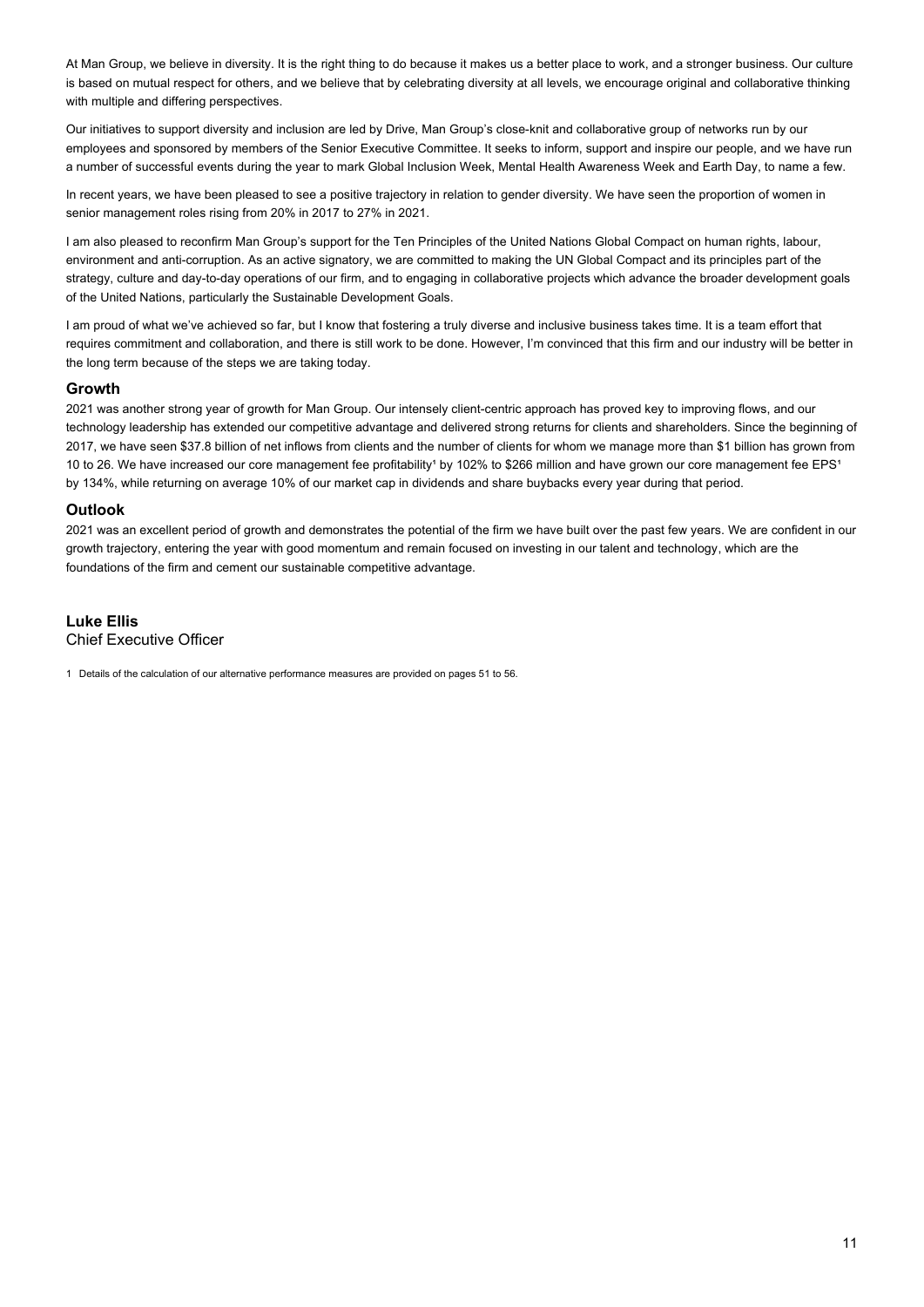# **Key performance indicators**

# *Financial KPIs*

Our financial KPIs illustrate and measure the relationship between the investment experience of our clients, our financial performance and the creation of shareholder value over time.

## **Relative investment performance**

#### **What we measure**

The asset weighted performance of Man Group's strategies compared to peers gives an indication of the competitiveness of our investment performance against similar strategies offered by other investment managers.

#### **How we performed**

We had asset weighted relative investment outperformance of 1.9% in 2021, across both alternative and systematic long-only strategies, an improvement on 2019 and 2020. For further discussion on investment performance see page 9.

## **Relative net flows**

### **What we measure**

Relative net flows are a measure of our ability to attract and retain investor capital in comparison to our industry peers. AUM drives our financial performance in terms of our ability to earn management and performance fees.

#### **How we performed**

At 9.8%, relative net flows in 2021 have been particularly strong, indicating the strength of our diversified product offering and depth of our global client relationships.

# **Core EPS**

### **What we measure**

Core EPS<sup>1</sup> is a measure of core profitability and capital management. From 2021 we changed to this KPI from core profit before tax<sup>1</sup> in order to provide better comparability across our peers and to align management incentives and shareholder interests further.

#### **How we performed**

Core EPS of 38.7¢ for 2021 is an increase of 139% compared to 2020, reflecting exceptionally strong performance fee generation in the year and the operating leverage inherent in our business.

### **Core management fee EPS growth**

#### **What we measure**

Core management fee EPS<sup>1</sup> growth in the year measures the overall effectiveness of our business model and reflects the value generation for shareholders from our more stable earnings stream. In 2021 we changed this KPI from adjusted to core management fee EPS growth, as these two measures became aligned in 2020.

#### **How we performed**

Core management fee EPS increased by 52% to 15.7¢. Investment performance and net inflows drove increased management fee profitability in the year, supplemented by \$180 million of capital returned through our share buyback programmes which reduce total share count.

1 Details of the calculation of our alternative performance measures are provided on pages 51 to 56.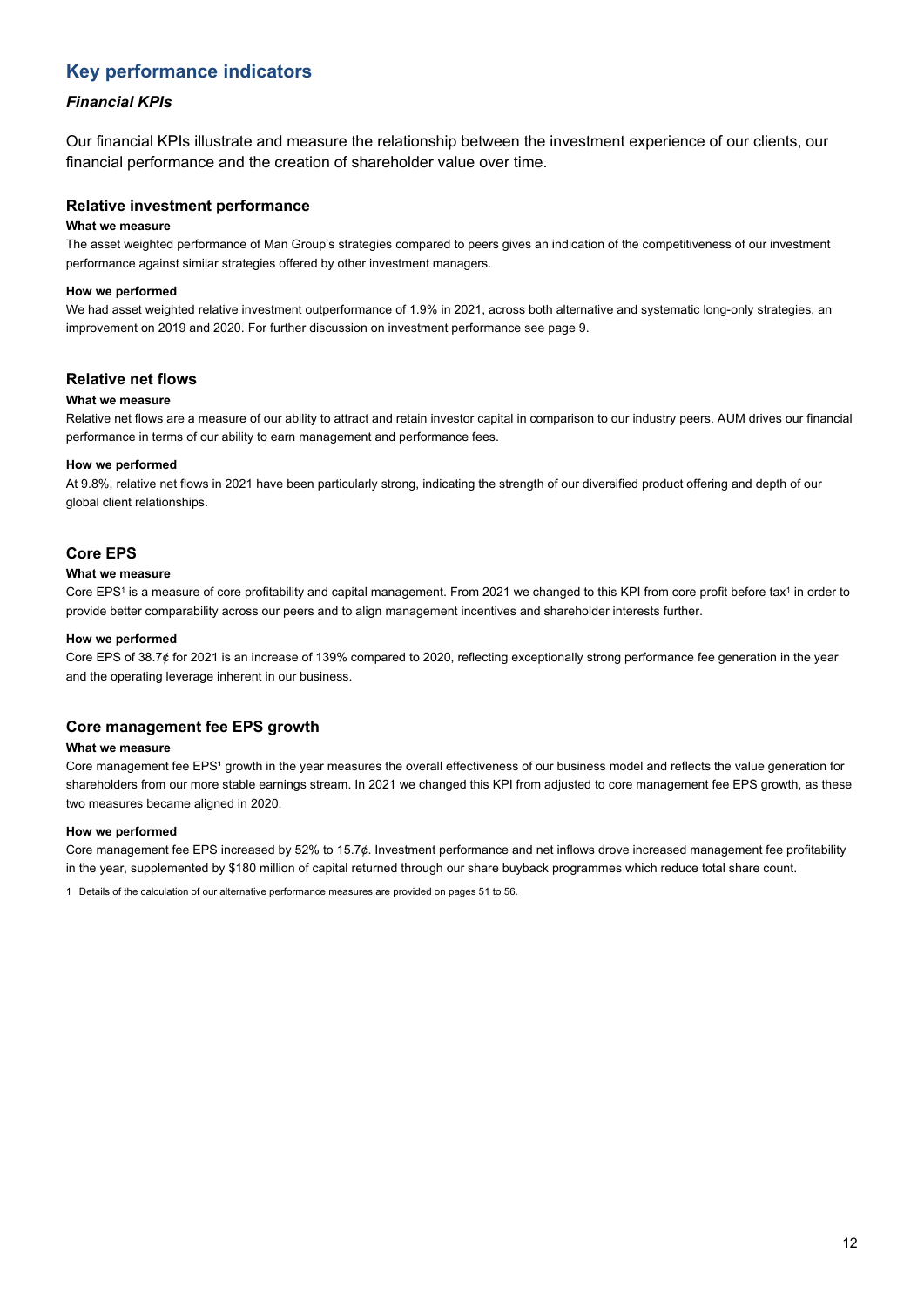# *Non-financial KPIs*

Our non-financial KPIs further demonstrate our commitment to our people, wider society and the environment, which reflect our core values.

# Carbon footprint (tCO<sub>2</sub>e)

#### **What we measure**

In order to monitor and decrease our direct carbon footprint, we measure total greenhouse gas emissions (tCO<sub>2</sub>e), using the market-based approach<sup>1</sup>.

#### **How we performed**

In 2021, total carbon emissions decreased by 7% compared to 2020, despite our offices reopening as lockdowns eased. We continued to reduce emissions by improving the energy efficiency of our offices.

## **Employee engagement**

## **What we measure**

Each year we conduct a staff survey to help us monitor and understand employee engagement and identify any areas for action.

#### **How we performed**

Our 2021 staff survey recorded an engagement score of 81%, with a slight decrease in the response rate in 2021 to 78% from 85% in 2020. The well-being of our employees remained a top priority as we transitioned from remote working to our new agile working model.

## **Women in senior management roles**

#### **What we measure**

As we seek to encourage greater diversity across the investment management industry, we measure the number of women in senior management positions. This is defined as those who are or report directly to members of our Executive Committee.

#### **How we performed**

We made some progress in the number of women in senior management roles during the year, increasing the percentage to 27% in 2021. However, we recognise there remains a long way to go.

# **ESG-integrated AUM (\$bn)**

#### **What we measure**

The amount of our AUM invested responsibly is crucial to our business and our clients. We calculate ESG-integrated AUM in line with the Global Sustainable Investment Alliance definitions, which have emerged as the global standard of classification.

This is a new non-financial KPI from 2021.

#### **How we performed**

We first reported this metric in 2020. Since then, we have made significant progress and now manage \$55.2 billion of ESG-integrated AUM for our clients.

1 Indirect emissions from non-renewable electricity sources (Scope 2) and upstream leased assets (Scope 3). We have refined our methodology in 2021 and have restated 2020 numbers to reflect this change. 2019 carbon footprint measures have not been updated.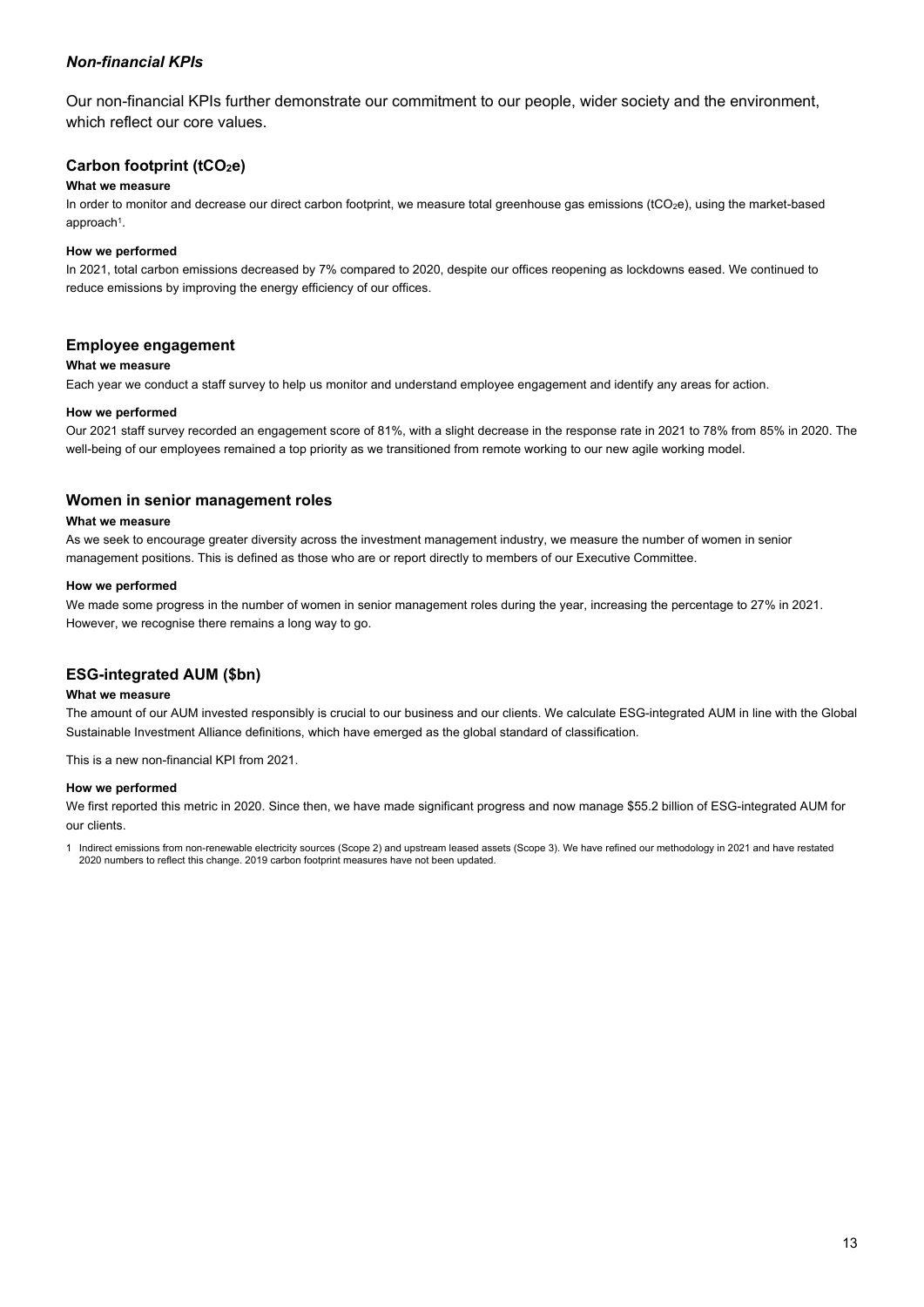# **Chief Financial Officer's review**

#### **Overview**

Man Group delivered excellent results in 2021, with the continued strong growth in both core net management fee revenue<sup>1</sup> and core performance fees<sup>1</sup> leading to core profit<sup>1</sup> exceeding the previous ten-year peak achieved in 2021. As a result, statutory profit has increased to \$487 million from \$138 million in 2020. Record net inflows and strong investment performance increased our AUM to a new high of \$148.6 billion, leading to a 57% increase in core net revenue<sup>1</sup> to \$1,486 million. Coupled with a cost discipline that combines prudence with investment in selected growth areas, this resulted in core EPS<sup>1</sup> growing by 139% to reach new record levels of 38.7¢ in 2021, thanks to particularly strong performance fee earnings. Core management fee EPS<sup>1</sup> increased from 10.3¢ to 15.7¢ and core performance fee EPS<sup>1</sup> increased from 5.9¢ to 23.0¢. Statutory EPS increased from 9.3¢ to 33.8¢. We continue to deliver strong cash conversion of our profits and, driven by the growth in earnings, have increased our returns to shareholders significantly in 2021. Our total proposed dividend for 2021 of 14.0¢ per share represents an increase of 32% from 10.6¢ in 2020, reflecting the growth in the business and the implementation of our new progressive dividend policy. After completing the \$100 million share buyback announced in September 2020, we announced a further \$350 million in share buybacks over 2021, of which \$116 million had been completed at 31 December 2021. Together with an estimated \$194 million of dividend payments in relation to 2021, this brings the total announced returns to shareholders for 2021 alone to over \$0.5 billion<sup>2</sup>, and \$1.7 billion<sup>3</sup> over the last five years.

Our assets under management increased by \$25.0 billion to a new record of \$148.6 billion at the end of 2021, due to positive investment performance of \$12.5 billion across both alternative and long-only strategies and net inflows of \$13.7 billion, partially offset by adverse FX and other movements of \$1.2 billion. Our five AUM product categories all recorded positive net flows for the year, with 11.1% net flows overall compared with 1.3% for our peers. At 66 basis points, the average net management fee margin for the year remained largely in line with 2020. The run rate net management fee margin as of 31 December 2021 stood at 63 basis points, predominantly due to the large long-only systematic mandate in Q4 which attracts a lower margin due to both its investment style and the low tracking error of the mandate. As a result, run rate core net management fee revenue, which applies the run rate net management fee margin to closing AUM at the end of the year, has increased to \$939 million at the end of 2021, up by 15% from \$815 million at the end of 2020.

Management and other fees increased by 20% to \$914 million for the year due to higher average AUM, which also drove the 20% increase in core net management fee revenue<sup>1</sup> to \$877 million. Core performance fee<sup>1</sup> generation was strong, with \$569 million earned in the year, a significant increase from \$179 million in 2020 and our best in over ten years. Our asset weighted relative investment outperformance was 1.9% above our peers, largely due to particularly strong performance from our alternative and systematic long-only strategies. Although the majority of performance fees were earned from systematic macro strategies, all our investment engines contributed positively. We also made core gains on investments<sup>1</sup> of \$27 million which predominantly relate to our seed book, a slight increase on the \$20 million gain in 2020, reflecting continued effective risk management and strong performance from various strategies.

Core costs<sup>1</sup>, which exclude the gross-up of costs relating to consolidated fund entities, were \$815 million, up from \$651 million in 2020, largely driven by higher performance fee related variable compensation. Other increases in core costs<sup>1</sup> primarily relate to higher fixed compensation and recruitment costs, reflecting a step up in hiring due to recent and expected future growth. The less favourable sterling to US dollar rates in 2021 also contributed to an increase in core costs<sup>1</sup> of around \$14 million compared to 2020. We continued to benefit from savings related to travel and entertainment as a result of the ongoing pandemic, although we expect these will ultimately return to more normalised levels. Whilst climate change has not adversely impacted our financial performance and position to date, our financial planning and reporting process now incorporates the potential future impacts of climate change on our business. It is compiled with an emphasis on sustainability, looking to minimise the carbon emissions of our office premises in the near term, reduce internal travel, and plan for the future. This is an area of focus of the Audit and Risk Committee. As part of our ongoing commitment to reduce our carbon footprint we are introducing carbon emissions targets into our directors' long-term incentive plans from 2022, as set out in the Directors' Remuneration report. We have set targets to reduce our Scope 1, 2 and 3 carbon emissions as part of our commitment to reach net zero by 2030 and have also recently purchased carbon offsets which support a net zero emissions position through to this point.

Following the lease surrender by the principal sub-tenant of our London office in 2020 and the coinciding commercial property market uncertainty due to COVID-19, we recognised in 2020 a \$25 million impairment of the associated right-of-use lease asset to reflect an expected period of future vacancy (a non-core<sup>1</sup> item). Following our exit from the remaining portion of the space available for sub-let during 2021 we recognised a further associated \$3 million impairment. In late 2021, we began marketing the remaining vacant space in our London office for sub-let and, until such time as the sub-let space is fully occupied, we will incur increased occupancy costs as well as earn less sub-lease rental income. Finally, we completed a full future-of-work focused refit of our London office in 2021, and initiated one for our New York office.

- 1 Details of the calculation of our alternative performance measures are provided on pages 51 to 56.
- 2 Comprises the 2021 interim and final dividends plus the share buybacks announced during 2021.
- 3 Comprises the total dividends relating to the last five financial years and share buybacks announced in those years.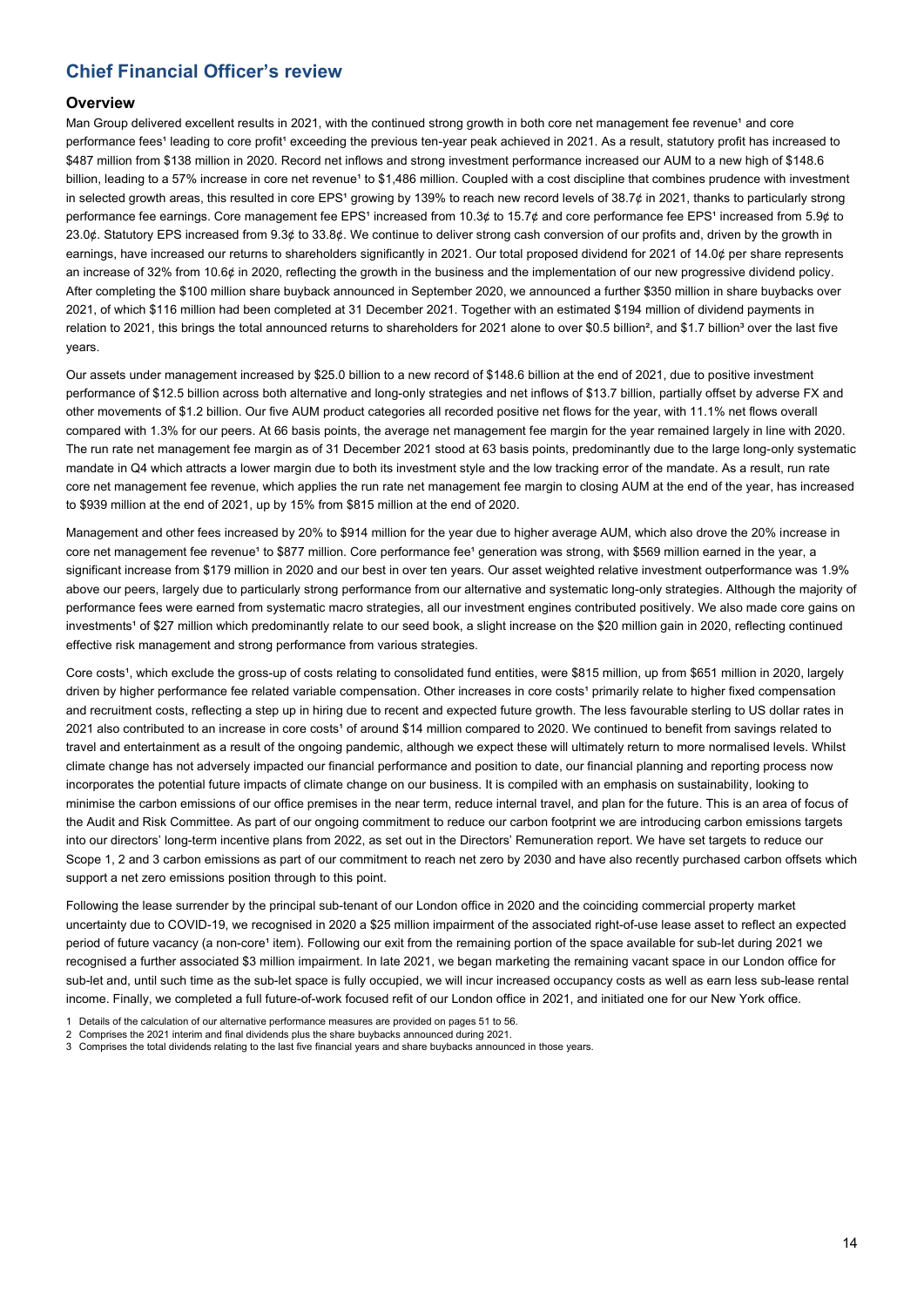# **Core and statutory profits**

|                                                               |                   | Year ended 31 Year ended 31 |
|---------------------------------------------------------------|-------------------|-----------------------------|
|                                                               | December          | December                    |
| \$m                                                           | 2021              | 2020                        |
| Core net management fee revenue <sup>1</sup>                  | 877               | 730                         |
| Core performance fees <sup>1</sup>                            | 569               | 179                         |
| Core gains on investments <sup>1</sup>                        | 27                | 20                          |
| Core sub-lease rental and lease surrender income <sup>1</sup> | 13                | 18                          |
| Core net revenue <sup>1</sup>                                 | 1,486             | 947                         |
| Asset servicing costs                                         | (58)              | (55)                        |
| Fixed compensation                                            | (208)             | (194)                       |
| Variable compensation                                         | (388)             | (257)                       |
| Core other costs <sup>1</sup>                                 | (161)             | (145)                       |
| Core $costs1$                                                 | (815)             | (651)                       |
| Core net finance expense <sup>1</sup>                         | (13)              | (12)                        |
| Core profit before tax <sup>1</sup>                           | 658               | 284                         |
| Core management fee profit before tax <sup>1</sup>            | 266               | 180                         |
| Core performance fee profit before tax <sup>1</sup>           | 392               | 104                         |
| Core profit <sup>1</sup>                                      | 557               | 240                         |
| Non-core items <sup>1</sup>                                   | (68)              | (105)                       |
| Statutory profit                                              | 487               | 138                         |
| Statutory EPS (diluted)                                       | 33.8 <sub>c</sub> | $9.3\phi$                   |
| Core EPS <sup>1</sup>                                         | 38.7 <sub>0</sub> | 16.2¢                       |

**Dividend per share<sup>2</sup> 10.6¢** 10.6¢ In June, we acquired a 23% stake in Hub Platform Technology Partners Limited (HUB), a start-up company whose objective is to deliver a

**Core management fee EPS<sup>1</sup> 10.3¢** 10.3¢

cloud-based operating platform aimed at transforming the operations technology for asset managers. HUB will be loss-making in the early years due to investment in developing the platform, with our share of these losses of \$2 million recognised as a non-core<sup>1</sup> item in 2021.

Statutory profit increased by \$349 million in 2021 to \$487 million. When analysing statutory profit we consider it most meaningful to split this into core profit<sup>1</sup> and non-core<sup>1</sup> items. Core profit<sup>1</sup> of \$557 million easily surpassed the ten-year peak achieved in 2019 of \$325 million, largely driven by the strong performance fee generation. Non-core<sup>1</sup> items (excluding tax) decreased from \$105 million in 2020 to \$68 million in 2021, reflecting the impact of the 2020 \$55 million GPM goodwill impairment charge which was partially offset by a related \$22 million decrease in the fair value of the contingent consideration creditor.

Our balance sheet remains strong and liquid and allows us successfully to navigate stressed periods whilst continuing to invest in the business and support our long-term growth prospects. This is evidenced by our continued return of capital to shareholders through dividends and share repurchases throughout the course of the pandemic, as well as increased seed capital allocations and capital expenditure to ensure we remain leaders in technology and provide the most attractive office environment for our employees.

We have net tangible assets of \$928 million or 63¢ per share at 31 December 2021, and net financial assets<sup>1</sup> of \$907 million. We have cash of \$323 million (2020: \$289 million), excluding amounts held by consolidated fund entities, and continue to be strongly cash generative, with core cash flows from operations excluding working capital movements<sup>1</sup> of \$700 million (2020: \$341 million).

Man Group's alternative performance measures, including reconciliations between statutory measures and their core equivalents, are outlined on pages 51 to 56.

2 Dividend per share includes the interim and final dividend relating to each financial year, which for 2021 includes the proposed final dividend.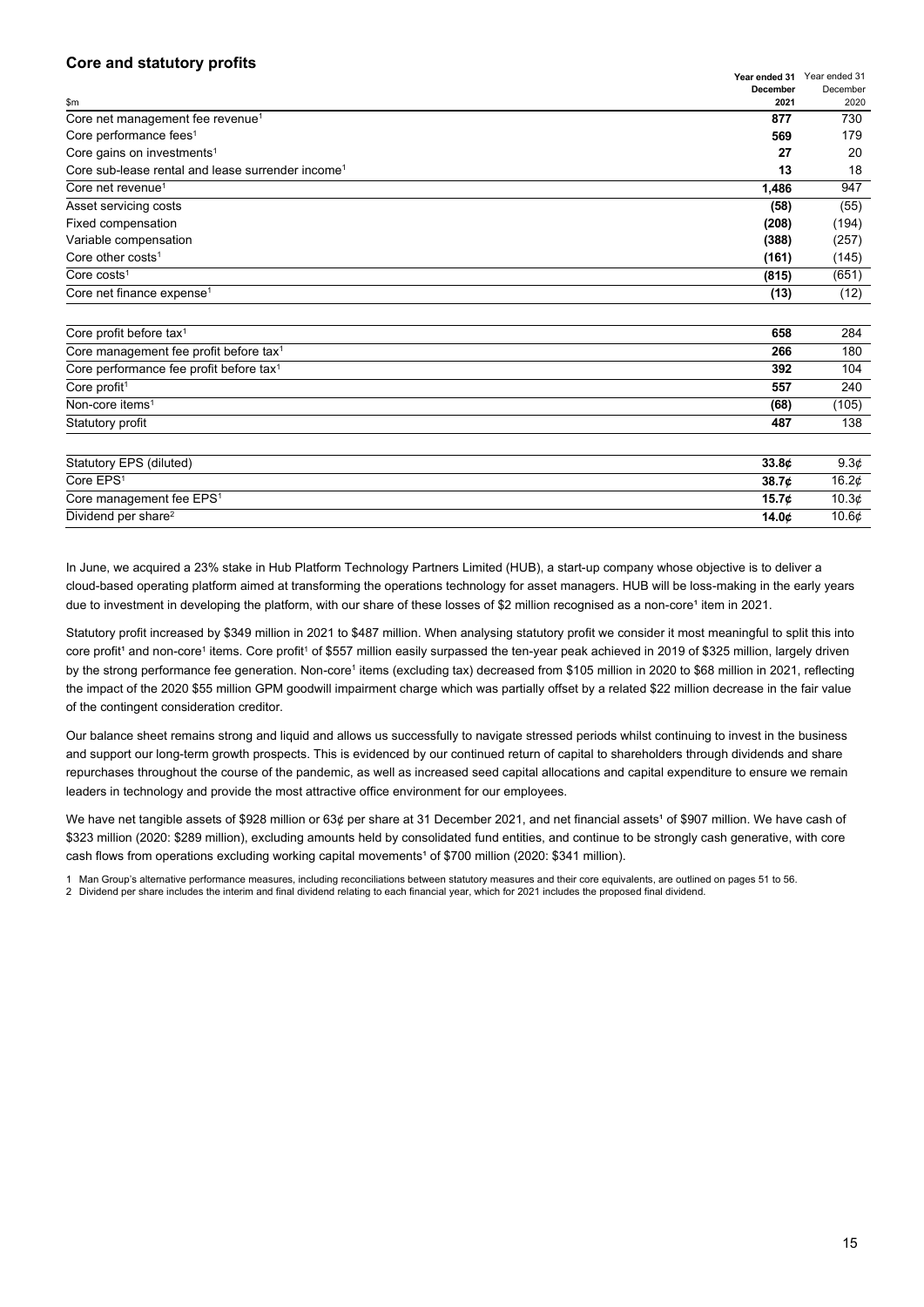## **Assets under management (AUM)**

|                    |                         |                     |                            |                           |                        |                     |      |      |  | Change |  |  |
|--------------------|-------------------------|---------------------|----------------------------|---------------------------|------------------------|---------------------|------|------|--|--------|--|--|
| \$bn               |                         | 31 December<br>2020 | Net inflows/<br>(outflows) | Investment<br>performance | <b>FX</b><br>and other | 31 December<br>2021 | \$bn | $\%$ |  |        |  |  |
| <b>Alternative</b> | Absolute return         | 34.0                | 4.8                        | 2.5                       | (0.1)                  | 41.2                | 7.2  | 21%  |  |        |  |  |
|                    | Total return            | 29.0                | 4.4                        | 2.3                       | (0.3)                  | 35.4                | 6.4  | 22%  |  |        |  |  |
|                    | Multi-manager solutions | 14.2                | 0.2                        | 0.6                       | 0.0                    | 15.0                | 0.8  | 6%   |  |        |  |  |
|                    | <b>Total</b>            | 77.2                | 9.4                        | 5.4                       | (0.4)                  | 91.6                | 14.4 | 19%  |  |        |  |  |
| Long-only          | Systematic              | 27.8                | 3.3                        | 5.3                       | (0.3)                  | 36.1                | 8.3  | 30%  |  |        |  |  |
|                    | Discretionary           | 18.6                | 1.0                        | 1.8                       | (0.5)                  | 20.9                | 2.3  | 12%  |  |        |  |  |
|                    | <b>Total</b>            | 46.4                | 4.3                        | 7.1                       | (0.8)                  | 57.0                | 10.6 | 23%  |  |        |  |  |
| Total              |                         | 123.6               | 13.7                       | 12.5                      | (1.2)                  | 148.6               | 25.0 | 20%  |  |        |  |  |

#### **Core net management fee revenue<sup>1</sup>**

|                                              | Year ended  | Year ended  |
|----------------------------------------------|-------------|-------------|
|                                              | 31 December | 31 December |
| $\mathsf{Sm}$                                | 2021        | 2020        |
| Absolute return                              | 451         | 355         |
| Total return                                 | 198         | 171         |
| Multi-manager solutions                      | 30          | 32          |
| Systematic long-only                         | 82          | 73          |
| Discretionary long-only                      | 116         | 99          |
| Core net management fee revenue <sup>1</sup> | 877         | 730         |

#### **Absolute return**

The increase in absolute return AUM was driven by net inflows of \$4.8 billion, primarily into Man Institutional Solutions, GLG Event Driven and AHL Alpha, partially offset by outflows from GLG European Long-Short. Performance of \$2.5 billion was driven by a number of strategies in the product category.

#### **Total return**

Net inflows of \$4.4 billion, primarily into AHL TargetRisk and Man Global Private Markets, partially offset by outflows from Alternative Risk Premia, drove the increase in total return AUM. Performance of \$2.3 billion was driven by gains in AHL TargetRisk and Alternative Risk Premia.

#### **Multi-manager solutions**

The increase in multi-manager solutions AUM was primarily driven by performance of \$0.6 billion across a number of strategies.

#### **Systematic long-only**

Net inflows of \$3.3 billion were primarily into Numeric Global strategies. Performance of \$5.3 billion was driven by a number of strategies in the product category.

#### **Discretionary long-only**

Net inflows of \$1.0 billion and positive investment performance \$1.8 billion were partially offset by negative FX and other movements of \$0.5 billion. Net inflows were primarily into GLG High Yield and GLG Asia ex Japan, partially offset by outflows from GLG Continental Europe. Performance was driven by gains in GLG Japan CoreAlpha and GLG UK Undervalued Assets.

#### **Revenue**

Core net revenue<sup>1</sup> increased by \$539 million from \$947 million in 2020 to \$1,486 million in 2021 as a result of net inflows and strong investment performance, which grew our AUM to a new peak and generated significant performance fees. Statutory net revenue increased from \$953 million to \$1,486 million.

#### **Net management fee revenue and margins**

Run rate net management fee revenue was \$939 million at 31 December 2021 (2020: \$815 million), largely as a result of the increase in absolute return AUM during the year. Although our total net management fee margin increased slightly by one basis point during the year to 66 basis points, the run rate net management fee margin at 31 December 2021 stood at 63 basis points as a result of the large systematic longonly mandate which funded in December 2021.

The absolute return net management fee margin increased by one basis point to 119 basis points as a result of higher closing AUM in Man Institutional Solutions and AHL Evolution in particular, which attract higher margins. The total return net management fee margin is broadly in line with 2020. The multi-manager net management fee margin decreased to 22 basis points in 2021, from 24 basis points in 2020, as a result of Man FRM's continued shift towards solutions from traditional fund of funds. The net management fee margin of long-only strategies continued its gradual decline due to margin pressure and mix effects in recent years, with systematic long-only margins decreasing from 30 basis points to 27 basis points and discretionary long-only margins decreasing from 62 basis points in 2020 to 58 basis points in 2021.

Core net management fee revenue<sup>1</sup>, which excludes amounts relating to consolidated fund entities which are reclassified to core gains on investments<sup>1</sup> to better reflect these with other seed book activity, increased by 20% to \$877 million in 2021, driven by higher average AUM.

1 Man Group's alternative performance measures are outlined on pages 51 to 56.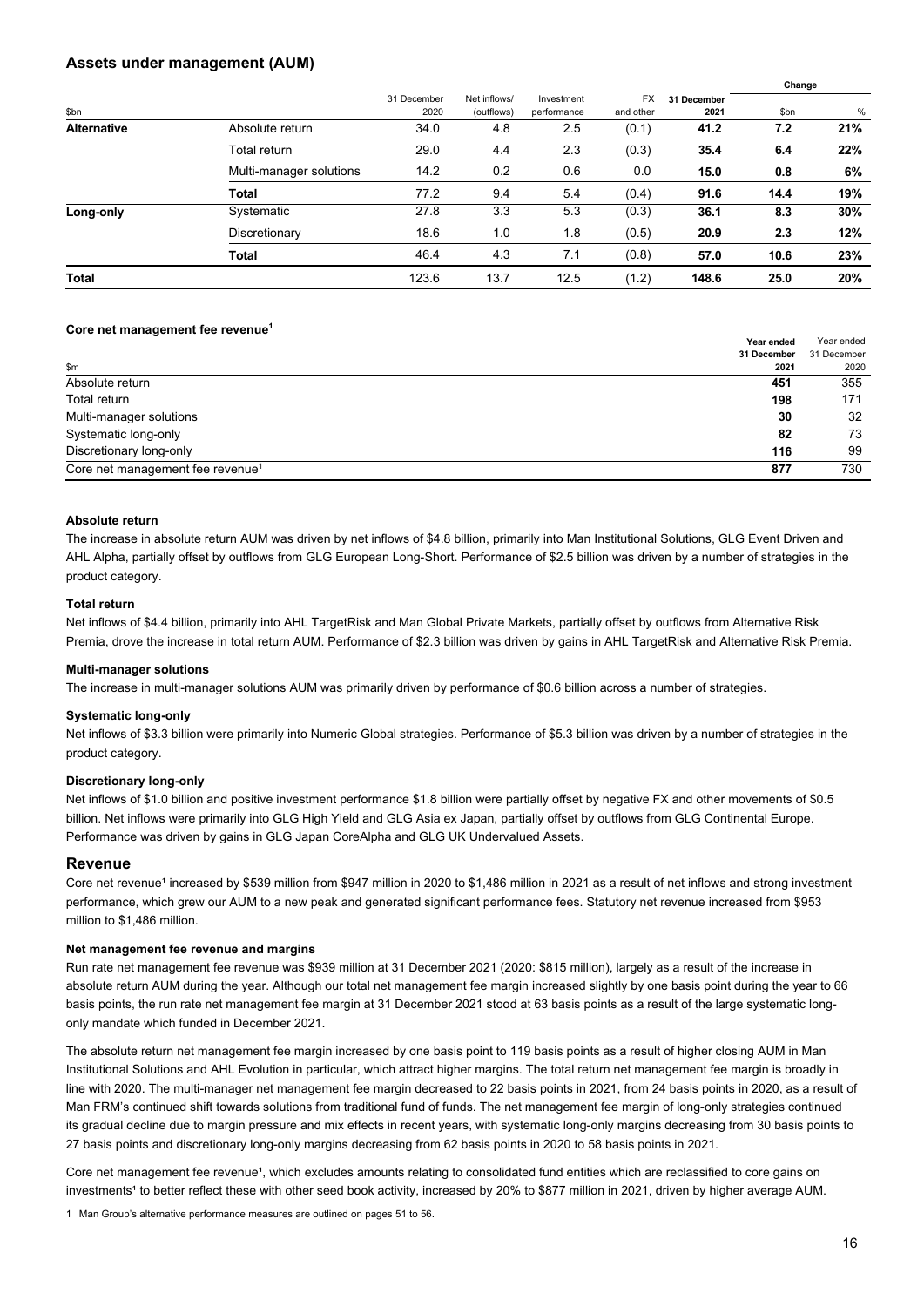#### **Performance fees**

Core performance fees<sup>1</sup> for the year were \$569 million (2020: \$179 million), which included \$533 million from alternative strategies (2020: \$175 million) and \$36 million from long-only strategies (2020: \$4 million). We have strong performance fee optionality and diversity, with \$60.2 billion of performance-fee-eligible AUM at year end, the majority being at high-water mark, and a broad range of strategies having contributed to our performance fee earnings over recent years.

## **Investment gains and losses**

Core gains on investments<sup>1</sup> of \$27 million (2020: \$20 million) primarily relate to gains on seed investments. The seed book (see page 36) was \$648 million at year-end, up from \$485 million in 2020 as we deploy our capital to support new strategies, grow the business, and increase returns to shareholders. We had \$108 million of additional seed investment exposure via total return swaps at year-end (2020: \$50 million).

#### **Sub-lease rental and lease surrender income**

In 2020, the principal sub-tenant of our main London office paid us \$26 million in order to terminate their lease early, which was offset by an associated non-cash deferred rent write-off of \$8 million and resulted in a net accounting gain on lease surrender of \$18 million. The surrender gain represented payment for sub-lease rental risk and other costs taken on by Man Group as a result of this agreement and accordingly the amount relating to future lost sub-lease rental income and additional costs (\$7 million) was deferred through non-core1 items and subsequently fully utilised in 2021. We recognised a \$25 million impairment of the related right-of-use lease asset in 2020 and, following our exit from occupying the remaining portion of the space available for sub-let during 2021, we recognised a further associated \$3 million impairment.

## **Costs**

#### **Asset servicing**

Asset servicing costs vary depending on transaction volumes, the number and mix of funds, and fund NAVs. Asset servicing costs were \$58 million (2020: \$55 million), which equates to around 6 (2020: 7) basis points of average AUM excluding systematic long-only and Man GPM strategies.

#### **Compensation costs**

Total compensation costs were \$596 million for the year, up by 32% from \$451 million in 2020 primarily as a result of higher management and performance fee revenues increasing the associated variable compensation, as well as the less favourable sterling to US dollar exchange rates in 2021. Our compensation ratio is generally between 40% and 50% of core net revenue<sup>1</sup>, depending on the mix and level of revenue. We expect to be at the higher end of the range in years when absolute investment performance fees are low or driven predominantly by discretionary strategies, and conversely we expect to be at the lower end of the range when absolute investment performance fees are high or driven by systematic strategies. The overall compensation ratio therefore decreased to 40% in 2021 from 48% in 2020, which reflects the overall increase in performance fee revenue generated in 2021 and illustrates the inherent operating leverage in our business.

#### **Other costs**

Core other costs<sup>1</sup>, which exclude the gross-up of costs relating to consolidated fund entities, were \$161 million for the year (2020: \$145 million). Our recruitment and temporary staff costs increased due to hiring, as attrition levels normalised during the year compared to 2020 and as we increase headcount to support business growth which we expect to continue in 2022. The less favourable sterling to US dollar exchange rates also increased other costs compared with 2020.

#### **Tax**

The majority of our profits are earned in the UK, with significant profits also arising in the US, where our cash tax rate is effectively nil as a result of available tax assets, and in Switzerland, which has a lower rate than the UK.

The core tax rate<sup>1</sup> in 2021 was 15% (2020: 16%), a decrease largely due to the reduced weighting of profits in the UK where the applicable statutory tax rate is 19%.

Tax on statutory profit for the year was \$103 million (2020: \$41 million), which equates to a statutory effective tax rate of 17% (2020: 23%). The decrease in the tax rate is largely due to non-recurring items arising in 2020, including the impairment of the GPM goodwill which was partially offset by the revaluation of the associated contingent consideration creditor, as well as the derecognition of a portion of our US deferred tax assets.

In the US we have accumulated tax losses as well as tax deductible goodwill and intangibles of \$85 million (2020: \$95 million), which can be offset against future US profits and will therefore reduce taxable profits. We have recognised \$74 million of these US deferred tax assets on the balance sheet at 31 December 2021 (2020: \$81 million) as certain state and city tax losses are expected to expire before consumption. The US core tax rate<sup>1</sup> will remain at nil until cash taxes are payable in the US, with movements in the deferred tax asset classified as a non-core<sup>1</sup> item to reflect this. We currently expect these to be fully consumed by 2024.

The principal factors influencing our future underlying tax rate are the mix of profits by tax jurisdiction, the consumption of US deferred tax assets and changes to applicable statutory tax rates, in particular a rate increase in the UK and the potential introduction of a global minimum tax rate, both of which are expected to apply from April 2023. The underlying tax rate in 2022 is currently expected to remain consistent with 2021, dependent on the factors outlined above, and is expected to increase from 2023.

1 Man Group's alternative performance measures are outlined on pages 51 to 56.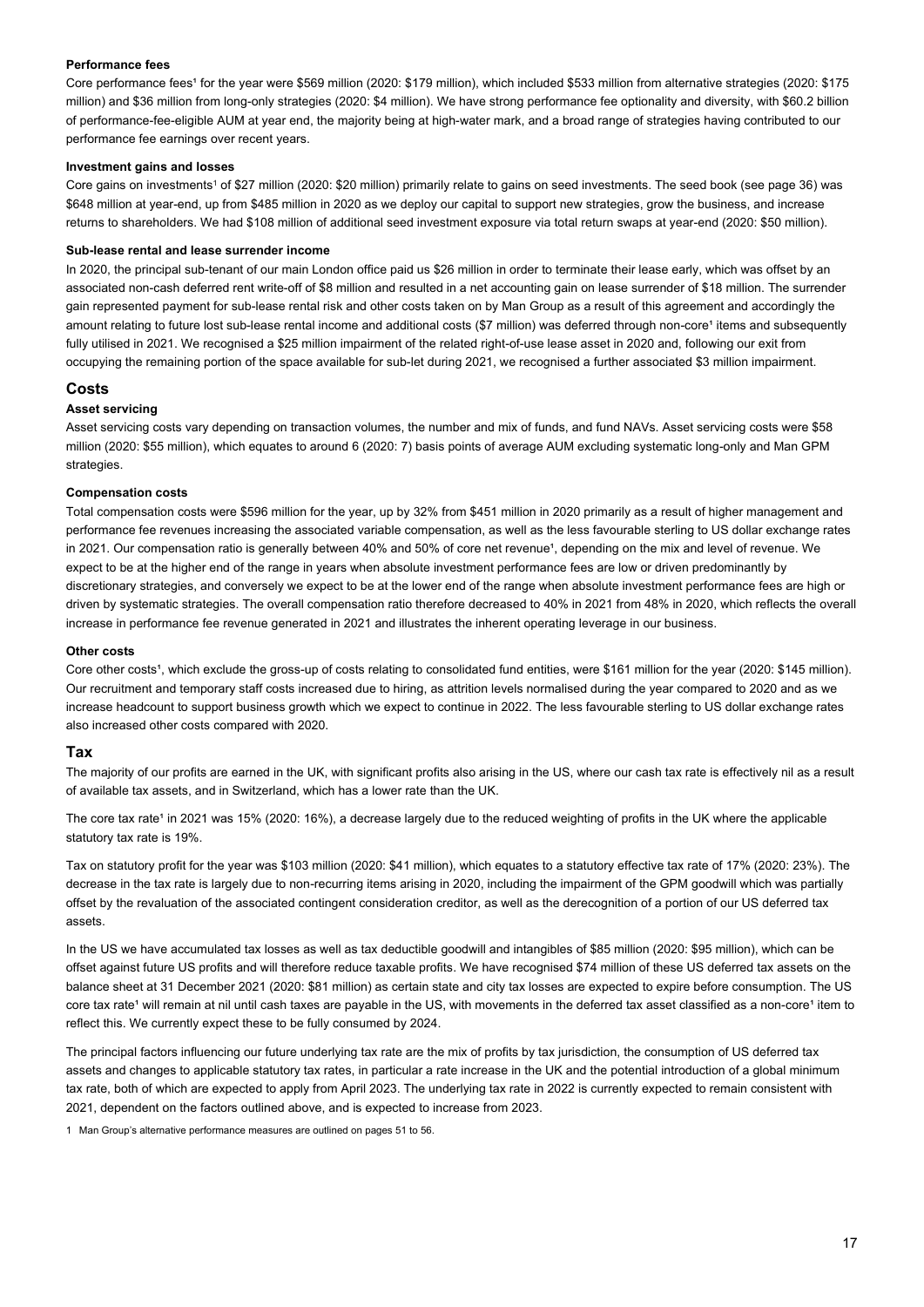# **Core profit<sup>1</sup>**

The directors consider that Man Group's profit is most meaningful when considered together with an alternative 'core' basis which reflects the revenues and costs that drive our cash flows during the year. Core metrics, which represent our main alternative performance measures (APMs) and as such should be read in conjunction with IFRS or statutory metrics, are detailed on pages 51 to 56.

Core profit<sup>1</sup> was \$557 million compared to \$240 million in 2020. Our core profitability exceeded the ten-year peak reached in 2019, driven by our strong performance fee generation and continued growth in AUM.

The increase in core profit<sup>1</sup> and the \$180 million of shares repurchased during the year drove the increase in core EPS<sup>1</sup> from 16.2¢ in 2020 to 38.7¢ in 2021.

### **Cash earnings**

Given the strong cash conversion of our business, we believe our core profit<sup>1</sup> is a good measure of our cash flow generation, although the timing of cash conversion is impacted by the cyclical movements in our working capital position through the year and the size of our seed book over time. Core cash flows from operations excluding working capital movements<sup>1</sup> were \$700 million during the year.

|                                                                                  | Year ended  | Year ended  |
|----------------------------------------------------------------------------------|-------------|-------------|
|                                                                                  | 31 December | 31 December |
| $\mathsf{Sm}$                                                                    | 2021        | 2020        |
| Opening core cash and cash equivalents <sup>1</sup>                              | 289         | 220         |
| Core cash flows from operations excluding working capital movements <sup>1</sup> | 700         | 341         |
| Working capital movements (excluding seeding)                                    | (45)        | 9           |
| Working capital movements $-$ seeding <sup>2</sup>                               | (173)       | 41          |
| Dividends paid                                                                   | (160)       | (147)       |
| Share repurchases (including costs)                                              | (180)       | (107)       |
| Payment of acquisition-related contingent consideration                          |             | (2)         |
| Investment in associate (HUB)                                                    | (19)        |             |
| Other movements                                                                  | (89)        | (66)        |
| Core cash and cash equivalents at year end <sup>1</sup>                          | 323         | 289         |

Working capital movements in 2021 largely relate to the year-on-year increase in our seed book.

#### **Balance sheet**

As at 31 December 2021, our cash balance was \$323 million, excluding amounts held by consolidated fund entities, and the undrawn committed revolving credit facility, which matures in 2026, was \$500 million.

We have a strong and liquid balance sheet. Fees and other receivables have increased as a result of the higher level of performance fees earned in December compared to the prior year. Payables have similarly increased due to an increase in related compensation accruals. The increase in investments in funds is driven by seed investments, as outlined below.

| 31 December                                                          |       | 31 December |
|----------------------------------------------------------------------|-------|-------------|
| $\mathsf{Sm}$                                                        | 2021  | 2020        |
| Core cash and cash equivalents <sup>1</sup>                          | 323   | 289         |
| Core fee and other receivables <sup>1</sup>                          | 480   | 382         |
| Core payables <sup>1</sup>                                           | (712) | (568)       |
| Core investments in fund products and other investments <sup>1</sup> | 770   | 607         |
| Pension asset                                                        | 27    | 2           |
| Investment in associate (HUB)                                        | 18    |             |
| Right-of-use lease assets – investment property                      | 77    | 78          |
| Right-of-use lease assets - leasehold property                       | 61    | 74          |
| Leasehold improvements and equipment                                 | 43    | 30          |
| Lease liability                                                      | (250) | (272)       |
| Net deferred tax asset                                               | 91    | 94          |
| Net tangible assets <sup>3</sup>                                     | 928   | 716         |
| Goodwill and other intangibles                                       | 723   | 781         |
| Shareholders' equity                                                 | 1,651 | 1,497       |
| Net financial assets <sup>1</sup>                                    | 907   | 716         |

#### **Seed investments**

We use our balance sheet to invest in new products and both assist in the growth of the business and generate returns to shareholders, aiming to redeem as client AUM grows in the funds. At 31 December 2021 our seed investments were \$648 million, which have increased from \$485 million at 31 December 2020 due to targeted deployment of capital to invest in new strategies and grow the business. In addition, we held \$108 million of total return swap exposure at 31 December 2021 (2020: \$50 million), allowing us to increase seed investments without utilising large cash balances.

1 Man Group's alternative performance measures are outlined on pages 51 to 56.

2 Excludes amounts related to consolidated fund entities.

3 Equates to net tangible assets per share of 63¢ (2020: 46¢).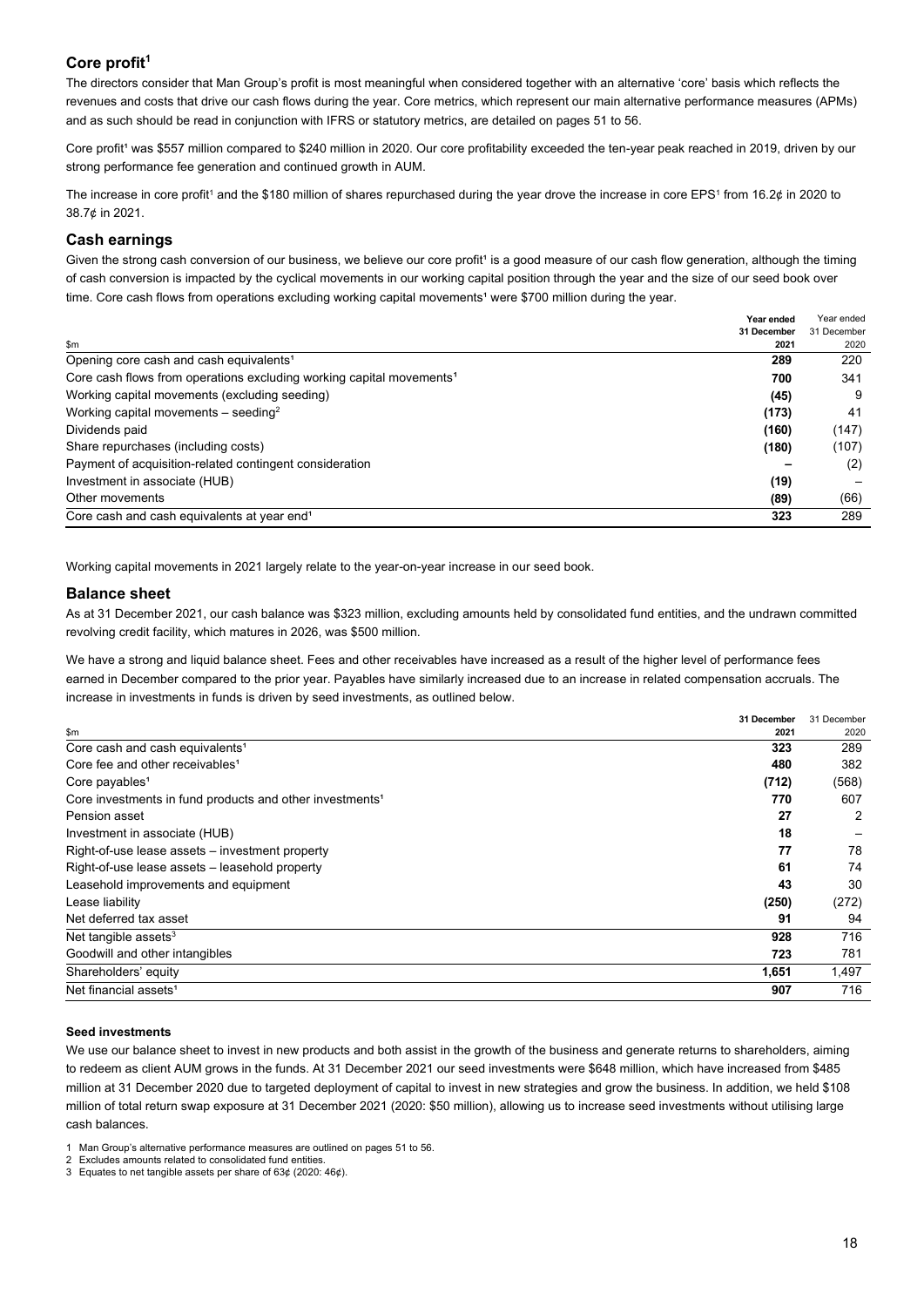# **Capital management and shareholder returns**

Our robust balance sheet and liquidity position allows us to weather crises whilst continuing to invest in the business to support our long-term growth prospects and maximising shareholder value, returning capital to shareholders that we consider to be in excess of our medium-term requirements. In 2021, we completed both the end of the \$100 million share repurchase announced in September 2020, and the subsequent \$100 million repurchase announced in July 2021. In December 2021, we announced our intention to repurchase a further \$250 million of shares (\$16 million of the first tranche of \$125 million had been repurchased at 31 December 2021).

In 2020 we moved to a progressive dividend policy, and our 2021 total dividend of 14.0¢ per share represents an increase of 32% on 2020. Our business is highly cash-generative, and these cash flows support a growing dividend over time. We actively manage our capital to seek to maximise value to shareholders and support our strategy by either investing that capital to improve shareholder returns in the future or returning it to shareholders through higher dividends or share buybacks, after taking into account required capital and potential strategic opportunities, to ensure we maintain a prudent balance sheet. Over the past five years we have returned \$851 million through dividends and announced \$850 million of share buybacks for shareholders.

We have a capital and liquidity framework which allows us to invest in the growth of our business. Our \$500 million revolving credit facility provides additional liquidity (see page 34) and now matures in 2026 due to the exercise of our final one-year extension option in December 2021. We have maintained prudent capital and available liquidity throughout the year and deployed capital to support investment management operations and the launch of new investment products. We monitor our capital requirements through continuous review of our regulatory and economic capital, including regularly reporting to the Risk and Finance Committee and the Board.

The Board is proposing a final dividend for 2021 of 8.4¢ per share, which together with the interim dividend of 5.6¢ per share equates to a total dividend for 2021 of 14.0¢ per share. The proposed final dividend equates to around \$115 million, which is more than covered by our available liquidity and capital resources. Key dates relating to the proposed final dividend are provided on page 2.

**Antoine Forterre** Chief Financial Officer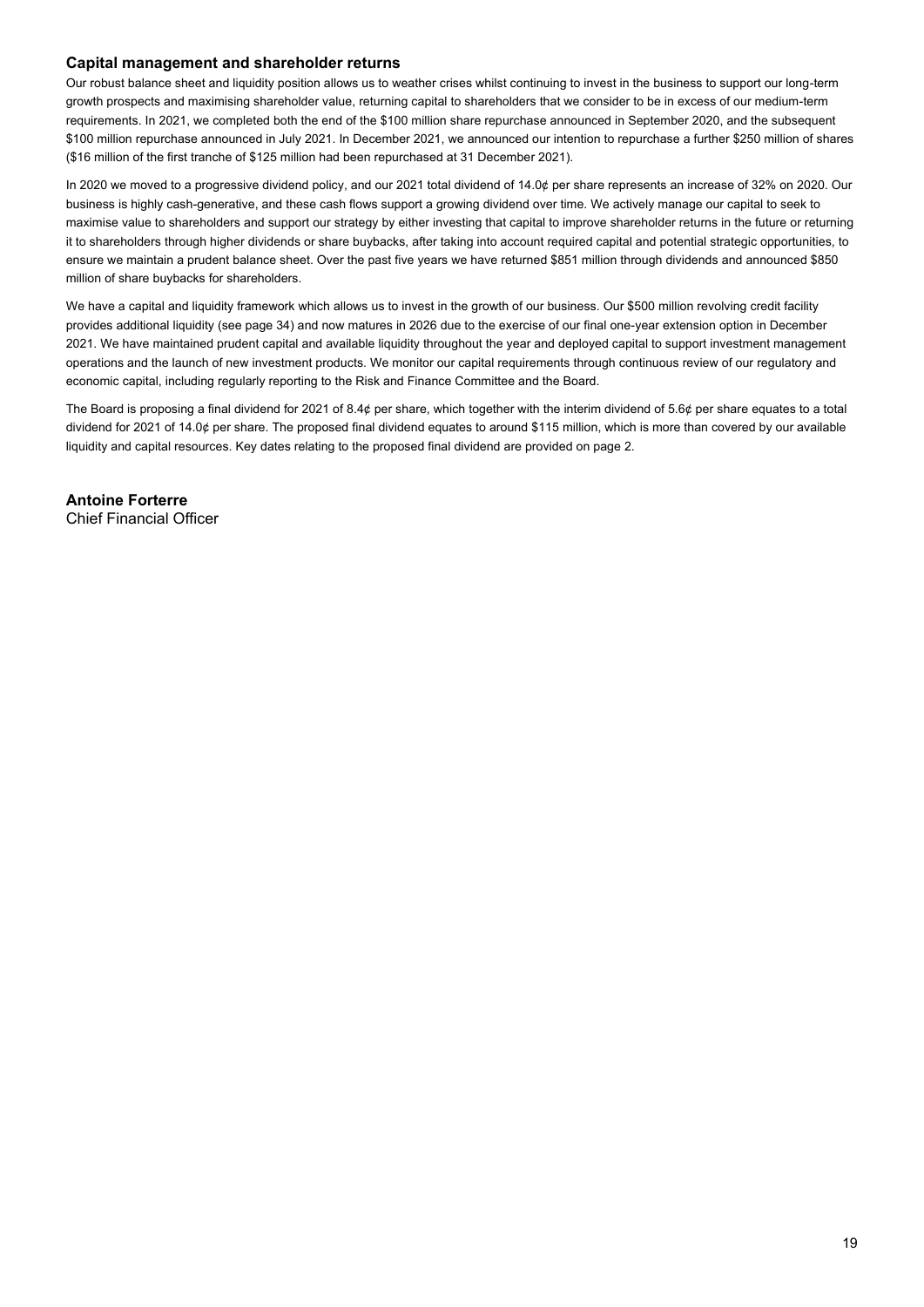# **Risk management – principal risks**

# **Business risks**

|                                 | <b>Risk</b>                                                                                                                                                                                                                                                                                                                                                                                                                                                                                                                                                                                                                                                                                                                                              | Mitigants                                                                                                                                                                                                                                                                                                                                                                                                                                                                                                                                                                                                                                        | Status and trend                                                                                                                                                                                                                                                                                                                                                                                                                                                                                                                                                                                                                                | Change    |
|---------------------------------|----------------------------------------------------------------------------------------------------------------------------------------------------------------------------------------------------------------------------------------------------------------------------------------------------------------------------------------------------------------------------------------------------------------------------------------------------------------------------------------------------------------------------------------------------------------------------------------------------------------------------------------------------------------------------------------------------------------------------------------------------------|--------------------------------------------------------------------------------------------------------------------------------------------------------------------------------------------------------------------------------------------------------------------------------------------------------------------------------------------------------------------------------------------------------------------------------------------------------------------------------------------------------------------------------------------------------------------------------------------------------------------------------------------------|-------------------------------------------------------------------------------------------------------------------------------------------------------------------------------------------------------------------------------------------------------------------------------------------------------------------------------------------------------------------------------------------------------------------------------------------------------------------------------------------------------------------------------------------------------------------------------------------------------------------------------------------------|-----------|
| 1.<br>Investment<br>performance | Fund underperformance, on an<br>absolute basis, relative to a<br>benchmark or relative to peer<br>groups, could reduce AUM and<br>may result in lower subscriptions<br>and higher redemptions. This risk<br>is heightened at times of volatile<br>markets. This may also result in<br>dissatisfied clients, negative press<br>and reputational damage.<br>Investment performance is<br>exposed to market disruption or<br>volatility triggered by severe<br>weather events. Performance could<br>also be impacted by fundamental<br>moves in underlying asset prices or<br>liquidity as the world transitions to<br>a low-carbon economy.<br>Lower AUM results in lower<br>management fees and<br>underperformance results in lower<br>performance fees. | Man Group's investment businesses<br>each have clearly defined<br>investment processes designed to<br>target and deliver on the investment<br>mandate of each product. We focus<br>on hiring and retaining highly-skilled<br>professionals who are incentivised<br>to perform within the parameters of<br>their mandate.<br>Man Group's diversified range of<br>products and strategies limits the<br>risk to the business from<br>underperformance of any particular<br>strategy or market. This includes a<br>current focus on responsible<br>investment products incorporating<br>ESG analytics to meet current and<br>future investor needs. | Despite periods of market volatility<br>linked to COVID-19 developments,<br>inflation concerns and Fed tapering,<br>2021 has seen good overall<br>performance for Man Group's funds.<br>Trend-following quantitative<br>strategies performed well and<br>valuation-focused strategies such<br>as Japan CoreAlpha and those<br>within Man Numeric and Alternative<br>Risk Premia recovered from weaker<br>performance in prior years.<br>AUM increased largely due to<br>absolute investment performance<br>and net inflows over the year in<br>roughly equal parts.<br>The discussion of Man Group's<br>investment performance is on page<br>9. | Increased |
| 2.<br><b>Key person</b><br>risk | A key person to the business<br>leaves or is unable to perform their<br>role. This also includes team<br>resilience to individuals being<br>incapacitated by COVID-19.<br>Retention risk may increase in<br>years of poor performance and<br>reduced compensation. In 2021 the<br>sector has also seen individuals<br>looking for fundamental lifestyle<br>changes triggered by the<br>pandemic.                                                                                                                                                                                                                                                                                                                                                         | Business and investment processes<br>are designed to minimise the impact<br>of losing any key individuals.<br>Diversification of strategies and the<br>emphasis on technology and<br>systematic strategies reduce the<br>overall risk to Man Group. The<br>COVID-19 response sought to<br>minimise resilience risks through<br>physical separation of key persons.<br>Succession plans and deferred<br>compensation schemes are in place<br>to support the retention of senior<br>investment professionals and key<br>management.                                                                                                                | Man Group has continued to be<br>able to attract and retain an array of<br>talented individuals across the firm.<br>Voluntary staff turnover has picked<br>up, returning to pre-pandemic<br>levels.<br>We did not see any investor<br>concerns or material outflows as a<br>result of announced departures in<br>2021, including the retirement of the<br>CIO and subsequent Senior ExCo<br>reorganisation. We continue to<br>operate a succession planning<br>process to manage this risk.                                                                                                                                                     | Unchanged |

| <b>Credit risks</b> |                                                                                                                                                                                                                                                                                                                                             |                                                                                                                                                                                                                                                                                                                                                                                                                                                                                        |                                                                                                                                                                                                                                                                                                                                                                                                                                                                                                                                                       |           |
|---------------------|---------------------------------------------------------------------------------------------------------------------------------------------------------------------------------------------------------------------------------------------------------------------------------------------------------------------------------------------|----------------------------------------------------------------------------------------------------------------------------------------------------------------------------------------------------------------------------------------------------------------------------------------------------------------------------------------------------------------------------------------------------------------------------------------------------------------------------------------|-------------------------------------------------------------------------------------------------------------------------------------------------------------------------------------------------------------------------------------------------------------------------------------------------------------------------------------------------------------------------------------------------------------------------------------------------------------------------------------------------------------------------------------------------------|-----------|
| 3.<br>Counterparty  | A counterparty with which the<br>funds or Man Group have financial<br>transactions, directly or indirectly,<br>becomes distressed or defaults.<br>Shareholders and investors in Man<br>Group funds and products are<br>exposed to credit risk of prime<br>brokers, custodians, sub-<br>custodians, clearing houses and<br>depository banks. | Man Group and its funds diversify<br>exposures across a number of<br>strong financial counterparties, each<br>of which is approved and regularly<br>reviewed for creditworthiness by the<br><b>Counterparty Monitoring Committee</b><br>(CMC). The CMC also oversees<br>contingency planning ahead of<br>significant market or political events.<br>The risk teams monitor credit<br>metrics on the approved<br>counterparties daily. This includes<br>CDS spreads and credit ratings. | Increased regulatory scrutiny, stress<br>testing and capital requirements for<br>investment banks and central<br>clearing houses following the 2008<br>financial crisis supported the overall<br>stability of Man Group's core<br>counterparties.<br>The main counterparty event for<br>2021 was names linked to the<br>collapse of Archegos. This led to<br>our decision to migrate risk away<br>from one of our main prime brokers.<br>Our diversification model allowed for<br>a smooth transition to alternative<br>providers without any issues. | Unchanged |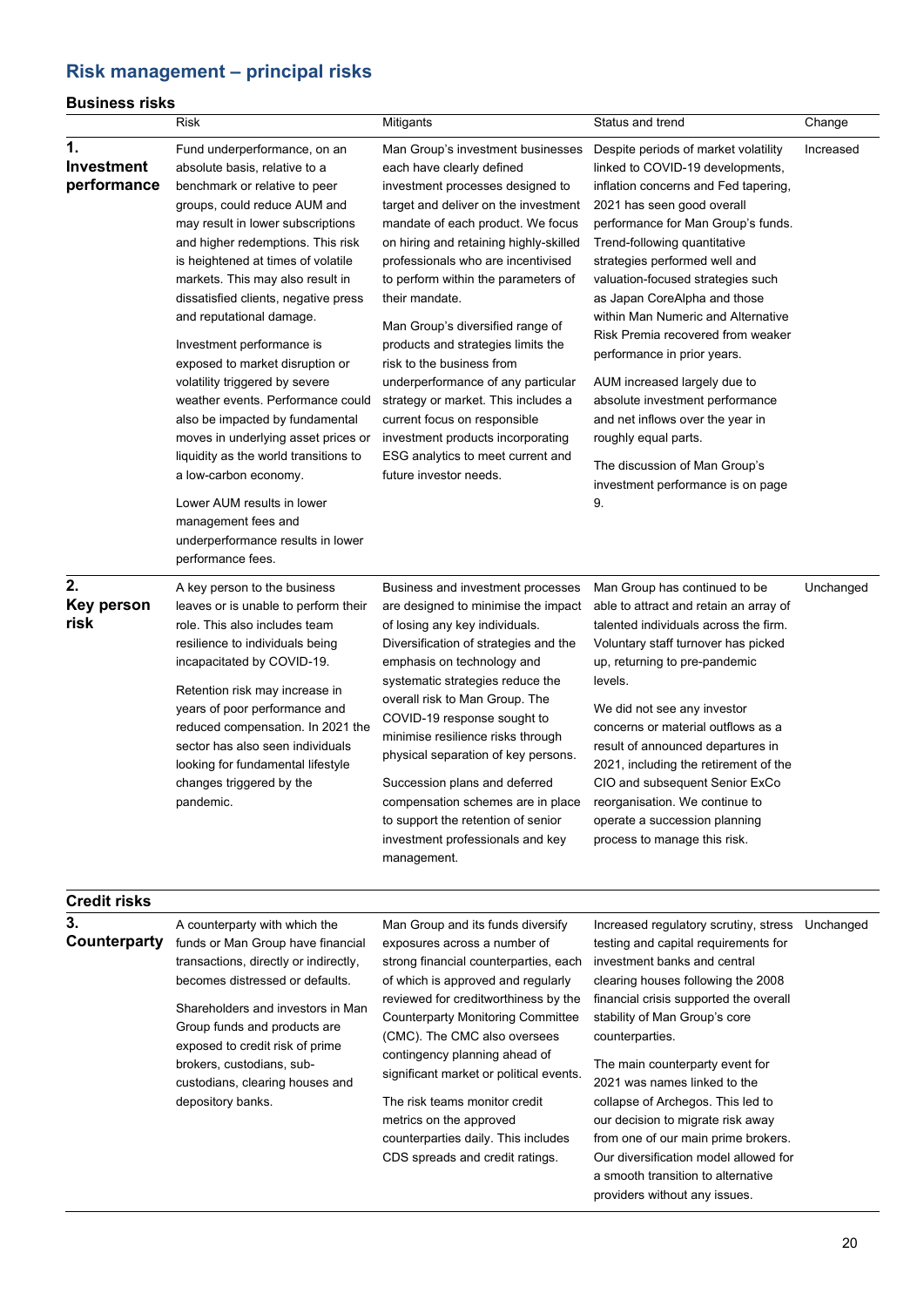| <b>Liquidity risks</b>          |                                                                                                                                                                                                                                                                                                                                                                                                                                                          |                                                                                                                                                                                                                                                                                                                                                                                                                                                                                    |                                                                                                                                                                                                                                                                                                                                                                                                                                                                           |           |
|---------------------------------|----------------------------------------------------------------------------------------------------------------------------------------------------------------------------------------------------------------------------------------------------------------------------------------------------------------------------------------------------------------------------------------------------------------------------------------------------------|------------------------------------------------------------------------------------------------------------------------------------------------------------------------------------------------------------------------------------------------------------------------------------------------------------------------------------------------------------------------------------------------------------------------------------------------------------------------------------|---------------------------------------------------------------------------------------------------------------------------------------------------------------------------------------------------------------------------------------------------------------------------------------------------------------------------------------------------------------------------------------------------------------------------------------------------------------------------|-----------|
|                                 | <b>Risk</b>                                                                                                                                                                                                                                                                                                                                                                                                                                              | Mitigants                                                                                                                                                                                                                                                                                                                                                                                                                                                                          | Status and trend                                                                                                                                                                                                                                                                                                                                                                                                                                                          | Change    |
| 4.<br>Corporate<br>and fund     | Volatile markets and reduced<br>market liquidity can place<br>additional, often short-term,<br>demands on the balance sheet.<br>Man Group is exposed to having<br>insufficient liquidity resources to<br>meet its obligations.<br>Adverse market moves and<br>volatility may sharply increase the                                                                                                                                                        | A \$500 million revolving credit<br>facility (RCF) provides Man Group<br>with a robust liquidity backstop.<br>Liquidity forecasting for the Man<br>Group and UK/EEA entities,<br>including downside cases, facilitates<br>planning and informs decision-<br>making.<br>The investment risk teams conduct                                                                                                                                                                           | The RCF was extended to mature in<br>five years and now incorporates a<br>carbon emissions target.<br>The asset liquidity distribution<br>across funds has remained broadly<br>unchanged. A centralised liquidity<br>analysis and reporting toolkit is fully<br>embedded. Market liquidity has<br>largely returned to pre-pandemic                                                                                                                                        | Unchanged |
|                                 | demands on the liquid resources in<br>Man Group's funds. Market stress<br>and increased redemptions could<br>result in the deterioration of fund<br>liquidity and in the severest cases<br>this could lead to the gating of<br>funds.                                                                                                                                                                                                                    | regular liquidity tests on Man<br>Group's funds. We endeavour to<br>manage resources in such a way as<br>to meet all demands for fund<br>developments of the liquidity<br>redemptions according to<br>analysis framework.<br>contractual terms.                                                                                                                                                                                                                                    |                                                                                                                                                                                                                                                                                                                                                                                                                                                                           |           |
| <b>Market risks</b>             |                                                                                                                                                                                                                                                                                                                                                                                                                                                          |                                                                                                                                                                                                                                                                                                                                                                                                                                                                                    |                                                                                                                                                                                                                                                                                                                                                                                                                                                                           |           |
| 5.<br><b>Investment</b><br>book | Man Group uses capital to seed<br>new funds to build our fund<br>offering, expand product<br>distribution and generate returns<br>for shareholders. Man Group also<br>holds Collateralised Loan<br>Obligation (CLO) risk retention<br>positions until the product maturity,<br>and in 2021 participated in a US<br>CLO Warehouse to facilitate a<br>product launch.<br>The firm is therefore exposed to a<br>decline in value of the investment<br>book. | A disciplined framework ensures<br>that each request for seed capital is<br>assessed on its risk and return on<br>capital.<br>Approvals are granted by a Seed<br>Investment Committee (SIC), which<br>is comprised of senior management,<br>Risk and Treasury. Investments are<br>subject to risk limits, an exit strategy<br>and are hedged to a benchmark<br>where appropriate. The positions<br>and hedges are monitored regularly<br>by Group Risk and reviewed by the<br>SIC. | The investment book grew over<br>2021. The seeding book returns<br>were positive, with the benchmark<br>hedges performing as expected.<br>Man Group continues to use repo<br>and swap financing for some of the<br>CLO and seed positions to release<br>liquidity but retain the market risk.<br>A framework for active balance<br>sheet risk taking in Man Group<br>funds is being developed, seeking<br>uncorrelated returns to Man Group's<br>dominant flagship funds. | Increased |
| 6.<br><b>Pension</b>            | Man Group underwrites the risks<br>related to the UK defined benefit<br>pension plan which closed to new<br>members in 1999 and future<br>accrual in 2011. The plan is fully<br>funded but is exposed to changes<br>in net asset versus liability values.                                                                                                                                                                                                | The UK pension plan has a low net<br>exposure to UK interest rates and<br>RPI inflation. The return-seeking<br>assets are low volatility and have a<br>low correlation to directional equity<br>markets. Longevity is the largest<br>remaining risk but is uncorrelated to<br>Man Group's other risks.                                                                                                                                                                             | A triennial valuation exercise as of<br>year-end 2020 led to a small<br>funding contribution from Man<br>Group. As of 31 December 2021,<br>the scheme has a surplus on both<br>an accounting and actuarial basis<br>which brings down the overall risk<br>assessment. The impact of COVID-<br>19 has not had a material impact on<br>the longevity assumptions.                                                                                                           | Decreased |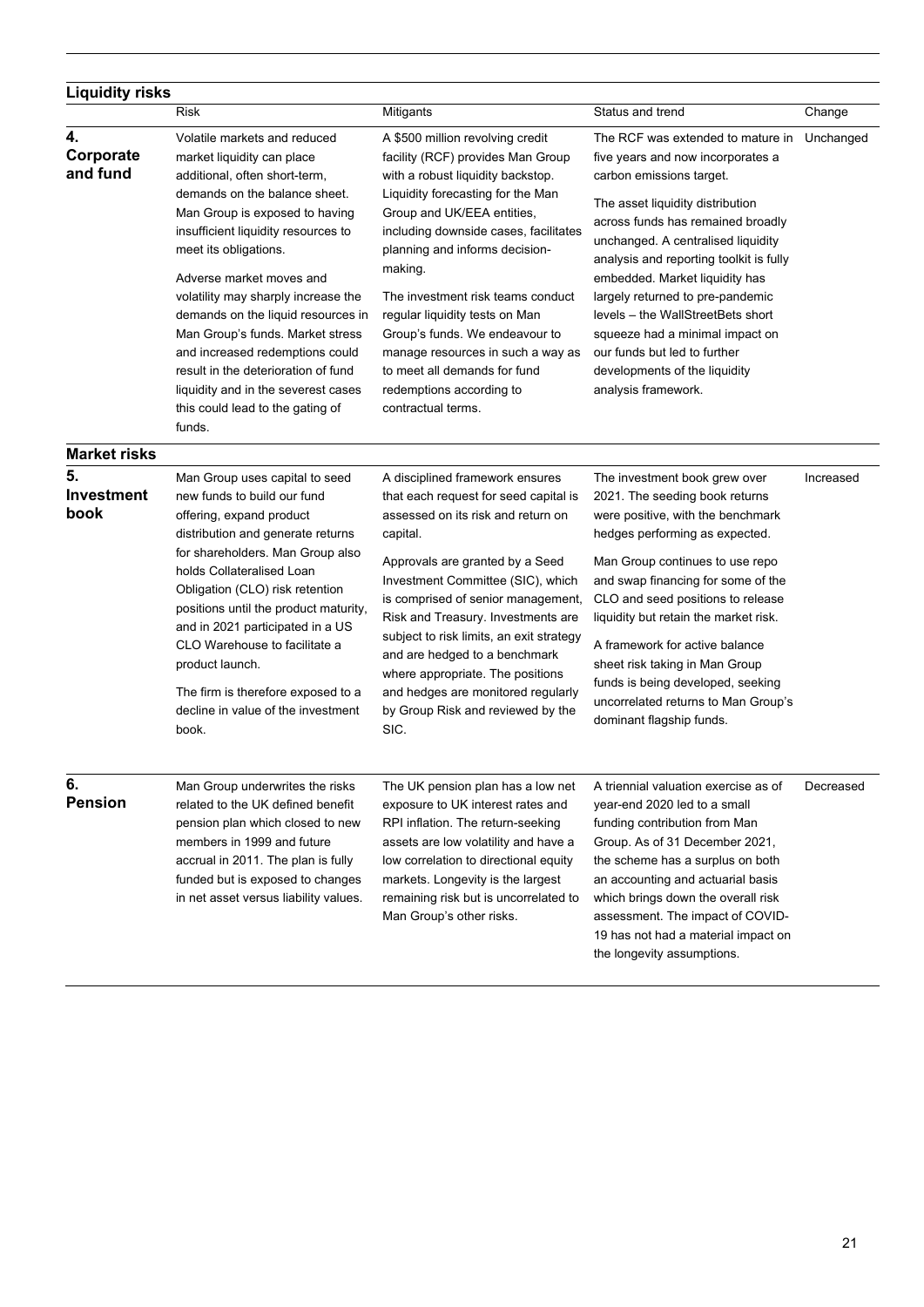# **Operational risks**

|                                                                  | Risk                                                                                                                                                                                                                                                                                                                                                                                                 | Mitigants                                                                                                                                                                                                                                                                                                                                                                                                                                                                                                                                                                                                                                                                                                               | Status and trend                                                                                                                                                                                                                                                                                                                                                                                                                                                                                                                                                                                                                                                                                                                                                                                              | Change    |
|------------------------------------------------------------------|------------------------------------------------------------------------------------------------------------------------------------------------------------------------------------------------------------------------------------------------------------------------------------------------------------------------------------------------------------------------------------------------------|-------------------------------------------------------------------------------------------------------------------------------------------------------------------------------------------------------------------------------------------------------------------------------------------------------------------------------------------------------------------------------------------------------------------------------------------------------------------------------------------------------------------------------------------------------------------------------------------------------------------------------------------------------------------------------------------------------------------------|---------------------------------------------------------------------------------------------------------------------------------------------------------------------------------------------------------------------------------------------------------------------------------------------------------------------------------------------------------------------------------------------------------------------------------------------------------------------------------------------------------------------------------------------------------------------------------------------------------------------------------------------------------------------------------------------------------------------------------------------------------------------------------------------------------------|-----------|
| 7.<br>Information<br>technology<br>and<br>business<br>continuity | Risk of losses incurred by IT<br>software and hardware failures<br>resulting in system downtime,<br>severely degraded performance or<br>limited system functionality.<br>Business continuity risks may arise<br>from incidents such as a denial of<br>access to a key site or a data<br>centre outage, which could lead to<br>business disruptions.                                                  | Technology plays a fundamental<br>role in delivering our objectives, so<br>the IT functions work closely with<br>each business unit to ensure work<br>is correctly prioritised and financed.<br>The prioritisation process considers<br>the life cycle of both hardware and<br>software to ensure both are<br>adequately supported and sized.<br>The firm's operational processes<br>include mature risk, incident and<br>problem management procedures<br>to minimise the likelihood and<br>impact of technology failures.<br>Business continuity risk mitigation<br>includes detailed planning and<br>testing of remote access and<br>contingency/recovery operations,<br>and ongoing risk and threat<br>assessments. | In 2021 we commenced our move<br>to a long-term flexible working<br>model which is being implemented<br>globally. We continue to improve<br>our technology offering, capability<br>and security to support the new<br>working model. Particular focus and<br>investment has been on hardware<br>and software enhancements to core<br>technology and data centres, and<br>the enrichment of the trading and<br>operations platform. Progress in<br>centralisation of order management<br>technology for the firm also<br>continues apace.<br>Remote working and collaboration<br>technologies facilitated a seamless<br>move to mass working from home at<br>the start of the pandemic and<br>evolved in late 2021 into secure and<br>efficient flexible working<br>arrangements for the majority of<br>staff. | Unchanged |
| 8.<br><b>Internal</b><br>process<br>failure                      | Risk of losses resulting from<br>inadequate or failed processes<br>within Man Group.                                                                                                                                                                                                                                                                                                                 | Man Group's risk management<br>framework and internal control<br>systems are based on a three lines<br>of defence model.<br>Heightened risks relating to the<br>pandemic and remote working have<br>continued to be an area of<br>management focus in 2021.                                                                                                                                                                                                                                                                                                                                                                                                                                                             | Man Group remains focused on<br>enhancing its systems and control<br>processes where required and<br>ensuring internal process failures<br>are kept to a minimum.<br>Man Group has not observed an<br>increase in material internal events<br>in 2021, nor any material<br>operational events directly<br>attributable to COVID-19.                                                                                                                                                                                                                                                                                                                                                                                                                                                                           | Unchanged |
| 9.<br><b>External</b><br>process<br>failure                      | Man Group continues to outsource<br>a number of functions as well as<br>managing outsourcing<br>arrangements on behalf of its<br>funds. The risk is that the<br>outsourced service providers do<br>not perform as required, resulting<br>in knock-on implications for our<br>business and processes.<br>External service providers continue<br>to face heightened risks<br>attributable to COVID-19. | Man Group's operations team has<br>implemented a robust methodology<br>(including ongoing third-party due<br>diligence and KPI monitoring) to<br>confirm that outsourced service<br>providers are delivering as required.                                                                                                                                                                                                                                                                                                                                                                                                                                                                                               | The firm has concentrated its<br>outsourcing into a smaller number<br>of carefully selected and proven<br>outsource providers with which it<br>has established working<br>relationships allowing for greater<br>process consolidation and<br>rationalisation.<br>We observed a modest increase in<br>issues faced by some of our third-<br>party providers during 2020 and<br>2021. However, these have not had<br>any material loss impacts.                                                                                                                                                                                                                                                                                                                                                                 | Unchanged |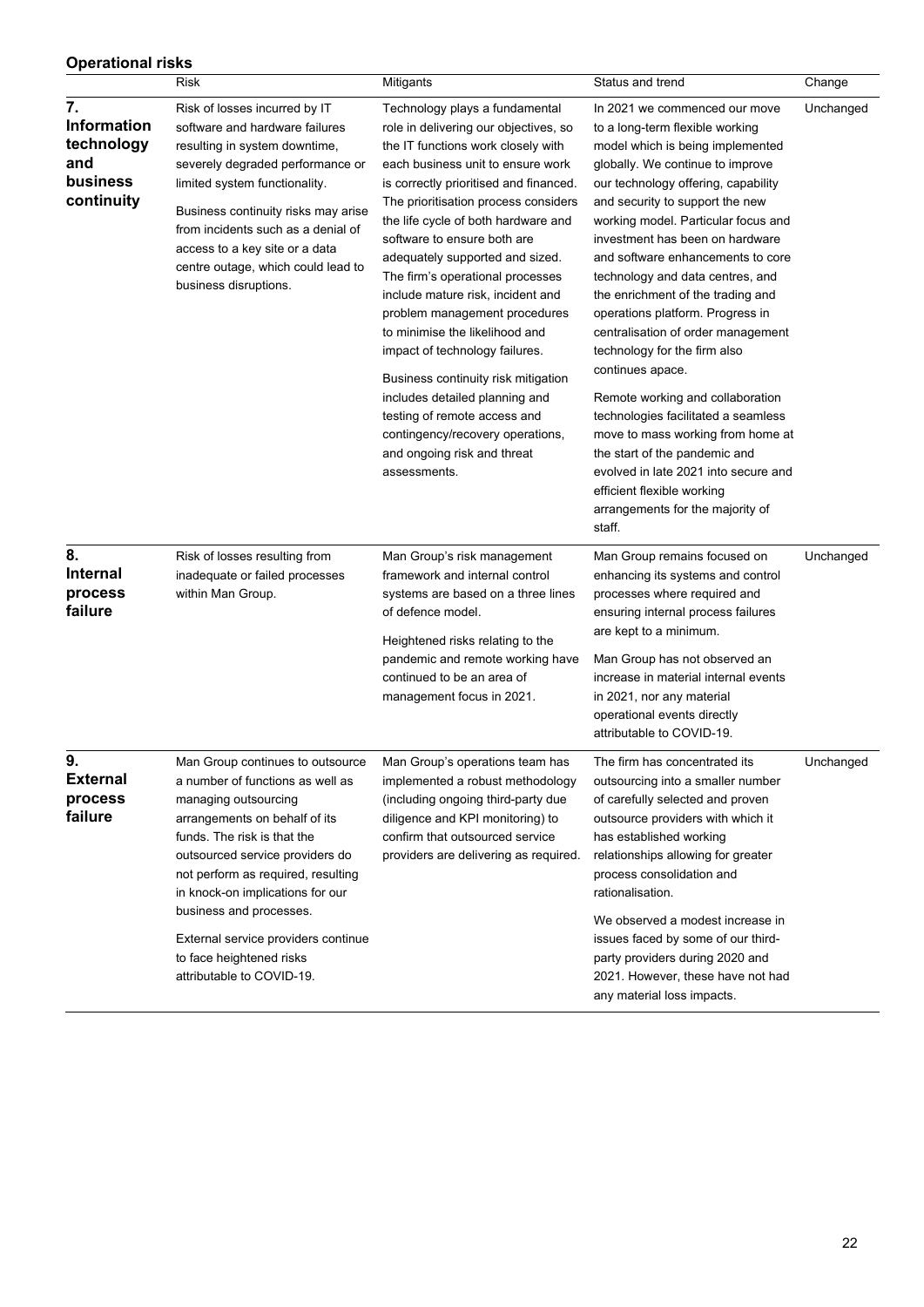|                                                            | Risk                                                                                                                                                                                                                                                                                                                                                                                                                                                                                                                                                                                        | Mitigants                                                                                                                                                                                                                                                                                                                                                                                                                                                                                                                                                                            | Status and trend                                                                                                                                                                                                                                                                                                                                                                                                                                                                                                                         | Change    |
|------------------------------------------------------------|---------------------------------------------------------------------------------------------------------------------------------------------------------------------------------------------------------------------------------------------------------------------------------------------------------------------------------------------------------------------------------------------------------------------------------------------------------------------------------------------------------------------------------------------------------------------------------------------|--------------------------------------------------------------------------------------------------------------------------------------------------------------------------------------------------------------------------------------------------------------------------------------------------------------------------------------------------------------------------------------------------------------------------------------------------------------------------------------------------------------------------------------------------------------------------------------|------------------------------------------------------------------------------------------------------------------------------------------------------------------------------------------------------------------------------------------------------------------------------------------------------------------------------------------------------------------------------------------------------------------------------------------------------------------------------------------------------------------------------------------|-----------|
| 10.<br><b>Information</b><br>and<br>cybercrime<br>security | The risk of loss resulting from<br>cybercrime, malicious disruption to<br>our networks or from the theft,<br>misplacing, interception, corruption<br>or deletion of information.<br>Some of the risks and potential<br>impacts are heightened while the<br>majority of the firm is working from<br>home.                                                                                                                                                                                                                                                                                    | Man Group has established<br>information security and cyber<br>security programmes that are<br>aligned with industry expectations<br>and best practices. They are<br>continuously reviewed and adjusted<br>to keep pace with the regulatory,<br>legislative and cyber threat<br>landscapes. Man Group practises<br>defence in depth by layering<br>security controls and using state-of-<br>the-art technologies, enabling us to<br>detect and prevent malicious<br>activities and complex cyber-<br>attacks.                                                                        | The cyber landscape continued to<br>evolve throughout 2021 with<br>criminals seeking to exploit<br>emerging supply chain<br>vulnerabilities as well as COVID-19<br>and working from home. Key threats<br>arise from social engineering<br>(phishing), ransomware, denial of<br>service and cloud data<br>storage/processing attacks.<br>Criminals continued to increase<br>attacks against remote access<br>infrastructures, aiming to disrupt<br>workforces and breach poorly<br>configured remote access gateways<br>and services.     | Increased |
|                                                            |                                                                                                                                                                                                                                                                                                                                                                                                                                                                                                                                                                                             |                                                                                                                                                                                                                                                                                                                                                                                                                                                                                                                                                                                      | Man Group did not experience any<br>material client or operational impact<br>from cyber events in 2021, nor did<br>Man Group experience any material<br>data breaches involving customers'<br>personally identifiable information<br>(PII). Our security operations and<br>incident response functions<br>remained fully operational.                                                                                                                                                                                                    |           |
| 11.<br><b>Legal and</b><br>regulatory                      | The global nature of Man Group's<br>business, the expansion of its<br>investment businesses and the<br>acquisition of new investment<br>businesses, with corporate and<br>fund entities located in multiple<br>jurisdictions and a diverse investor<br>base, makes it subject to a wide<br>range of laws and regulations.<br>Failure to comply with these laws<br>and regulations may put Man<br>Group at risk of fines, lawsuits or<br>reputational damage.<br>Changes in laws and regulations<br>can materially impact Man Group<br>or the sectors or the market in<br>which it operates. | Man Group operates a global legal<br>and compliance framework which<br>underpins all aspects of its business<br>and is resourced by experienced<br>teams. These teams are physically<br>located in Man Group's key<br>jurisdictions, helping them to<br>understand the context and impact<br>of any requirements.<br>Emphasis is placed on proactively<br>analysing new legal and regulatory<br>developments to assess likely<br>impacts and mitigate risks.<br>Man Group continues to liaise<br>directly and indirectly with<br>competent authorities e.g. FCA,<br>SEC, FINMA, CBI. | Man Group continues to experience<br>new regulatory requirements. In<br>2021 this included implementation<br>of the Investment Firms Prudential<br>Regime (IFPR) regulatory capital<br>and remuneration requirements.<br>Man Group maintained an open<br>dialogue with regulators throughout<br>2021 around the impact of COVID-<br>19 on markets, fund performance<br>and our resilience.<br>Work continues on a number of<br>regulatory initiatives including IBOR<br>transition, IFPR/ICARA and climate<br>change disclosures (TCFD). | Unchanged |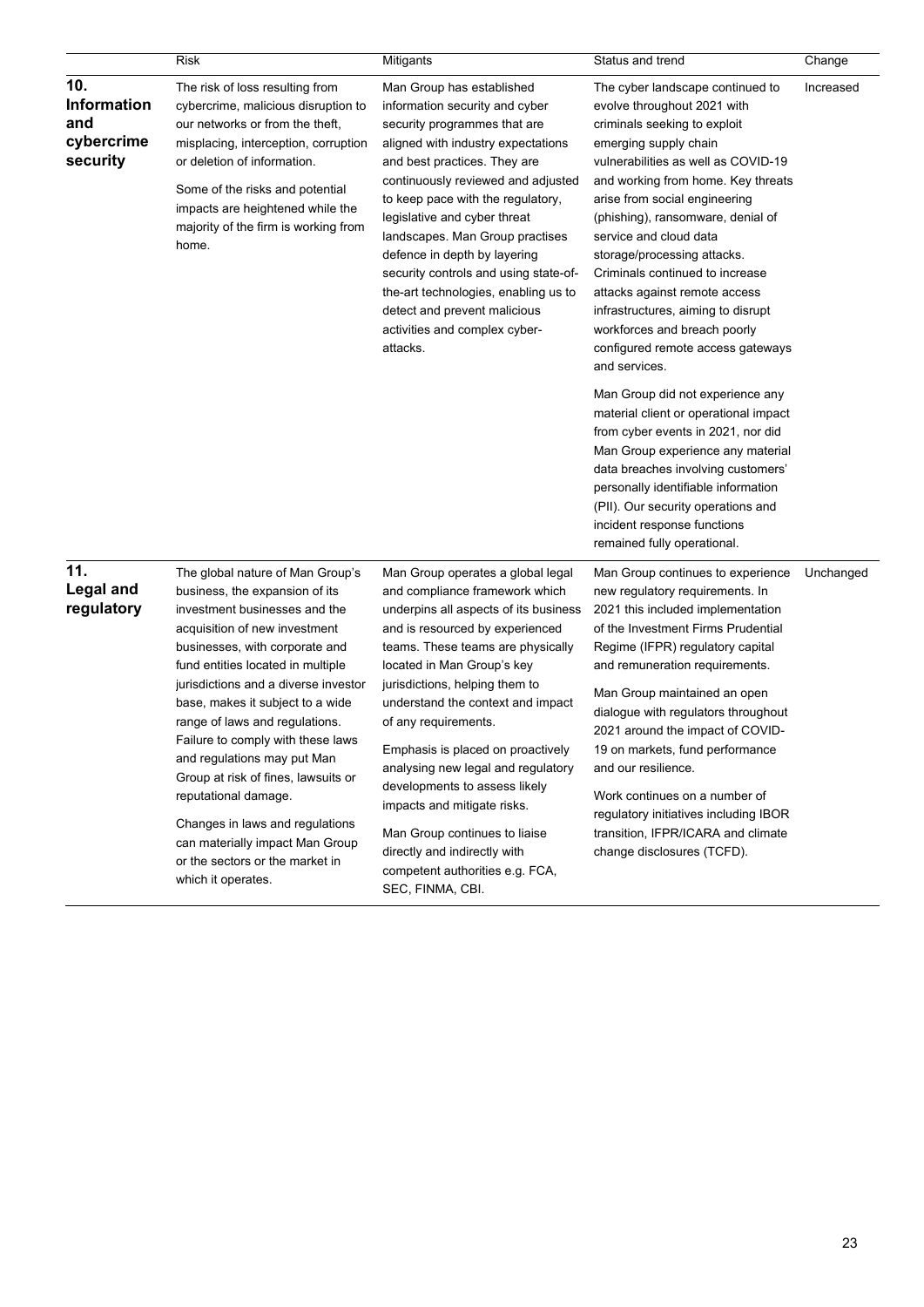# **Reputational risks**

the competitive landscape.

| - - p - - - - - - - - - - -                          | Risk                                                                                                                                                                                                                                                                                                                                                                                                                                                                                                                                    | Mitigants                                                                                                                                                                                                                                                                                                                                                                                                         | Status and trend                                                                                                                                                                                                                                                                                                                                                                                                                                                                                                                                                                                                        | Change    |
|------------------------------------------------------|-----------------------------------------------------------------------------------------------------------------------------------------------------------------------------------------------------------------------------------------------------------------------------------------------------------------------------------------------------------------------------------------------------------------------------------------------------------------------------------------------------------------------------------------|-------------------------------------------------------------------------------------------------------------------------------------------------------------------------------------------------------------------------------------------------------------------------------------------------------------------------------------------------------------------------------------------------------------------|-------------------------------------------------------------------------------------------------------------------------------------------------------------------------------------------------------------------------------------------------------------------------------------------------------------------------------------------------------------------------------------------------------------------------------------------------------------------------------------------------------------------------------------------------------------------------------------------------------------------------|-----------|
| 12.<br><b>Negative</b><br>publicity                  | The risk that an incident or<br>negative publicity undermines<br>our reputation as a leading<br>investment manager and place to<br>work. Reputational damage could<br>result in significant redemptions<br>from our funds, and could lead to<br>issues with external financing,<br>credit ratings and relations with<br>core counterparties and<br>outsourcing providers.                                                                                                                                                               | Our reputation is dependent on<br>our operational and fund<br>performance and the conduct of<br>our employees. Our governance<br>and control structure mitigate<br>operational concerns, and our<br>attention to people and<br>investment processes are<br>designed to comply with accepted<br>standards of investment<br>management practice. We<br>encourage a culture of openness,<br>inclusion and diversity. | Man Group enjoys a good<br>reputation and work continues to<br>build Man Group's profile and<br>protect its reputation across<br>stakeholder groups.<br>We are alert to the increased risk<br>of any suggestion of<br>greenwashing if the ESG<br>credentials of an investment<br>strategy does not meet client,<br>regulator or the wider public's<br>expectations.                                                                                                                                                                                                                                                     | Increased |
| <b>Climate change risks</b>                          |                                                                                                                                                                                                                                                                                                                                                                                                                                                                                                                                         |                                                                                                                                                                                                                                                                                                                                                                                                                   |                                                                                                                                                                                                                                                                                                                                                                                                                                                                                                                                                                                                                         |           |
| 13.<br><b>Physical</b><br>and<br>transition<br>risks | Physical risks of business<br>disruption, property damage or to<br>employee well-being due to a<br>severe weather event or longer-<br>term shifts in climate patterns.<br>The primary physical risk of the<br>1.5 to 2°C scenario is to Man<br>Group's offices and data centres,<br>principally the London<br>headquarters which may be<br>exposed to flooding of the River<br>Thames.<br>Transition risks as the world<br>moves towards a low-carbon<br>economy can be legal,<br>regulatory, technological, market<br>or reputational. | Man Group has a small number of<br>employees and a relatively limited<br>physical footprint. Man Group is<br>sufficiently agile to be able to<br>adjust to medium-term transition<br>risks and capture any<br>opportunities.                                                                                                                                                                                      | The firm continues to focus on<br>providing investors with products<br>that incorporate ESG analytics.<br>This is augmented by active<br>stewardship of fund assets to<br>influence positive change. In 2021<br>the firm announced its<br>commitment to net zero carbon<br>investment portfolios by 2050,<br>and has previously committed to<br>being a net zero carbon<br>workplace by 2030.<br>The firm will continue to monitor<br>and manage other medium/long-<br>term risks through business as<br>usual reporting and management<br>processes for the relevant<br>principal risk (see risks 1, 7, 11<br>and 12). | Increased |
| <b>Emerging risks</b>                                |                                                                                                                                                                                                                                                                                                                                                                                                                                                                                                                                         |                                                                                                                                                                                                                                                                                                                                                                                                                   |                                                                                                                                                                                                                                                                                                                                                                                                                                                                                                                                                                                                                         |           |
| 14.<br><b>External</b><br>risks                      | Primarily external in nature and<br>complementary to the principal<br>risks which are focused on<br>current internal risk. The<br>emerging risk categories include<br>natural disasters, pandemics,<br>disruption to financial markets<br>and business infrastructure,<br>geopolitical risk and changes in                                                                                                                                                                                                                              | The Board and Group Risk<br>monitor emerging risks, trends<br>and changes in the likelihood of<br>impact. This assessment informs<br>the universe of principal risks<br>faced by the firm.                                                                                                                                                                                                                        | The principal and emerging risks<br>were reviewed by the Board in<br>2021. No changes were made to<br>Man Group's headline principal<br>risks, but some likelihoods and<br>impacts of the emerging risks<br>were reassessed.                                                                                                                                                                                                                                                                                                                                                                                            | Unchanged |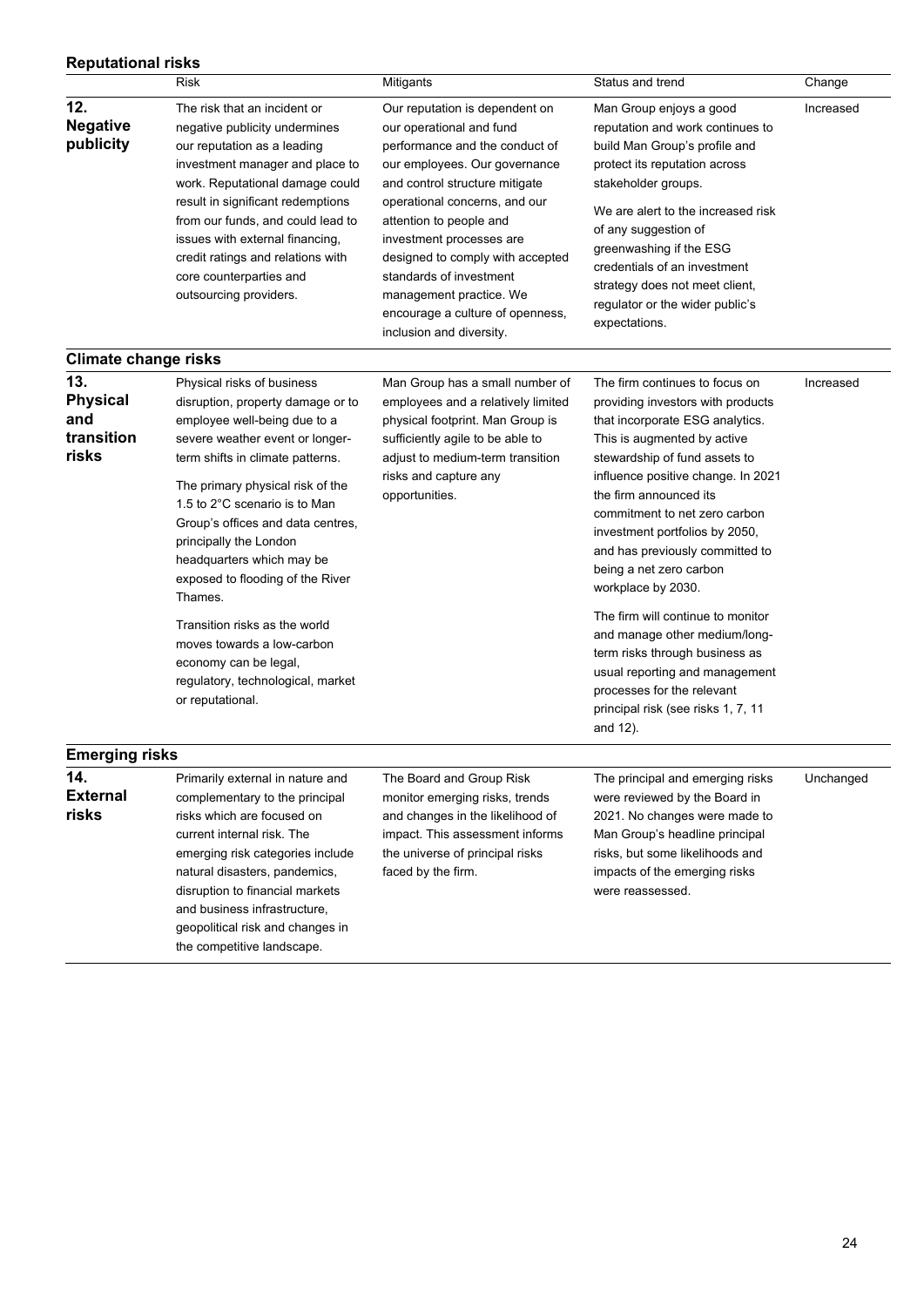# **Directors' responsibility statement**

The directors are responsible for preparing the Annual Report and the financial statements in accordance with applicable law and regulations.

The Companies (Jersey) Law 1991 requires the directors to prepare financial statements for each financial year. Under that law the directors have elected to prepare the financial statements in accordance with applicable law and International Financial Reporting Standards (IFRSs) as adopted by the United Kingdom. The financial statements are required by law to give a true and fair view of the state of affairs of the Company and of the profit or loss of the Company for that period.

In preparing the Group financial statements, International Accounting Standard 1 requires that directors:

- properly select and apply accounting policies;
- present information, including accounting policies, in a manner that provides relevant, reliable, comparable and understandable information;
- provide additional disclosures when compliance with the specific requirements in IFRSs are insufficient to enable users to understand the impact of particular transactions, other events and conditions on the entity's financial position and financial performance; and
- make an assessment of the Company's ability to continue as a going concern.

The directors are responsible for keeping proper accounting records that disclose with reasonable accuracy at any time the financial position of the Company and enable them to ensure that the financial statements comply with the Companies (Jersey) Law 1991. They are also responsible for safeguarding the assets of the Company and hence for taking reasonable steps for the prevention and detection of fraud and other irregularities.

The directors are responsible for the maintenance and integrity of the corporate and financial information included on the Company's website. Legislation in Jersey, Channel Islands governing the preparation and dissemination of financial statements may differ from legislation in other jurisdictions.

Each of the directors confirm that, to the best of each person's knowledge and belief:

- the financial statements, prepared in accordance with the relevant financial reporting framework, give a true and fair view of the assets, liabilities, financial position and profit or loss of the Company and the undertakings included in the consolidation taken as a whole;
- the Strategic report includes a fair review of the development and performance of the business and the position of the Company and the undertakings included in the consolidation taken as a whole, together with a description of the principal risks and uncertainties that they face;
- the Annual Report and financial statements, taken as a whole, are fair, balanced and understandable and provide the information necessary for shareholders to assess the Company's and Group's position, performance, business model and strategy; and
- there is no relevant audit information of which the Group's auditor is unaware, and that they have taken all steps that they ought to have taken as a director in order to make themselves aware of any relevant audit information and to establish that Man Group's auditor is aware of that information.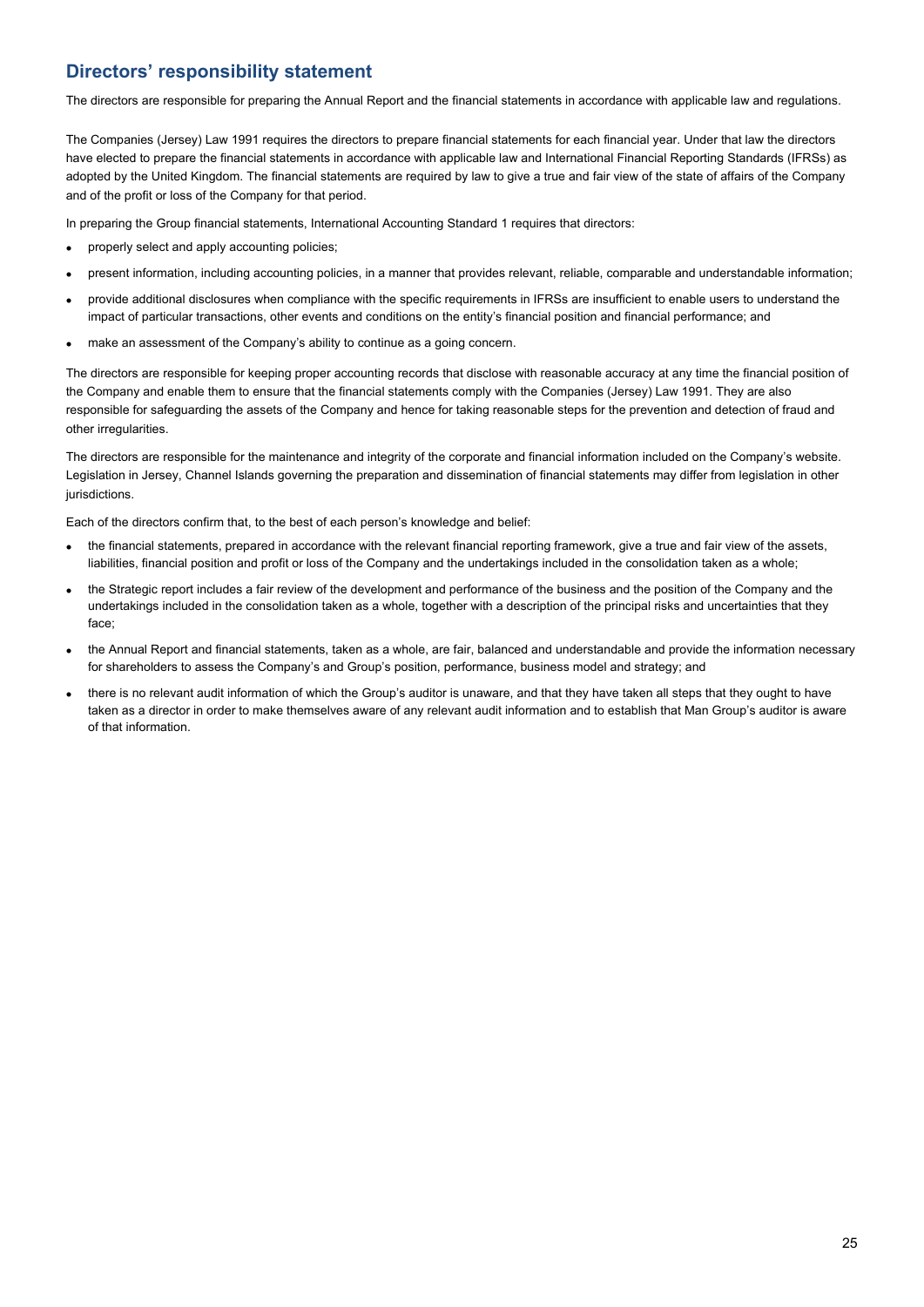# **Group income statement**

For the year to 31 December

|                                                                                          | Note | 2021<br>\$m       | 2020<br>\$m      |
|------------------------------------------------------------------------------------------|------|-------------------|------------------|
| Management and other fees                                                                | 4    | 914               | 762              |
| Performance fees                                                                         | 4    | 567               | 177              |
| Revenue                                                                                  |      | 1,481             | 939              |
| Income or gains on investments and other financial instruments                           | 14   | 42                | 40               |
| Third-party share of gains relating to interests in consolidated funds                   | 14   | (3)               | (17)             |
| Sub-lease rental and lease surrender income                                              | 18   | 6                 | 25               |
| Distribution costs                                                                       | 5    | (40)              | (34)             |
| Net revenue                                                                              |      | 1,486             | 953              |
| Asset servicing costs                                                                    | 6    | (58)              | (55)             |
| Compensation costs                                                                       | 7    | (596)             | (451)            |
| Other costs                                                                              | 8    | (165)             | (150)            |
| Finance income                                                                           | 9    | 1                 | 2                |
| Finance expense                                                                          | 9    | (14)              | (16)             |
| Revaluation of contingent consideration                                                  | 15   | $\mathbf{2}$      | 22               |
| Impairment of right-of-use lease assets - investment property                            | 18   | (3)               | (25)             |
| Amortisation of acquired intangible assets                                               | 19   | (61)              | (63)             |
| Impairment of GPM goodwill                                                               | 19   |                   | (55)             |
| Recycling of FX revaluation to the Group income statement on liquidation of subsidiaries | 16   |                   | 17               |
| Share of post-tax loss of associate                                                      | 23   | (2)               |                  |
| Statutory profit before tax                                                              |      | 590               | 179              |
| Tax expense                                                                              | 10   | (103)             | (41)             |
| Statutory profit attributable to owners of the Company                                   |      | 487               | 138              |
| <b>Statutory earnings per share</b>                                                      | 26   |                   |                  |
| Basic                                                                                    |      | 34.7 <sub>c</sub> | 9.5 <sub>c</sub> |
| <b>Diluted</b>                                                                           |      | 33.8 <sub>c</sub> | $9.3\phi$        |

# **Group statement of comprehensive income**

For the year to 31 December

|                                                                                          | Note | 2021<br>\$m | 2020<br>\$m |
|------------------------------------------------------------------------------------------|------|-------------|-------------|
| Statutory profit attributable to owners of the Company                                   |      | 487         | 138         |
| Other comprehensive income/(expense):                                                    |      |             |             |
| Remeasurements of post-employment benefit obligations                                    |      | 22          | (15)        |
| Current tax credited on pension plans                                                    |      | 4           | 4           |
| Deferred tax debited on pension plans                                                    |      | (7)         |             |
| Items that will not be reclassified to profit or loss                                    |      | 19          | (11)        |
| Cash flow hedges:                                                                        | 16   |             |             |
| Valuation gains taken to equity                                                          |      | 9           | 6           |
| Realised gains transferred to Group income statement                                     |      | (8)         | (3)         |
| Deferred tax credited on cash flow hedge movements                                       |      |             |             |
| Net investment hedge                                                                     | 16   | 3           | (4)         |
| Recycling of FX revaluation to the Group income statement on liquidation of subsidiaries | 16   |             | (17)        |
| Foreign currency translation                                                             |      | (6)         | 10          |
| Items that may be reclassified to profit or loss                                         |      | (2)         | (7)         |
| Other comprehensive income/(expense) (net of tax)                                        |      | 17          | (18)        |
| Total comprehensive income attributable to owners of the Company                         |      | 504         | 120         |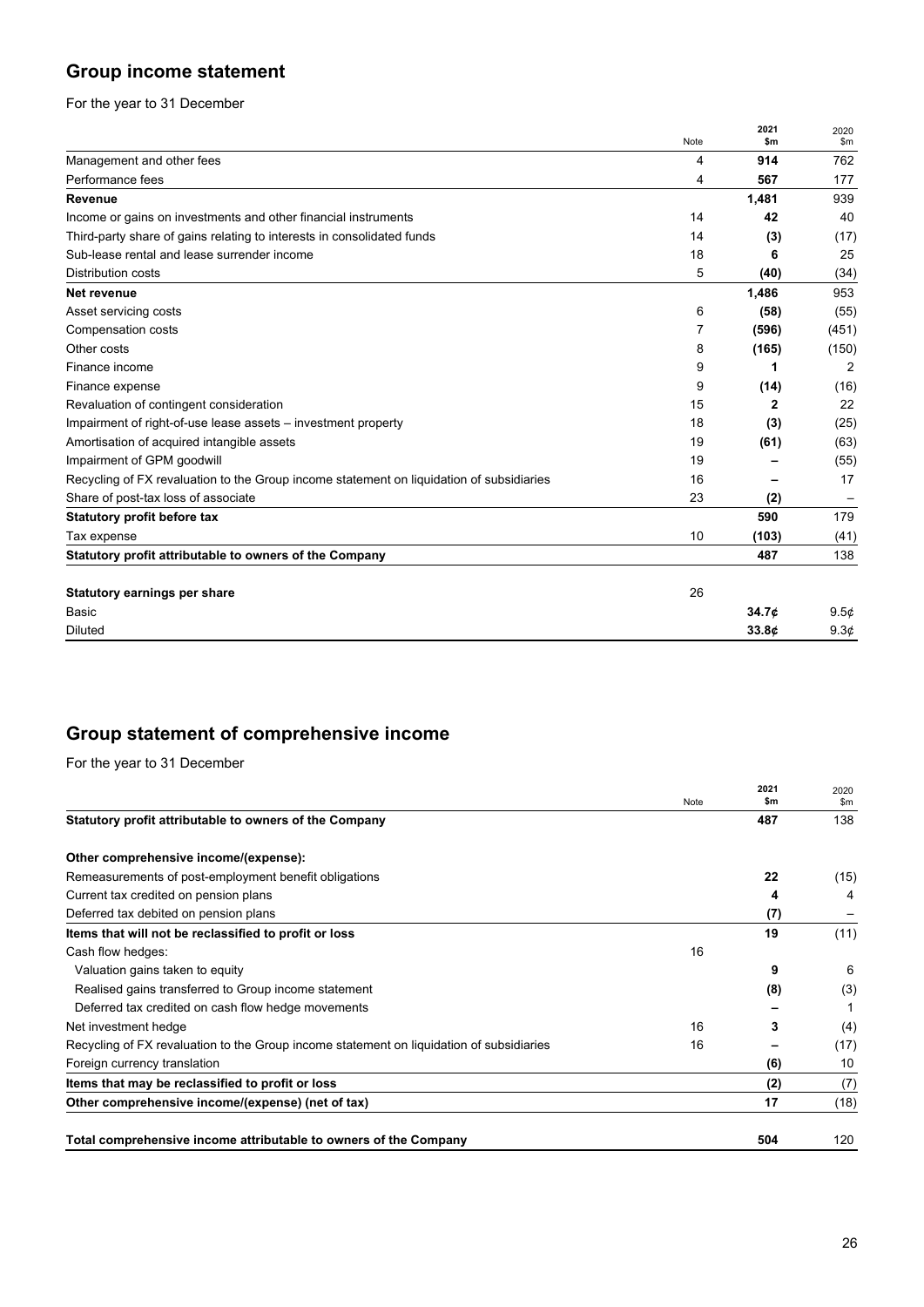# **Group balance sheet**

At 31 December

|                                                            | Note | 2021<br>\$m | 2020<br>\$m\$ |
|------------------------------------------------------------|------|-------------|---------------|
| <b>Assets</b>                                              |      |             |               |
| Cash and cash equivalents                                  | 11   | 387         | 351           |
| Fee and other receivables                                  | 12   | 485         | 386           |
| Investments in fund products and other investments         | 14   | 974         | 787           |
| Leasehold improvements and equipment                       | 17   | 43          | 30            |
| Leasehold property - right-of-use lease assets             | 18   | 61          | 74            |
| Investment property - right-of-use lease assets            | 18   | 77          | 78            |
| Goodwill and acquired intangibles                          | 19   | 678         | 742           |
| Other intangibles                                          | 20   | 45          | 39            |
| Deferred tax assets                                        | 21   | 128         | 119           |
| Investment in associate                                    | 23   | 18          |               |
| Pension asset                                              |      | 27          | 2             |
| <b>Total assets</b>                                        |      | 2,923       | 2,608         |
| <b>Liabilities</b>                                         |      |             |               |
| Trade and other payables                                   | 13   | 702         | 574           |
| Provisions                                                 | 22   | 14          | 9             |
| <b>Current tax liabilities</b>                             | 10   | 15          | 12            |
| Third-party interest in consolidated funds                 | 14   | 254         | 219           |
| Lease liability                                            | 18   | 250         | 272           |
| Deferred tax liabilities                                   | 21   | 37          | 25            |
| <b>Total liabilities</b>                                   |      | 1,272       | 1,111         |
| <b>Net assets</b>                                          |      | 1,651       | 1,497         |
| <b>Equity</b>                                              |      |             |               |
| Capital and reserves attributable to owners of the Company |      | 1,651       | 1,497         |

The financial statements were approved by the Board of Directors on 28 February 2022 and signed on its behalf by:

**Luke Ellis**<br> **Chief Executive Officer**<br> **Chief Financial Officer Chief Executive Officer**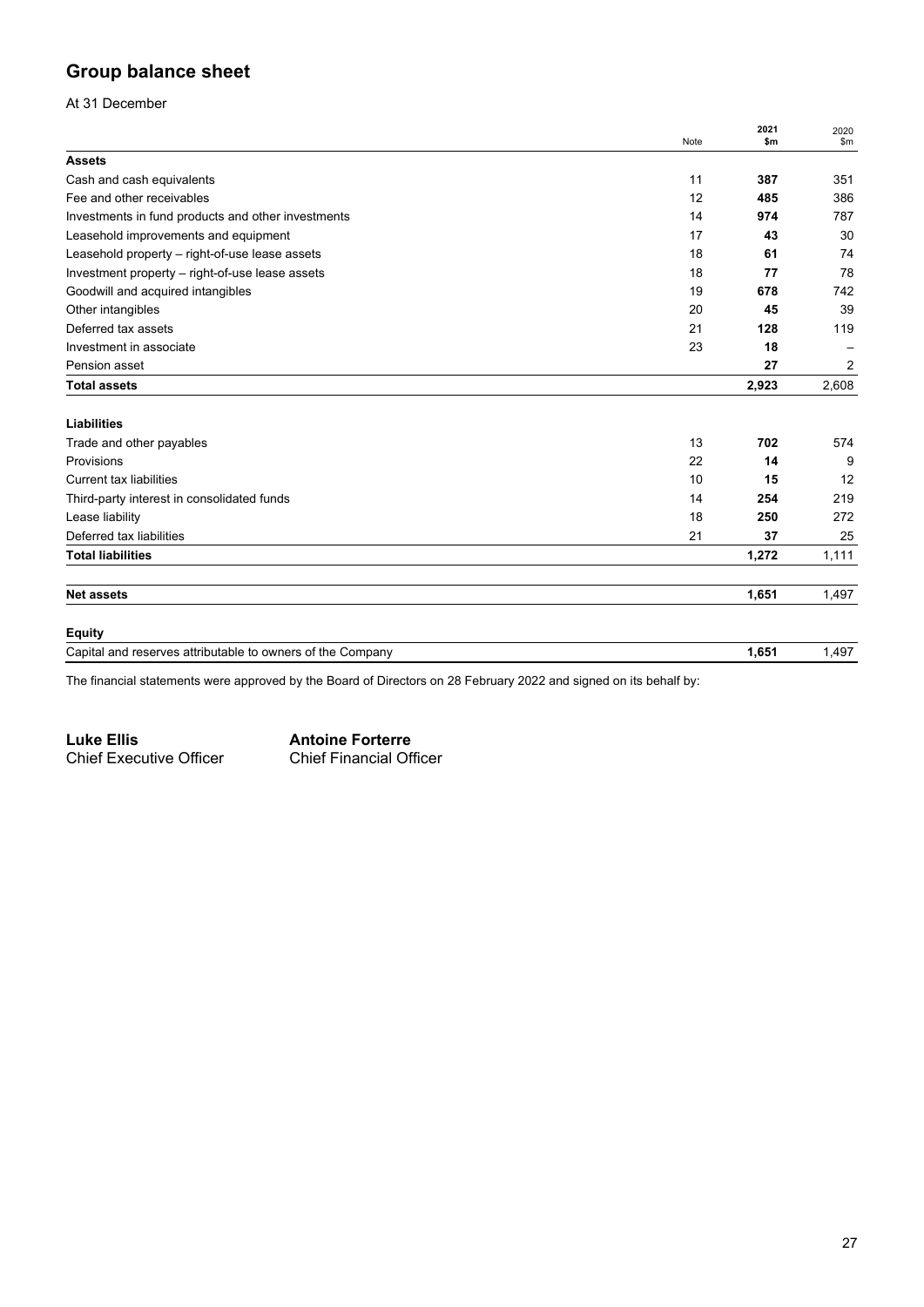# **Group cash flow statement**

For the year to 31 December

|                                                                                                  | Note           | 2021<br>\$m              | 2020<br>\$m              |
|--------------------------------------------------------------------------------------------------|----------------|--------------------------|--------------------------|
| Cash flows from operating activities                                                             |                |                          |                          |
| Statutory profit                                                                                 |                | 487                      | 138                      |
| Adjustments for:                                                                                 |                |                          |                          |
| Share-based payment charge                                                                       | 7              | 39                       | 20                       |
| Fund product-based payment charge                                                                | $\overline{7}$ | 54                       | 54                       |
| Net finance expense                                                                              | 9              | 13                       | 14                       |
| Tax expense                                                                                      | 10             | 103                      | 41                       |
| Revaluation of contingent consideration                                                          | 15             | (2)                      | (22)                     |
| Depreciation of leasehold improvements and equipment                                             | 17             | 13                       | 12                       |
| Depreciation of right-of-use lease assets                                                        | 18             | 17                       | 22                       |
| Impairment of right-of-use lease assets - investment property                                    | 18             | 3                        | 25                       |
| Amortisation of acquired intangible assets                                                       | 19             | 61                       | 63                       |
| Impairment of GPM goodwill                                                                       | 19             | $\overline{\phantom{0}}$ | 55                       |
| Amortisation of other intangibles                                                                | 20             | 16                       | 14                       |
| Share of loss from associate                                                                     | 23             | $\mathbf{2}$             | $\overline{\phantom{m}}$ |
| Recycling of FX revaluation to the Group income statement on liquidation of subsidiaries         | 16             |                          | (17)                     |
| Foreign exchange movements                                                                       |                | 9                        | (16)                     |
| Realised gains on cash flow hedges                                                               |                | (8)                      | (3)                      |
| Funding of defined benefit pension plan                                                          |                | (3)                      |                          |
| Other non-cash movements                                                                         |                | (7)                      | (8)                      |
|                                                                                                  |                | 797                      | 392                      |
| Changes in working capital <sup>1</sup> :                                                        |                |                          |                          |
| (Increase)/decrease in fee and other receivables                                                 |                | (102)                    | 50                       |
| (Increase)/decrease in other financial assets $2$                                                |                | (163)                    | 31                       |
| Increase/(decrease) in trade and other payables                                                  |                | 49                       | (30)                     |
| Cash generated from operations                                                                   |                | 581                      | 443                      |
| Interest paid                                                                                    | 9              | (2)                      | (2)                      |
| Unwind of lease liability discount                                                               | 18             | (12)                     | (12)                     |
| Tax paid                                                                                         |                | (83)                     | (37)                     |
| Cash flows from operating activities                                                             |                | 484                      | 392                      |
| Cash flows from investing activities                                                             |                |                          |                          |
| Interest received                                                                                | 9              | 1                        | 2                        |
| Purchase of leasehold improvements and equipment: leasehold property                             | 17             | (26)                     | (12)                     |
| Purchase of leasehold improvements and equipment: right-of-use lease asset - investment property | 18             | (5)                      |                          |
| Purchase of other intangible assets                                                              |                | (18)                     | (18)                     |
| Payment of acquisition-related contingent consideration                                          | 15             |                          | (2)                      |
| Purchase of interest in associate                                                                | 23             | (19)                     |                          |
| Cash flows used in investing activities                                                          |                | (67)                     | (30)                     |
| Cash flows from financing activities                                                             |                |                          |                          |
| Repayments of principal lease liability                                                          | 18             | (21)                     | (22)                     |
| Purchase of own shares by the Employee Trust and Partnerships                                    |                | (18)                     | (21)                     |
| Proceeds from sale of Treasury shares in respect of Sharesave                                    |                | 2                        |                          |
| Share repurchase programmes (including costs)                                                    | 26             | (180)                    | (107)                    |
| Dividends paid to Company shareholders                                                           | 27             | (160)                    | (147)                    |
| Cash flows used in financing activities                                                          |                | (377)                    | (297)                    |
|                                                                                                  |                |                          |                          |
| Net increase in cash and cash equivalents                                                        |                | 40                       | 65                       |
| Cash and cash equivalents at the beginning of the year                                           |                | 351                      | 281                      |
| Effect of foreign exchange movements                                                             |                | (4)                      | 5                        |
| Cash and cash equivalents at year end <sup>3</sup>                                               | 11             | 387                      | 351                      |

Notes:

1 Changes in working capital differ from the movements in these balance sheet items due to non-cash movements which either relate to the gross-up of the third-party share of consolidated<br>fund entities (Note 14.2) or are ad

2 Includes \$2 million (2020: \$1 million) of restricted net cash inflows relating to consolidated fund entities (Note 14.2).

3 Includes \$64 million (2020: \$62 million) of restricted cash relating to consolidated fund entities (Note 14.2).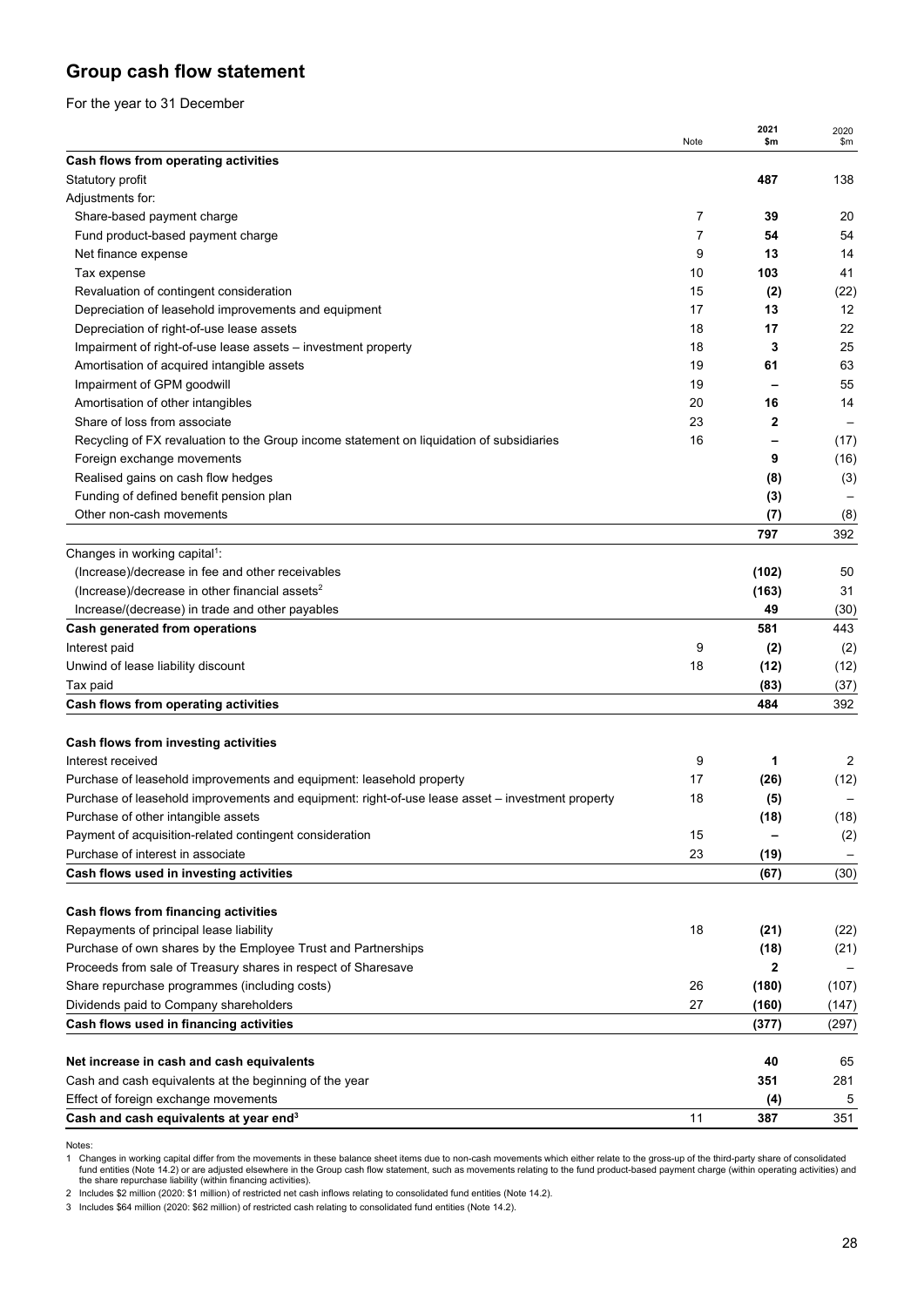# **Group statement of changes in equity**

| At 31 December                                             | 2021<br>\$m | 2020<br>\$m |
|------------------------------------------------------------|-------------|-------------|
| Share capital and capital reserves                         | (1.633)     | (1,635)     |
| Revaluation reserves and retained earnings                 | 3.284       | 3.132       |
| Capital and reserves attributable to owners of the Company | 1.651       | l.497       |

## **Share capital and capital reserves**

| \$m\$                                                             | Share<br>capital | Share<br>premium<br>account | Capital<br>redemption<br>reserve | reserve | Merger Reorganisation<br>reserve | Total   |
|-------------------------------------------------------------------|------------------|-----------------------------|----------------------------------|---------|----------------------------------|---------|
| At 1 January 2020                                                 | 53               |                             |                                  |         | (1,688)                          | (1,635) |
| At 31 December 2020                                               | 53               |                             |                                  |         | (1,688)                          | (1,635) |
| At 1 January 2021                                                 | 53               |                             |                                  |         | (1,688)                          | (1,635) |
| Transfer from Treasury shares: Partnership Plans<br>and Sharesave |                  |                             |                                  |         |                                  | 2       |
| Cancellation of Treasury shares                                   | (2)              |                             | ົ                                |         |                                  |         |
| At 31 December 2021                                               | 51               |                             |                                  |         | (1,688)                          | (1,633) |

## **Revaluation reserves and retained earnings**

| \$m\$                                                               | Profit<br>and loss | Own shares<br>held by<br>account Employee Trust | Treasury<br>shares | Cumulative<br>translation<br>adjustment | <b>Cash flow</b><br>hedge<br>reserve | Total |
|---------------------------------------------------------------------|--------------------|-------------------------------------------------|--------------------|-----------------------------------------|--------------------------------------|-------|
| At 1 January 2020                                                   | 3,322              | (66)                                            | (52)               | 55                                      |                                      | 3,259 |
| Statutory profit                                                    | 138                |                                                 |                    |                                         |                                      | 138   |
| Other comprehensive income/(expense)                                | (11)               |                                                 |                    | (11)                                    | 4                                    | (18)  |
| Total comprehensive income attributable to owners of<br>the Company | 127                |                                                 |                    | (11)                                    | 4                                    | 120   |
| Share-based payment charge                                          | 20                 |                                                 |                    |                                         |                                      | 20    |
| Purchase of own shares by the Employee Trust                        |                    | (21)                                            |                    |                                         |                                      | (21)  |
| Disposal of own shares by the Employee Trust                        | (26)               | 27                                              |                    |                                         |                                      | 1     |
| Share repurchases                                                   | (100)              |                                                 |                    |                                         |                                      | (100) |
| Transfer to Treasury shares                                         | 107                |                                                 | (107)              |                                         |                                      |       |
| Transfer from Treasury shares                                       | (11)               |                                                 | 11                 |                                         |                                      |       |
| Dividends paid                                                      | (147)              |                                                 |                    |                                         |                                      | (147) |
| At 31 December 2020                                                 | 3,292              | (60)                                            | (148)              | 44                                      | 4                                    | 3,132 |
| At 1 January 2021                                                   | 3,292              | (60)                                            | (148)              | 44                                      | 4                                    | 3,132 |
| Statutory profit                                                    | 487                |                                                 |                    |                                         |                                      | 487   |
| Other comprehensive income/(expense)                                | 19                 |                                                 |                    | (3)                                     | 1                                    | 17    |
| Total comprehensive income attributable to owners of<br>the Company | 506                |                                                 |                    | (3)                                     | 1                                    | 504   |
| Share-based payment charge                                          | 39                 |                                                 |                    |                                         |                                      | 39    |
| Current tax credited on share-based payments                        | 1                  |                                                 |                    |                                         |                                      | 1     |
| Deferred tax credited on share-based payments                       | 10                 |                                                 |                    |                                         |                                      | 10    |
| Purchase of own shares by the Employee Trust                        |                    | (18)                                            |                    |                                         |                                      | (18)  |
| Disposal of own shares by the Employee Trust                        | (17)               | 17                                              |                    |                                         |                                      |       |
| Share repurchases                                                   | (225)              |                                                 |                    |                                         |                                      | (225) |
| Transfer to Treasury shares                                         | 180                |                                                 | (180)              |                                         |                                      |       |
| Transfer from Treasury shares                                       | (6)                |                                                 | 5                  |                                         |                                      | (1)   |
| Disposal of Treasury shares for Sharesave                           |                    |                                                 | 2                  |                                         |                                      | 2     |
| Cancellation of Treasury shares                                     | (143)              |                                                 | 143                |                                         |                                      |       |
| Dividends paid                                                      | (160)              |                                                 |                    |                                         |                                      | (160) |
| At 31 December 2021                                                 | 3,477              | (61)                                            | (178)              | 41                                      | 5                                    | 3,284 |

The proposed 2021 final dividend would reduce shareholders' equity by \$115 million (2020: \$81 million) subsequent to the balance sheet date (Note 27). Further details of Man Group's share capital and reserves are included in Note 26.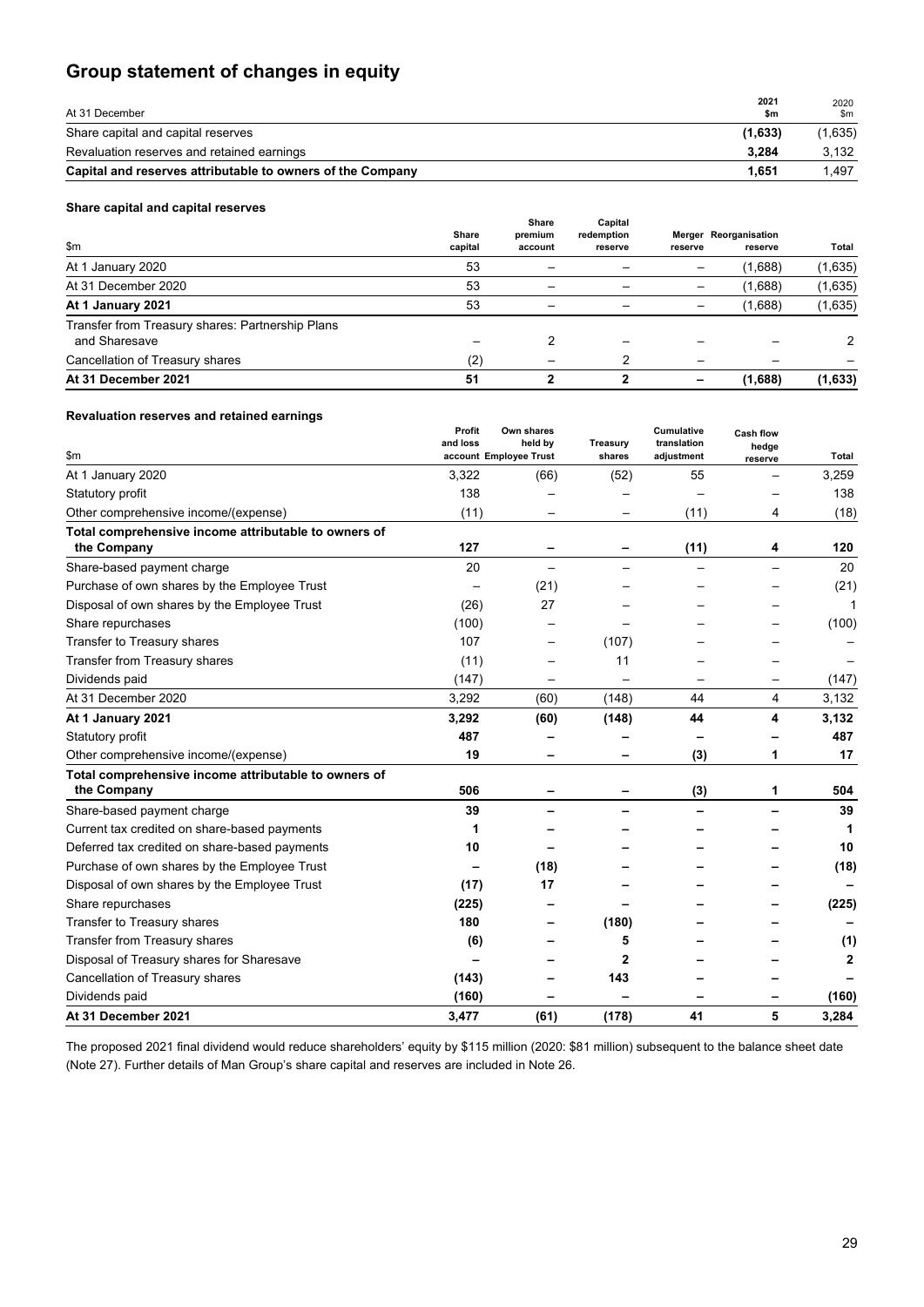# **Notes to the Group financial statements**

# **1. Basis of preparation**

### **Accounting**

While the financial information included in this preliminary announcement has been prepared in accordance with the recognition and measurement criteria of International Financial Reporting Standards (IFRSs) as adopted by the United Kingdom, this announcement does not itself contain sufficient information to comply with IFRSs. Details of our accounting policies can be found in Man Group's Annual Report for the year ended 31 December 2020. The financial information included in this statement does not constitute statutory accounts within the meaning of Article 105 of Companies (Jersey) Law 1991. Statutory accounts for the year ended 31 December 2021, upon which the auditors have issued an unqualified report, will shortly be delivered to the Jersey Registrar of Companies. The Annual Report and the Notice of the Company's 2022 Annual General Meeting (AGM) will be posted to shareholders and will be available to download from the Company's website on 11 March 2022. The Annual General Meeting will be held on 6 May 2022 at 10am at Riverbank House, 2 Swan Lane, London EC4R 3AD. For further details please refer to the Notice of our 2022 Annual General Meeting when available.

#### **Consolidation**

The consolidated group is Man Group plc (the Company) and its subsidiaries (together Man Group). The consolidated financial statements are presented in United States dollars (USD), the Company's functional currency, as the majority of our revenues, assets, liabilities and financing are denominated in USD.

For consolidated entities with a USD functional currency, monetary assets and liabilities denominated in foreign currencies are translated at each balance sheet date rate. Non-monetary items carried at fair value that are denominated in foreign currencies are translated at the rates prevailing at the date when the fair value was determined. Non-monetary items that are measured at historical cost in a foreign currency are not retranslated. Transactions denominated in foreign currencies are converted at the spot rate at the date of the transaction or, if appropriate, the average rate for the month in which the transaction occurs. Resulting exchange differences are recognised in the Group income statement.

For consolidated entities that have a functional currency other than USD, the assets and liabilities are translated into USD at the balance sheet date rate. Income and expenses are translated at the average rate for the period in which the transactions occur. Resulting exchange differences are recorded in other comprehensive income.

The consolidated financial information contained within these financial statements incorporates our results, cash flows and financial position for the year to 31 December 2021 and includes our share of the results of any associates and joint ventures using the equity method of accounting. Subsidiaries are entities we control (including certain structured entities, as defined by IFRS 12 'Disclosure of Interests in Other Entities') and are consolidated from the date on which control is transferred to us until the date that control ceases. Control exists when we have the power to direct the relevant activities, exposure to significant variable returns and the ability to utilise power to affect those returns. All intercompany transactions and balances between our entities are eliminated on consolidation. Although the Employee Trust has independent trustees and its assets are held separately, it is consolidated into the Group financial statements given its nature as a structured entity which has the obligation to deliver deferred compensation awards to our employees (Note 24).

Business combinations are accounted for using the acquisition method from the date on which we effectively obtain control of the acquiree. The cost of an acquisition is measured as the fair value at the acquisition date of assets transferred, liabilities incurred and equity instruments issued by Man Group. The fair value of an acquisition is calculated at the acquisition date by recognising the acquiree's identifiable assets and liabilities at their fair values at that date, and costs relating to acquisitions are recognised in the Group income statement as incurred. Any contingent consideration is recognised at fair value at the acquisition date, with any subsequent changes to the fair value recognised in the Group income statement.

#### **Impact of new accounting standards**

A number of new or amendments to existing accounting standards and interpretations have been issued by the International Accounting Standards Board (IASB).

The following accounting standards relevant to our operations were effective for the first time in the year to 31 December 2021. Their adoption has not had a significant impact on these financial statements:

• Interest Rate Benchmark Reform – Phase 2 (Amendments to IFRS 9, IAS 39, IFRS 7, IFRS 4 and IFRS 16).

The following standards are relevant to our operations and have been issued by the IASB but are not yet mandatory and have not been early adopted:

- Amendments to IAS 1 'Presentation of Financial Statements': classification of liabilities as current or non-current;
- Amendments to IAS 1 and IFRS Practice Statement 2: disclosure of accounting policies;
- Amendments to IAS 8 'Accounting Policies, Changes in Accounting Estimates and Errors': definition of accounting estimates;
- Amendments to IAS 12 'Income Taxes': deferred tax related to assets and liabilities arising from a single transaction;
- Amendments to IAS 16 'Property, Plant and Equipment': property, plant and equipment proceeds before intended use; and
- Annual Improvements to IFRS Standards 2018-2021 Cycle: amendments to IFRS 1 'First-time Adoption of International Financial Reporting Standards', IFRS 9 'Financial Instruments', IFRS 16 'Leases' and IAS 41 'Agriculture'.

No other standards or interpretations issued and not yet effective are expected to have an impact on the Group financial statements.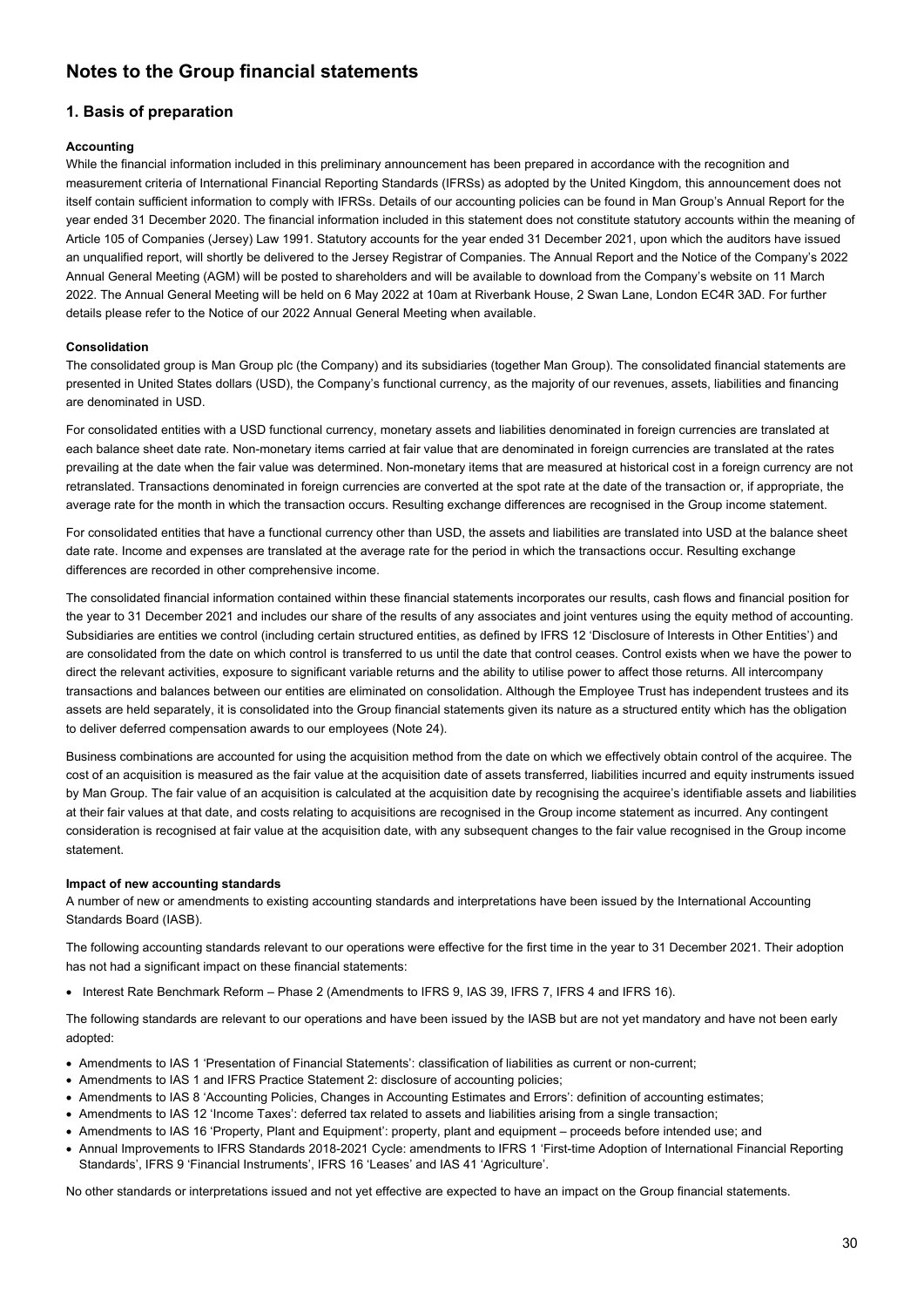# **2. Going concern**

Despite the ongoing volatility seen across financial markets as a result of the COVID-19 pandemic, including inflationary pressures and monetary and fiscal policies, we have continued to operate substantially as normal. Management fee profitability has continued to grow and performance fee earnings for the year are strong. Although COVID-19 has not had a significant or ongoing adverse impact on us to date, its impact on our operating arrangements, including access to capital and liquidity, is subject to ongoing review by the directors and senior management. This includes assessment of our medium-term financial plan and capital and liquidity plan, which are built by aggregating expected business performance, including rigorous downside scenario testing. We continue to have a strong cash (Note 11) and capital position, and our business typically has good conversion of profits into cash flows, which helps protect the business in stressed scenarios.

The directors consider that we are well placed to manage business and financial risks in the current economic environment and have concluded that there is a reasonable expectation that we have adequate resources to continue in operational existence for the foreseeable future. Accordingly, the Group financial statements have been prepared on a going concern basis.

# **3. Judgemental areas and accounting estimates**

The preparation of financial statements in conformity with IFRS requires the use of accounting estimates and assumptions. We continually evaluate our estimates and judgements based on historical experience and expectations of future events that are considered reasonable in the circumstances. These judgements and estimates are an area of focus for the Board and, in particular, the Audit and Risk Committee.

#### **Critical judgements**

Man Group acts as the investment manager/adviser to fund entities. The most significant area of judgement is whether we control certain of those fund entities to which we are exposed via either direct investment holdings, total return swaps, or sale and repurchase arrangements. We assess such relationships on an ongoing basis to determine whether we control each fund entity and therefore consolidate them into our results (Note 14).

#### **Critical accounting estimates**

The directors have considered the estimates and assumptions used in the preparation of the Group financial statements, which include estimates and assumptions used in the assessment for impairment of goodwill, right-of-use lease assets, pension and deferred tax assets, and in the valuation of certain tax liabilities and provisions. The directors have also considered the possible impact of climate change on such estimates and assumptions. Other than the valuation of the net pension asset, the directors have concluded there are no key assumptions concerning the future or other key sources of estimation uncertainty at the reporting date that may have a significant risk of causing a material adjustment to the carrying amounts of our assets and liabilities within the next financial year.

## **4. Revenue**

#### **Accounting policy**

Fee income is our primary source of revenue, which is derived from the investment management agreements that we have in place with the fund entities or the accounts that we manage.

Management and other fees (net of rebates), which include all non-performance related fees, are recognised in the period in which contractual investment management services are provided and do not include any other performance obligations. Fees are generally based on an agreed percentage of NAV or AUM and are typically charged in arrears and receivable within one month.

Performance fees (net of rebates) relate to the performance of the funds or managed accounts managed during the year and are recognised when the performance obligation has been met, whereby the fee has crystallised and can be reliably estimated. This is generally at the end of the performance period or upon early redemption by an investor. Until the performance period ends, market movements could significantly move the NAV of the fund products. For alternative strategies, we will typically only earn performance fees on any positive investment returns in excess of the high-water mark, meaning we will not be able to earn performance fees with respect to positive investment performance in any year following negative performance until that loss is recouped, at which point an investor's investment surpasses the high-water mark. For long-only strategies, performance fees are earned only when performance is in excess of a predetermined strategy benchmark (positive alpha). Once crystallised, performance fees typically cannot be clawed back. There are no other performance obligations or services provided which suggest these have been earned either before or after the crystallisation date.

Rebates, which relate to repayments of management and performance fees charged, typically to institutional investors, are recognised in the period in which the associated fees for services are provided. Rebates are presented net within management and other fees and performance fees in the Group income statement.

Management and other fees for the period increased to \$914 million from \$762 million in 2020, driven by strong performance and positive net AUM flows. Performance fee revenue was \$567 million compared to \$177 million in 2020, driven by strong performance in the year across a range of strategies.

#### **5. Distribution costs**

#### **Accounting policy**

Distribution costs, which are paid to external intermediaries for marketing and investor servicing, largely in relation to retail investors, are variable with AUM and the associated management fee revenue. Distribution costs are expensed over the period in which the service is provided.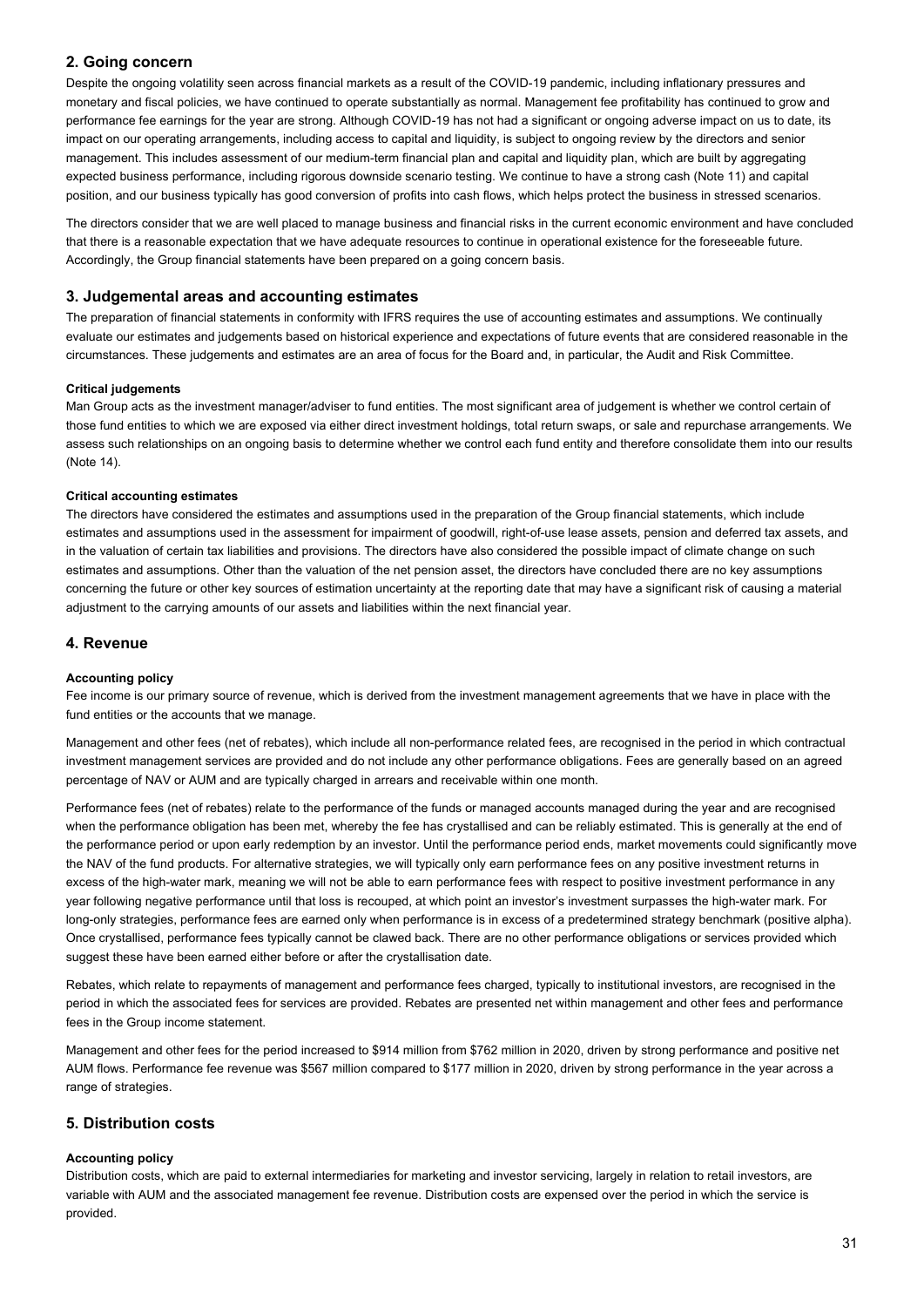# **6. Asset servicing costs**

#### **Accounting policy**

Asset servicing includes custodial, valuation, fund accounting, registrar, research and administration functions performed by third parties under contract to Man Group, on behalf of the funds or managed accounts, as well as market data required to perform those services. Asset servicing costs are recognised in the period in which the services are provided. The costs of these services vary based on transaction volumes, the number of funds or managed accounts and their NAVs, and the mix of client strategies.

# **7. Compensation costs**

#### **Accounting policy**

Compensation is our largest cost and an important component of our ability to retain and attract talent. In the short term, the variable component of compensation adjusts with revenues and profitability.

Salaries, variable cash compensation and social security costs are charged to the Group income statement in the period in which the service is provided, and include partner drawings.

Compensation can be deferred by way of both equity-settled share-based payment schemes as well as fund product-based compensation arrangements. Details of share-based deferred compensation are set out in Note 25. Where deferred compensation is invested in fund products managed by us, the fair value of the employee services received in exchange for the fund investments is recognised as a straight-line expense of the mark to market value of the awards over the relevant grant to vest period, with a corresponding liability. We generally elect to separately purchase the equivalent fund investments at grant date to offset any associated change in the deferred compensation due (Note 14), and at vesting the value of the fund investment is delivered to the employee (subject to the terms of the plan rules, which include malus provisions). If an award is forfeited, the cumulative charge recognised in the Group income statement is reversed in full. Details of our hedge accounting arrangements relating to deferred fund product awards are provided in Note 16.

Pension costs relate to our defined contribution and defined benefit plans.

|                                                             | 2021<br>\$m | 2020<br>\$m\$ |
|-------------------------------------------------------------|-------------|---------------|
| <b>Salaries</b>                                             | 169         | 163           |
| Variable cash compensation                                  | 266         | 167           |
| Deferred compensation: share-based payment charge (Note 25) | 39          | 20            |
| Deferred compensation: fund product-based payment charge    | 54          | 54            |
| Social security costs                                       | 54          | 34            |
| Pension costs (Note 24)                                     | 14          | 13            |
| Total compensation costs                                    | 596         | 451           |

Made up of:

| Fixed compensation: salaries and associated social security costs, and pension costs                          | 208 | 194 |
|---------------------------------------------------------------------------------------------------------------|-----|-----|
| Variable compensation: variable cash compensation, deferred compensation and associated social security costs | 388 | 257 |

Total compensation costs have increased by 32% compared to 2020 due to the higher levels of management and performance fee revenues year on year, which drove increased variable cash compensation.

The increase in salaries was driven by the less favourable sterling (GBP) to USD achieved exchange rates, which averaged 1.38 compared with 1.29 in 2020 and increased these by around \$9 million.

The share-based payment charge increased by \$19 million in the year, predominantly due to accelerated vesting charges for certain performance-linked share awards.

The unamortised deferred compensation at year end is \$52 million (2020: \$66 million) and has a weighted average remaining vesting period of 1.4 years (2020: 1.8 years).

#### **Average headcount**

The table below provides average headcount by function, including directors, employees, partners and contractors.

|                                              | 2021  | 2020  |
|----------------------------------------------|-------|-------|
| Investment management                        | 388   | 379   |
| Sales and marketing <sup>1</sup>             | 218   | 196   |
| Technology and infrastructure <sup>1,2</sup> | 847   | 881   |
| Average headcount                            | 1.453 | 1.456 |
| Headcount at 31 December                     | 1.498 | 1.444 |

Notes:

1 Staff performing client service and portfolio analysis functions have been included within sales and marketing in the year ended 31 December 2021. Previously these staff were included within technology and infrastructure headcount

2 Includes all staff performing technology-based roles, including those supporting the investment management side of our business.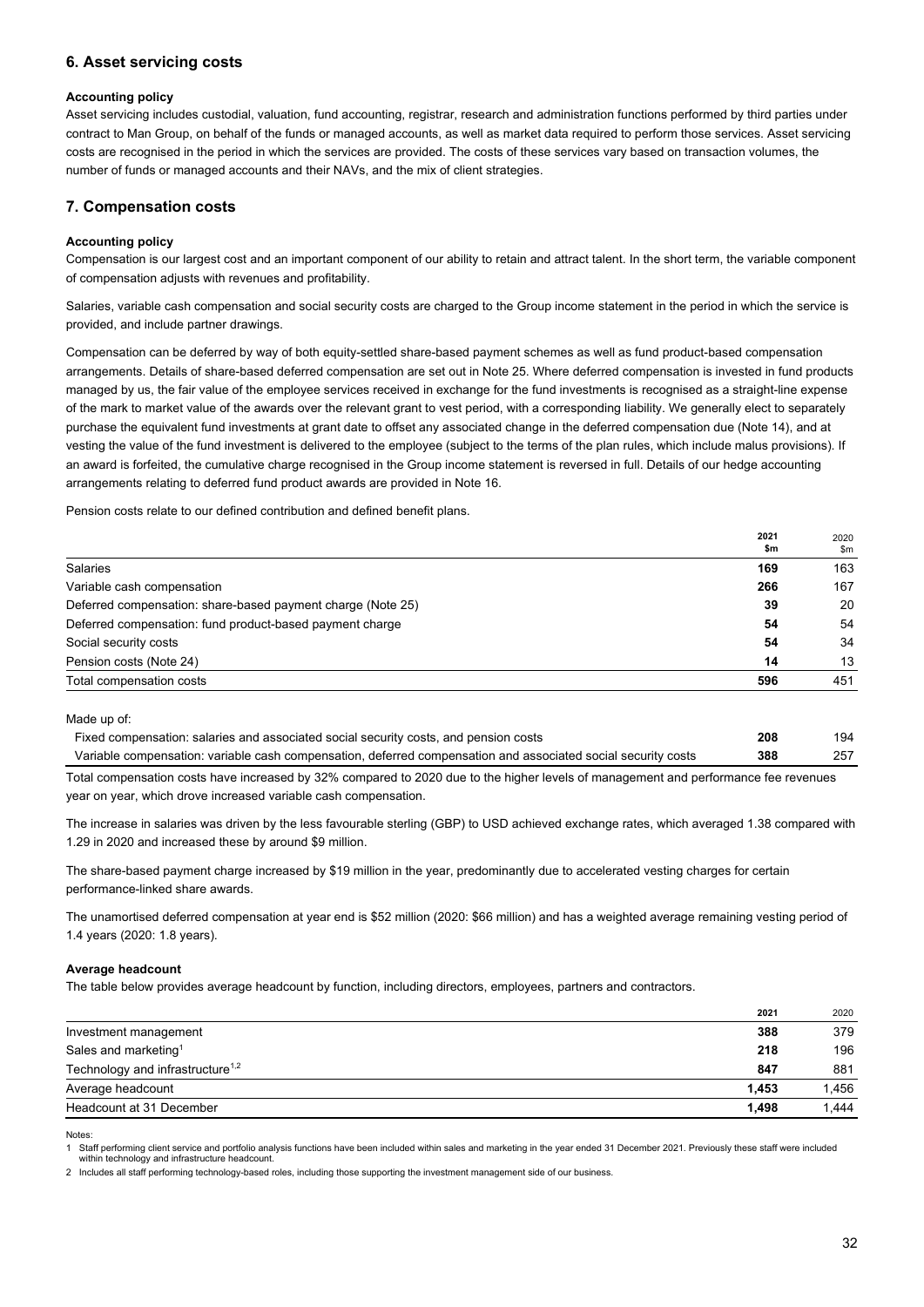# **8. Other costs**

|                                                                                             | 2021<br>\$m | 2020<br>\$m |
|---------------------------------------------------------------------------------------------|-------------|-------------|
| Technology and communications                                                               | 22          | 25          |
| Audit, tax, legal and other professional fees                                               | 21          | 20          |
| Occupancy                                                                                   | 18          | 14          |
| Staff benefits                                                                              | 14          | 14          |
| Temporary staff, recruitment, consultancy and managed services                              | 13          | 9           |
| Insurance                                                                                   |             | 5           |
| Marketing and sponsorship                                                                   | 4           | 2           |
| Travel and entertainment                                                                    | 2           | 2           |
| Other cash costs, including irrecoverable VAT                                               | 18          | 11          |
| Total other costs before depreciation and amortisation                                      | 119         | 102         |
| Depreciation of leasehold improvements and equipment, and amortisation of other intangibles | 29          | 26          |
| Depreciation of right-of-use lease assets (Note 18)                                         | 17          | 22          |
| Total other costs                                                                           | 165         | 150         |

Other costs, before depreciation and amortisation, increased by \$17 million in 2021. Higher levels of hiring, partly due to growth in the business, saw an increase in recruitment and temporary staff costs, and occupancy costs rose due to the additional costs incurred in relation to the vacant sub-let space in our London office (see further details in Note 18.2). Costs were further impacted by the less favourable GBP to USD achieved exchange rates (see Note 7), which increased 2021 other costs comparatively by around \$5 million.

# **9. Finance expense and finance income**

|                                                                         | 2021<br>\$m | 2020<br>\$m |
|-------------------------------------------------------------------------|-------------|-------------|
| <b>Finance expense:</b>                                                 |             |             |
| Unwind of lease liability discount (Note 18)                            | (12)        | (12)        |
| Unwind of contingent consideration discount (non-core item per page 51) |             | (2)         |
| Other finance expense                                                   | (2)         | (2)         |
| Total finance expense                                                   | (14)        | (16)        |
| <b>Finance income:</b>                                                  |             |             |
| Interest on cash deposits                                               |             | 2           |
| Total finance income                                                    |             | 2           |
| Net finance expense                                                     | (13)        | (14)        |

# **10. Tax expense**

#### **Accounting policy**

Current tax is based on our taxable profit for the year. Taxable profit differs from net profit as reported in the Group income statement because it excludes items of income or expense that are taxable or deductible in other years, in addition to items that are never taxable or deductible. Accounting for tax involves a level of estimation uncertainty given the application of tax law requires a degree of judgement, which tax authorities may dispute. Tax liabilities are recognised based on the best estimates of probable outcomes, with regard to external advice where appropriate.

We are a global business and therefore operate across many different tax jurisdictions. Income and expenses are allocated to these different jurisdictions based on transfer pricing methodologies set in accordance with the laws of the jurisdictions in which we operate and international guidelines as laid out by the Organisation for Economic Co-operation and Development (OECD). The effective tax rate results from the combination of taxes paid on earnings attributable to the tax jurisdictions in which they arise. Further details of our deferred tax expense, assets and liabilities are included in Note 21.

|                                                        | 2021 | 2020          |
|--------------------------------------------------------|------|---------------|
|                                                        | \$m  | $\mathsf{Sm}$ |
| <b>Current tax</b>                                     |      |               |
| UK corporation tax on profits                          | 86   | 39            |
| Foreign tax                                            | 14   | 2             |
| Adjustments to tax charge in respect of previous years | (1)  | 1             |
| Current tax expense                                    | 99   | 42            |
| Deferred tax                                           |      |               |
| Origination and reversal of temporary differences      | 5    | (1)           |
| Adjustments to tax charge in respect of previous years | (1)  |               |
| Deferred tax expense (Note 21)                         | 4    | (1)           |
| <b>Total tax expense</b>                               | 103  | 41            |
|                                                        |      |               |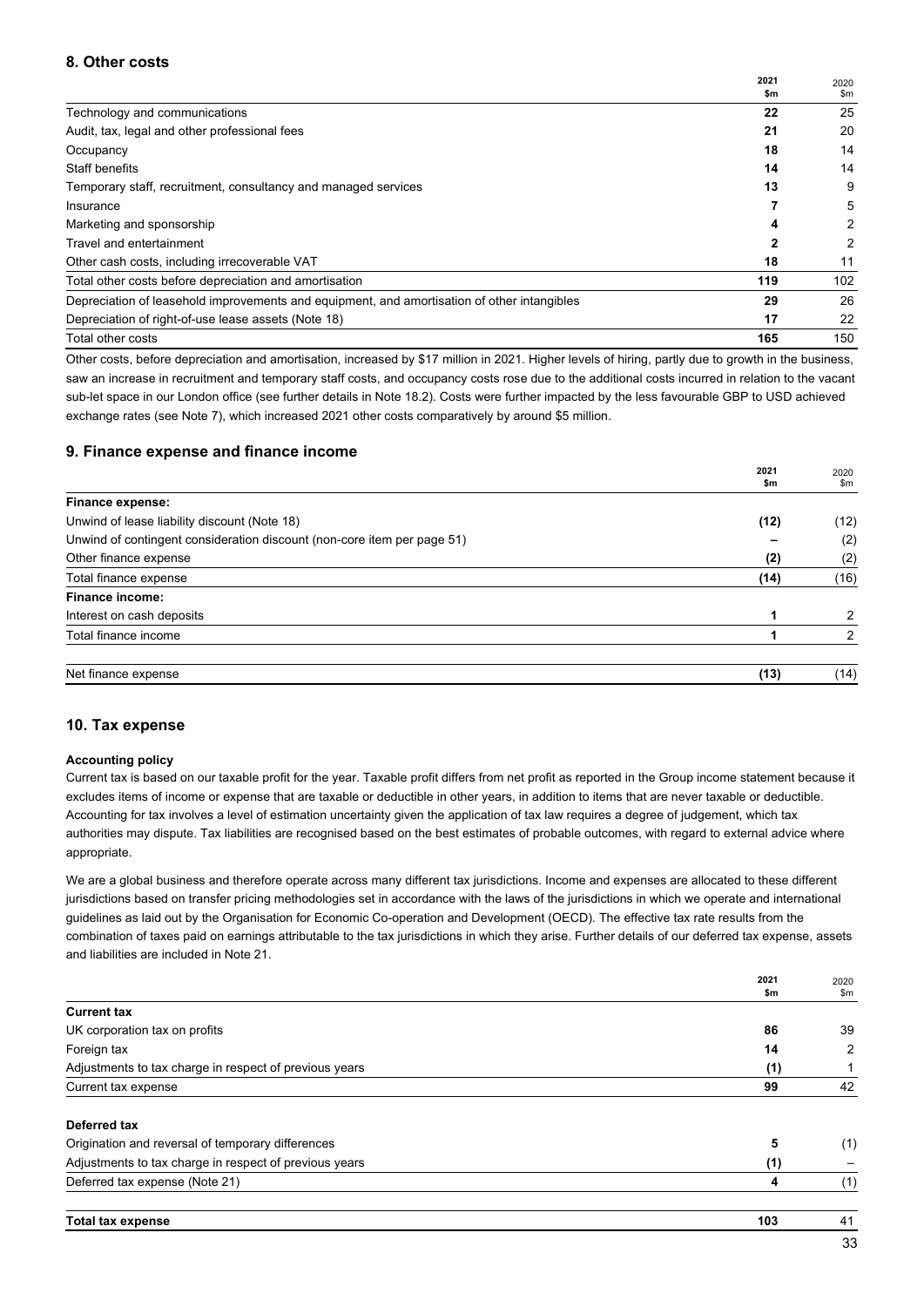#### **What factors affect the tax expense for the year?**

The majority of our profits in the period were earned in the UK, Switzerland and the US. Our tax expense is lower (2020: higher) than the amount that would arise using the theoretical tax rate applicable to our profits as follows:

|                                                                 | 2021<br>\$m | 2020<br>\$m |
|-----------------------------------------------------------------|-------------|-------------|
| Profit before tax                                               | 590         | 179         |
| Theoretical tax expense at UK rate: 19% (2020: 19%)             | 112         | 34          |
| Effect of:                                                      |             |             |
| Overseas tax rates compared to UK                               |             | (1)         |
| Adjustments to tax charge in respect of previous years          | (2)         |             |
| (Recognition)/derecognition of US deferred tax assets (Note 21) | (2)         | 8           |
| Impact of change in UK tax rate                                 | (4)         |             |
| Other                                                           | (2)         | (1)         |
| Tax expense                                                     | 103         | 41          |

Except for the above items, our current effective tax rate of 17% (2020: 23%) is broadly consistent with our earnings profile.

#### **What factors affect our future tax charges?**

The principal factors which may influence our future tax rate are changes in tax regulation in the territories in which we operate, the mix of income and expenses earned and incurred by jurisdiction, and the consumption of available deferred tax assets.

The OECD has published a draft Inclusive Framework to support the introduction of global minimum tax rates. Governments are consulting on how to implement the Framework with the expectation that legislation and regulations will take effect in 2023. Pending further guidance on the potential outcomes of the consultation, it is not currently practicable to assess the impact of the Framework on our future tax charges.

#### **11. Cash and liquidity**

#### **Accounting policy**

Cash and cash equivalents comprise cash and short-term investments in money market funds or bank deposits with an original maturity of three months or less. Cash and cash equivalents are measured at amortised cost, which is approximately equal to fair value. Cash is invested in accordance with strict limits consistent with the Board's risk appetite, which consider both the security and availability of liquidity. Accordingly, cash is held in on-demand and short-term bank deposits and money market funds, and at times invested in short-term US Treasury bills (which meet the definition of cash). Cash and cash equivalents include restricted balances held by consolidated fund entities to which we do not have access and which are subject to legal or contractual restrictions as to their use.

|                                                     | 2021<br>\$m              |                        | 2020<br>$\mathsf{Sm}$ |                   |                        |       |
|-----------------------------------------------------|--------------------------|------------------------|-----------------------|-------------------|------------------------|-------|
|                                                     | Less than<br>1 year      | Greater than<br>1 year | Total                 | Less than<br>year | Greater than<br>1 year | Total |
| Cash and cash equivalents                           | 387                      |                        | 387                   | 351               |                        | 351   |
| Cash held by consolidated fund entities (Note 14.2) | (64)                     | -                      | (64)                  | (62)              |                        | (62)  |
| Available cash and cash equivalents                 | 323                      |                        | 323                   | 289               |                        | 289   |
| Undrawn committed revolving credit facility         | $\overline{\phantom{0}}$ | 500                    | 500                   |                   | 500                    | 500   |
| <b>Total liquidity</b>                              | 323                      | 500                    | 823                   | 289               | 500                    | 789   |

#### **Liquidity risk management**

Liquidity resources support ongoing operations and potential liquidity requirements under scenarios that assume stressed market and economic conditions. Our funding requirements relating to the investment management process are discretionary. Our liquidity profile is monitored on a daily basis and the stressed scenarios are updated regularly. The Board reviews our funding resources at each Board meeting and on an annual basis, as part of the strategic planning process. Our available liquidity is considered sufficient to cover current requirements and potential requirements under stressed scenarios.

#### **Cash and cash equivalents**

Available cash and cash equivalents of \$323 million (2020: \$289 million) at 31 December 2021 comprise cash at bank of \$189 million (2020: \$161 million), short-term deposits of \$24 million (2020: \$128 million) and investments in money market funds of \$110 million (2020: nil), and include \$29 million (2020: \$32 million) of cash ring-fenced for regulated entities. At 31 December 2021, the \$323 million available cash and cash equivalents balance is held with 14 banks (2020: \$289 million with 15 banks). The single largest counterparty bank exposure of \$85 million is held with an AA- rated bank (2020: \$103 million with an A rated bank). At 31 December 2021, balances with counterparties in the AAA, AA and A ratings bands aggregate to \$51 million (2020: nil), \$154 million (2020: \$7 million) and \$118 million (2020: \$282 million) respectively.

#### **Committed revolving credit facility**

Our \$500 million committed revolving credit facility (RCF), which incorporates an ESG target-linked interest rate component and does not include financial covenants in order to maintain maximum flexibility, was undrawn at 31 December 2021 (2020: undrawn), having been drawn for a period of a month in May 2021. The RCF was put in place in December 2019 as a five-year facility but has since been extended and, due to the exercise of the final one-year extension option in 2021, is now scheduled to mature in December 2026.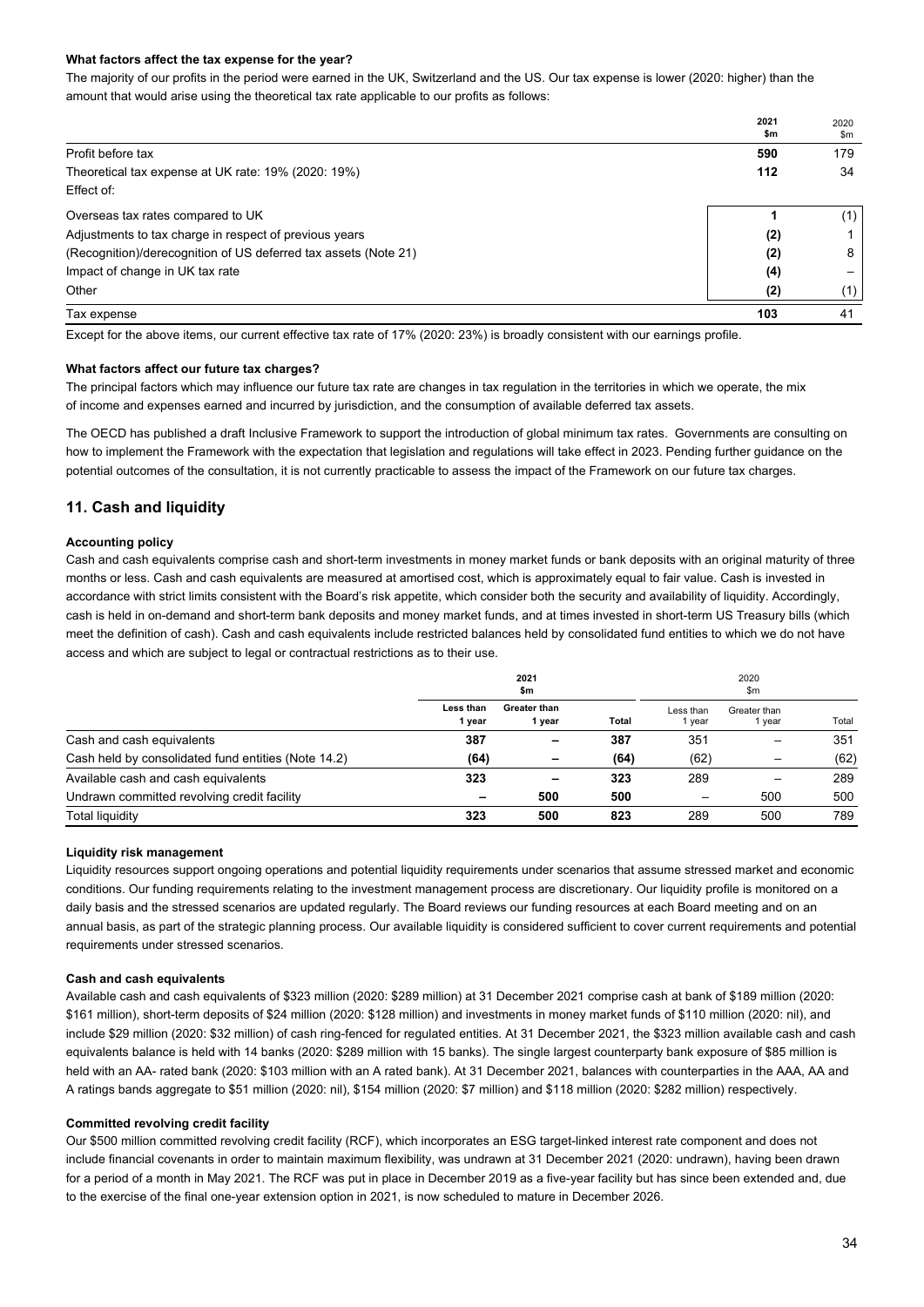#### **Intra-day and overnight credit facilities**

We guarantee the obligations under the \$100 million intra-day (2020: \$100 million) and \$25 million overnight credit facilities (2020: \$25 million) used to settle the majority of our banking arrangements. At 31 December 2021, the exposures under both the intra-day and overnight facilities are nil (2020: nil). The fair value of these commitments has been determined to be nil (2020: nil).

# **12. Fee and other receivables**

#### **Accounting policy**

Fee and other receivables are initially recorded at fair value and subsequently measured at amortised cost using the effective interest rate method, except for derivatives (measured at fair value through profit and loss) and prepayments. Fee receivables and accrued income relate to management and performance fees and are received in cash following finalisation of the NAVs of the underlying funds or managed accounts. The majority of fees are deducted from the NAVs of the respective funds by the independent administrators and therefore the credit risk of fee receivables is minimal.

|                                                                             | 2021<br>\$m | 2020<br>$\mathsf{Sm}$ |
|-----------------------------------------------------------------------------|-------------|-----------------------|
| Fee receivables                                                             | 18          | 16                    |
| Accrued income                                                              | 355         | 238                   |
| Collateral posted with derivative counterparties                            | 29          | 27                    |
| Receivables from Open Ended Investment Collective (OEIC) funds <sup>1</sup> | 25          | 33                    |
| Prepayments                                                                 | 16          | 15                    |
| Other fund receivables                                                      | 11          | 17                    |
| Derivative financial instruments (Note 16)                                  | 5           | 4                     |
| Sub-lease rental income receivable                                          | 2           | 5                     |
| Receivables relating to consolidated fund entities (Note 14.2)              | 5           | 4                     |
| Other receivables                                                           | 19          | 27                    |
|                                                                             | 485         | 386                   |

Note:

1 For the OEIC funds businesses we act as the intermediary for the collection of subscriptions due from customers and payable to the funds, and for redemptions receivable from funds and payable to customers. The unsettled fund payable is recorded in trade and other payables (Note 13).

The increase in accrued income in 2021 largely relates to the year-on-year increase in performance fee revenues which crystallised at 31 December, with the associated balance at year end of \$241 million compared to \$141 million in 2020.

No balances are overdue and, under the expected credit loss model of IFRS 9 'Financial Instruments', no impairment has been recognised at 31 December 2021 (2020: nil). Included in fee and other receivables at 31 December 2021 are balances of \$3 million (2020: \$4 million) which are expected to be settled after more than 12 months.

# **13. Trade and other payables**

#### **Accounting policy**

Trade and other payables are initially recorded at fair value, which is usually the invoiced amount, and subsequently measured at amortised cost using the effective interest rate method, except for derivatives which are measured at fair value through profit and loss.

|                                                             | 2021 | 2020          |
|-------------------------------------------------------------|------|---------------|
|                                                             | \$m  | $\mathsf{Sm}$ |
| Trade payables                                              | 5    | 7             |
| Accruals                                                    | 453  | 326           |
| Share repurchase liability                                  | 109  | 64            |
| Payables under repo arrangements                            | 64   | 56            |
| Payables to OEIC funds <sup>1</sup>                         | 25   | 33            |
| Derivative financial instruments (Note 16)                  | 5    | 18            |
| Tax and social security                                     | 5    | 13            |
| Other fund payables                                         |      | 5             |
| Contingent consideration                                    |      | 2             |
| Payables relating to consolidated fund entities (Note 14.2) | 19   | 27            |
| Other payables                                              | 17   | 23            |
|                                                             | 702  | 574           |

Note:

For the OEIC funds businesses we act as the intermediary for the collection of subscriptions due from customers and payable to the funds, and for redemptions receivable from funds and payable to customers. The unsettled fund receivable is recorded in fee and other receivables (Note 12).

The increase in accruals in 2021 is driven by the higher levels of performance fee revenues which crystallised at 31 December, which drove an increase in associated variable compensation cost accruals at year end of \$373 million compared to \$253 million in 2020.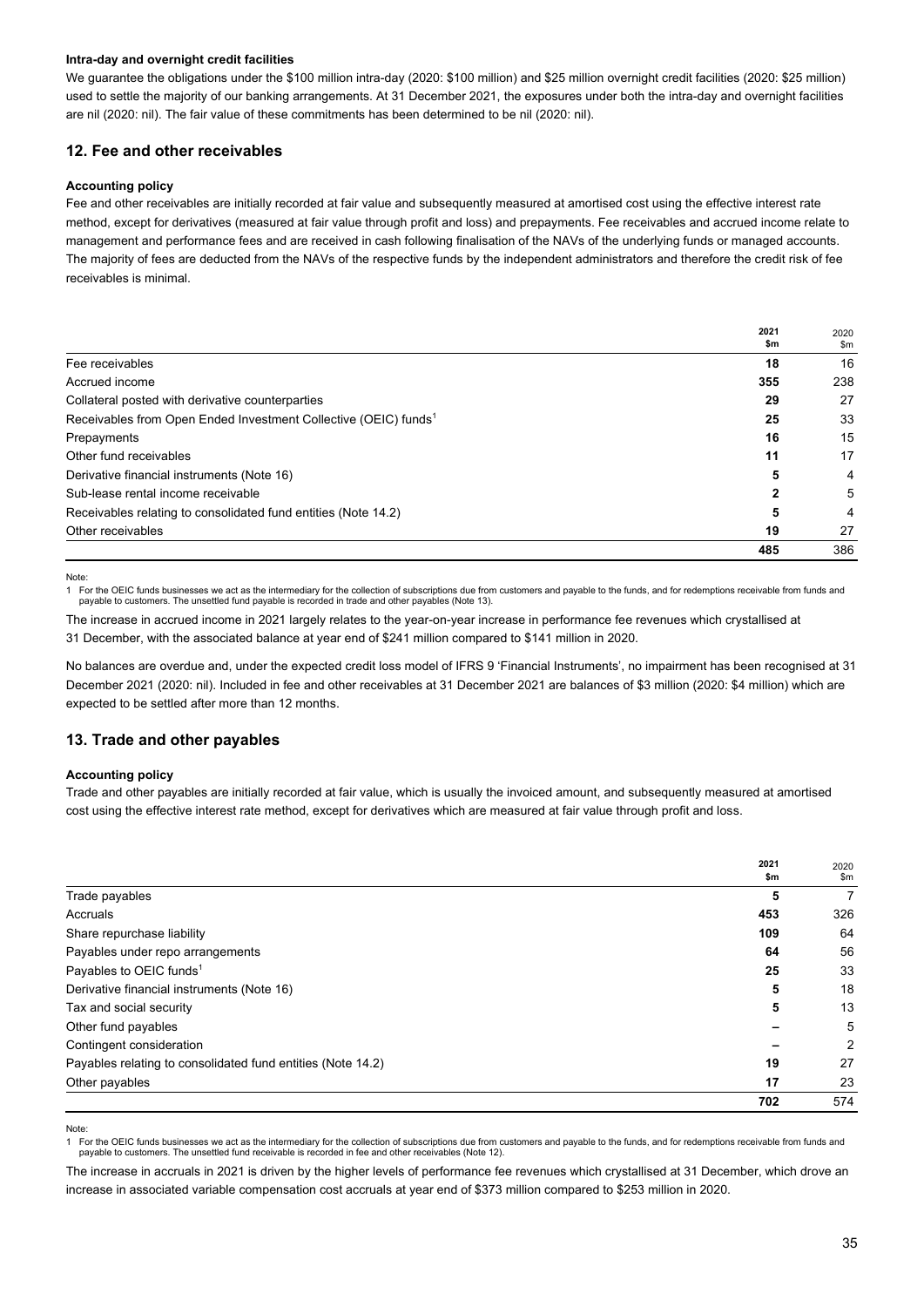Payables under repo arrangements relate to obligations to repurchase seed investments as detailed in Note 14.1. The share repurchase liability is the remaining liability relating to the first tranche of the share repurchase announced in December 2021 (2020: announced in September 2020), as detailed in Note 26.

Included in trade and other payables at 31 December 2021 are balances of nil (2020: \$3 million) which are expected to be settled after more than 12 months.

## **14. Investments in fund products and other investments**

#### **Accounting policy**

Investments in fund products are classified at fair value through profit or loss, with net gains due to movements in fair value recognised through income or gains on investments and other financial instruments. The fair values of investments in fund products are typically derived from the reported NAVs of each of the fund products, which in turn are based upon the value of the underlying assets held within each of the fund products. The valuation of the underlying assets within each fund product is determined by external valuation service providers based on an agreed valuation policy and methodology. Whilst these valuations are performed independently of Man Group, we have established oversight procedures and due diligence processes to ensure that the NAVs reported by the external valuation service providers are reliable and appropriate. Purchases and sales of investments are recognised on trade date.

Our holdings in collateralised loan obligation (CLO) risk retention assets are priced using a bottom-up valuation method. We use third-party valuations to price the securities within the underlying portfolios and then apply these valuations in proportion to the percentage of the CLO notes we hold. Holdings in subordinated tranches of CLOs are valued using an average of third-party valuations.

The fair value hierarchy of financial assets is disclosed in Note 15.

#### *Seed investments portfolio*

We use capital to invest in fund products as part of our ongoing business, to build product breadth and to trial investment research developments before marketing the products broadly to investors. Seed capital is invested via direct holdings in fund products or sale and repurchase (repo) arrangements, which allow us to finance seed investments without consuming high levels of cash. Alternatively, we may obtain exposure to seed investments via total return swap (TRS) arrangements. Under a repo arrangement we are committed to repurchase the underlying seed investments at maturity and pay an interest charge over the period, with the obligation to repurchase the assets on maturity recorded as a liability within trade and other payables (Note 13). Under a TRS arrangement we are under no form of repayment obligation and have no ownership interest (or voting rights) in the underlying investment. In exchange for the returns on the underlying seed investments, we pay a floating rate of interest.

#### *Consolidation*

The control considerations under IFRS 10 'Consolidated Financial Statements' apply to fund product investments, including those underlying our repo and TRS instruments, and therefore we may similarly be required to consolidate them.

Having considered all significant aspects of our relationships with fund entities, although we manage the assets of certain fund entities, we only obtain more than limited exposure to the variable returns of those fund entities, and thus the characteristics of control are only met, where we either hold an investment in the fund entity or receive the returns on the fund entity via a TRS or repo arrangement. For most fund entities: the existence of independent boards of directors; rights which allow for the removal of the investment manager/adviser; the influence of investors; limited exposure to variable returns; and the arm's length nature of our contracts with the fund entities, indicate that we do not control them, and their associated assets, liabilities and results should not be consolidated into the Group financial statements.

Fund entities deemed to be controlled (Note 14.2) are consolidated on a line-by-line from the date control commences until it ceases. Where we are not deemed to control the fund, the investment in the fund is classified within investments in fund products (Note 14.1).

#### *Fund investments held for deferred compensation arrangements*

Fund product investments related to deferred compensation arrangements are held to offset any change in deferred compensation over the vesting period, and at vesting the value of the fund investment is delivered to the employee. Fund product investments are recorded at fair value. Any gains or losses during the vesting period are recognised as income or gains on investments and other financial instruments in the Group income statement, or alternatively these are accounted for as cash flow hedges as outlined in Note 16. These include balances held by the Employee Trust (Note 24).

| Financial assets at fair value through profit or loss                               | Note | 2021<br>\$m | 2020<br>\$m\$ |
|-------------------------------------------------------------------------------------|------|-------------|---------------|
| Investments in fund products                                                        | 14.1 | 422         | 332           |
| Investments in consolidated funds: transferrable securities                         | 14.2 | 549         | 452           |
| Other investments                                                                   |      | 3           | 3             |
| Investments in fund products and other investments                                  |      | 974         | 787           |
| Less:                                                                               |      |             |               |
| Fund investments held for deferred compensation arrangements                        |      | (119)       | (119)         |
| Investments in consolidated funds: exclude consolidation gross-up of net investment | 14.2 | (204)       | (180)         |
| Other investments                                                                   |      | (3)         | (3)           |
| Seeding investments portfolio                                                       |      | 648         | 485           |

**2021**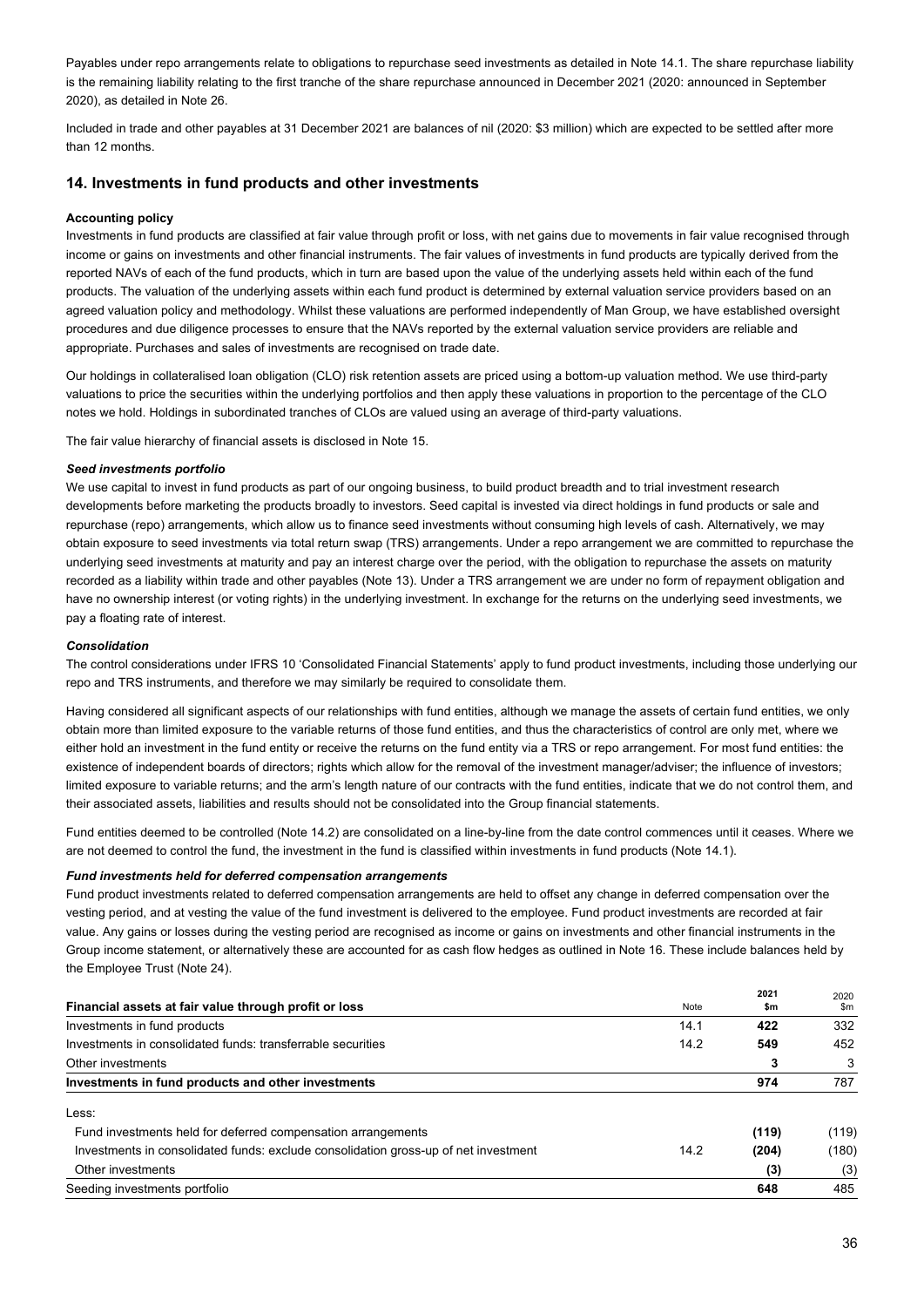#### **14.1. Investments in fund products**

At 31 December 2021, exposure to fund products via repo arrangements (included within investments in fund products above, with an offsetting repayment obligation included within trade and other payables in Note 13) was \$64 million (2020: \$56 million), and additional exposure via TRS was \$108 million (2020: \$50 million). The largest single investment in fund products at 31 December 2021 was \$45 million (2020: \$48 million). The exposure to market risk on these investments is outlined in Note 16.

Income or gains on investments and other financial instruments comprises the following:

|                                                                                                                                  | Note | 2021<br>\$m | 2020<br>\$m |
|----------------------------------------------------------------------------------------------------------------------------------|------|-------------|-------------|
| Net gains on seeding investments portfolio                                                                                       |      | 24          | 21          |
| Consolidated fund entities: gross-up of net gains on investments (see core reclassification per page 54)                         | 14.2 | 12          | 26          |
| Unrealised foreign exchange gain/(loss) on lease liabilities, pension and associated deferred tax (non-core<br>item per page 51) |      |             | (6)         |
| Net gains/(losses) on fund investments held for deferred compensation and other investments                                      |      |             | (1)         |
| Income or gains on investments and other financial instruments                                                                   |      | 42          | 40          |

# **14.2. Consolidation of investments in funds**

In 2021, 26 (2020: 19) funds in which we have an investment meet the control criteria and have therefore been consolidated on a line-by-line basis.

The investments relating to consolidated funds are included within the Group balance sheet and income statement as follows:

|                                            | 2021  | 2020           |
|--------------------------------------------|-------|----------------|
|                                            | \$m   | \$m            |
| <b>Balance sheet</b>                       |       |                |
| Cash and cash equivalents                  | 64    | 62             |
| Transferable securities <sup>1</sup>       | 549   | 452            |
| Fees and other receivables                 | 5     | $\overline{4}$ |
| Trade and other payables                   | (19)  | (27)           |
| Net assets of consolidated fund entities   | 599   | 491            |
| Third-party interest in consolidated funds | (254) | (219)          |
| Net investment held by Man Group           | 345   | 272            |

#### **Income statement**

| Net gains on investments <sup>2</sup>                                  | 32  | 53   |
|------------------------------------------------------------------------|-----|------|
| Management fee expenses <sup>3</sup>                                   | (3) | (2)  |
| Performance fee expenses <sup>3</sup>                                  | (2) | (2)  |
| Other costs                                                            | (4) | (5)  |
| Net gains of consolidated fund entities                                | 23  | 44   |
| Third-party share of gains relating to interests in consolidated funds | (3) | (17) |
| Gains attributable to net investment held by Man Group                 | 20  | 27   |

Notes:

1 Included within investments in fund products and other investments.

2 Included within income or gains on investments and other financial instruments.

3 Relate to management and performance fees paid by the funds to Man Group during the year, which are eliminated within management and other fees and performance fees respectively in the Group income statement.

# **15. Fair value of financial assets and liabilities**

#### **Accounting policy**

We disclose the fair value measurement of financial assets and liabilities using three levels, as follows:

- Level 1: quoted prices (unadjusted) in active markets for identical assets or liabilities.
- Level 2: inputs, other than quoted prices included within Level 1, that are observable for the asset or liability, either directly (i.e. as prices) or indirectly (i.e. derived from prices).
- Level 3: inputs for the asset or liability that are not based on observable market data (unobservable inputs).

A transfer into Level 3 would be deemed to occur where the level of prolonged activity, as evidenced by subscriptions and redemptions, is deemed insufficient to support a Level 2 classification. This, as well as other factors such as a deterioration of liquidity in the underlying investments, would result in a Level 3 classification.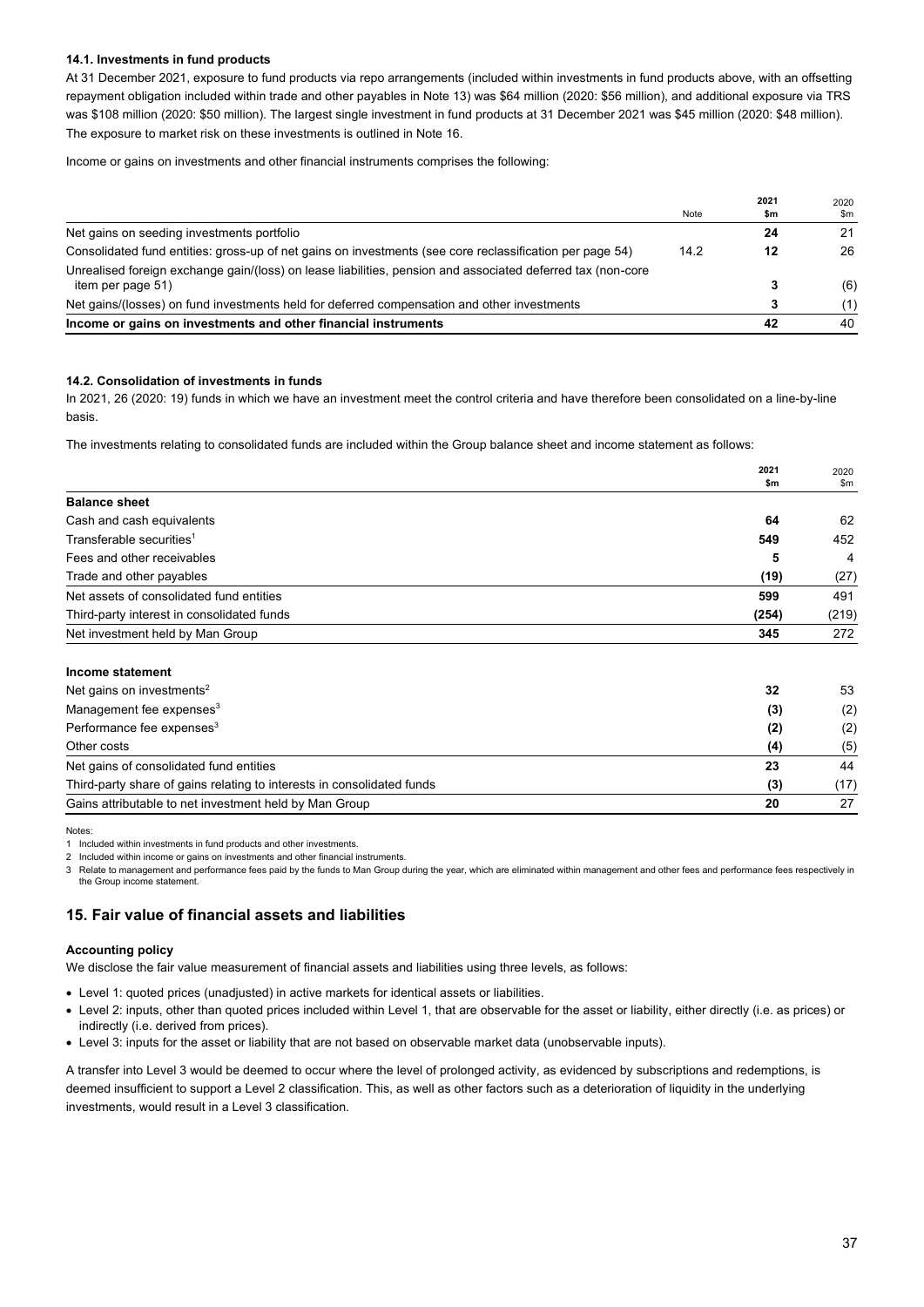The fair value of our financial assets and liabilities which are held at fair value through profit and loss can be analysed as follows:

|                                                                 | 2021<br>\$m |         |         | 2020<br>\$m\$ |         |         |         |       |
|-----------------------------------------------------------------|-------------|---------|---------|---------------|---------|---------|---------|-------|
|                                                                 | Level 1     | Level 2 | Level 3 | Total         | Level 1 | Level 2 | Level 3 | Total |
| Financial assets held at fair value:                            |             |         |         |               |         |         |         |       |
| Investments in fund products and other<br>investments (Note 14) |             | 243     | 179     | 425           | 3       | 170     | 162     | 335   |
| Investments in consolidated funds (Note 14)                     |             | 538     | 11      | 549           |         | 435     | 17      | 452   |
| Derivative financial instruments (Note 12)                      |             | 5       |         | 5             |         | 4       |         | 4     |
|                                                                 | 3           | 786     | 190     | 979           | 3       | 609     | 179     | 791   |
| Financial liabilities held at fair value:                       |             |         |         |               |         |         |         |       |
| Derivative financial instruments (Note 13)                      |             |         |         | 5             |         | 18      |         | 18    |
| Contingent consideration (Note 13)                              |             |         |         |               |         |         | 2       | 2     |
|                                                                 |             |         |         | 5             |         | 18      | 2       | 20    |

During the year, there were no significant changes in the business or economic circumstances that affected the fair value of our financial assets and no significant transfers of financial assets or liabilities held at fair value between categories. For investments in fund products, Level 2 investments primarily comprise holdings in unlisted, open-ended, active and liquid funds, which are priced using daily or weekly observable market information derived from third-party sources, as described in Note 14. The material holdings within the Level 3 category relate to CLO risk retention assets and subordinated tranches of CLOs which are priced in accordance with the methodologies set out in Note 14 and rely, in part, on unobservable input valuations. The effect of using reasonably possible alternative input assumptions would not result in a significant change to the carrying value.

The movements in Level 3 financial assets and financial liabilities measured at fair value are as follows:

|                                                                                  | 2021<br>\$m   |             | 2020<br>$\mathsf{Sm}$ |             |  |
|----------------------------------------------------------------------------------|---------------|-------------|-----------------------|-------------|--|
|                                                                                  | <b>Assets</b> | Liabilities | Assets                | Liabilities |  |
| Level 3 financial assets/(liabilities) held at fair value through profit or loss |               |             |                       |             |  |
| At beginning of the year                                                         | 179           | (2)         | 204                   | (24)        |  |
| Transfers into Level 3                                                           | 9             |             |                       |             |  |
| Purchases                                                                        | 17            | -           |                       |             |  |
| (Charge)/credit to Group income statement                                        | (7)           | 2           | 10                    | 20          |  |
| Sales or settlements                                                             | (2)           | -           | (17)                  | 2           |  |
| Change in consolidated fund entities held                                        | (6)           | -           | (18)                  |             |  |
| At year end                                                                      | 190           |             | 179                   | (2)         |  |

The revaluation of contingent consideration in the Group income statement is an adjustment to the fair value of acquisition earn-out payments.

# **16. Market risks and derivatives**

#### **Accounting policy**

Derivatives

We use derivative financial instruments in certain circumstances to manage market risk. These are measured at fair value through profit and loss and included in derivative financial instruments within fee and other receivables (Note 12) and trade and other payables (Note 13), including any unrealised gains and losses on these derivatives. These consist primarily of market risk hedges on some of our seeding positions (Note 14) and foreign exchange contracts.

#### Hedge accounting

We have elected to apply cash flow hedge accounting to fund investments held for deferred fund product awards (Note 14) granted from 1 January 2020, whereby the offsetting gains or losses on these fund products are matched against the corresponding fund product-based payment compensation charge in the Group income statement pro rata over the vesting period (Note 7). Unmatched gains or losses are recognised through other comprehensive income and held within the cash flow hedge reserve in equity until they are recycled over the vesting period into the Group income statement.

We apply net investment hedge accounting to hedge the net assets of material subsidiaries that have a functional currency other than USD, whereby gains or losses on derivative financial instruments are recycled from the Group income statement through other comprehensive income to the foreign currency translation reserve in equity to offset any currency translation of the net assets of these subsidiaries.

As in 2020, all derivatives are held with counterparties with ratings of A or higher and mature within one year.

#### **How do we manage market risk arising from investments in funds?**

Investments in fund products (Note 14) expose us to market risk and therefore this process is subject to limits consistent with the Board's risk appetite. In certain circumstances, we use derivative financial instruments, specifically equity or credit default swaps, to hedge the risk associated with mark to market movements.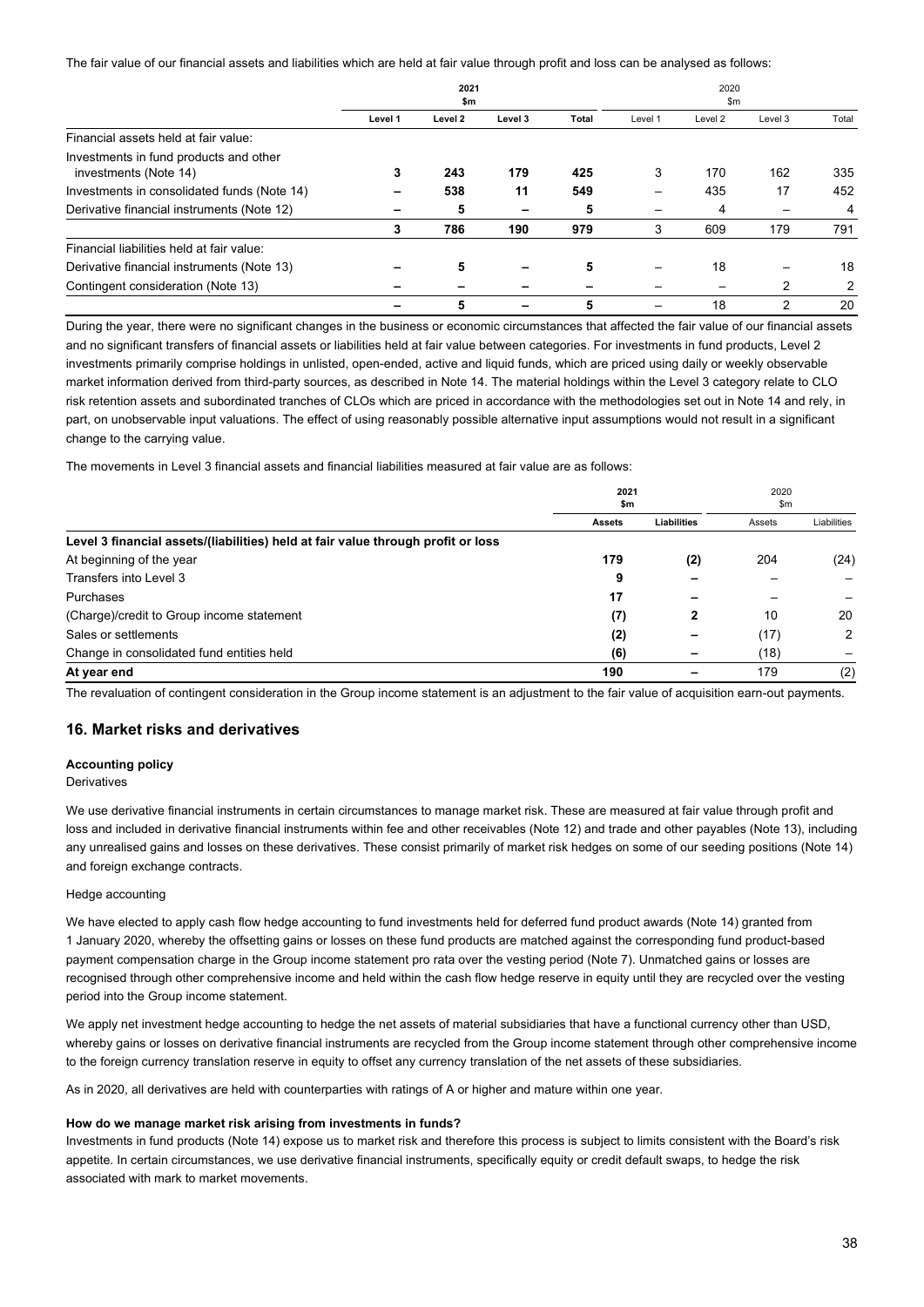The market risk from seeding investments, including those financed via repo and TRS arrangements, is modelled using a value at risk methodology using a 95% confidence interval and one-year time horizon. The value at risk is estimated to be \$42 million at 31 December 2021 (2020: \$24 million).

During the year, there were \$9 million net realised and unrealised losses arising from market risk hedges (2020: \$10 million), and the notional value of market risk derivative financial assets and liabilities held at 31 December 2021 is \$148 million (2020: \$33 million) and \$112 million (2020: \$131 million) respectively.

For deferred fund product-based compensation, we generally hold an investment in the associated fund product to hedge the market movement from grant to vest.

#### **How do we manage foreign exchange rate risk?**

We are subject to risk from changes in foreign exchange rates on monetary assets and liabilities. In certain circumstances, we use derivative financial instruments, specifically forward foreign exchange contracts, to hedge our risk associated with foreign exchange movements.

During the year, there were \$3 million of net realised and unrealised foreign exchange gains (2020: \$6 million net realised and unrealised losses) recognised in the Group income statement through income or gains on investments and other financial instruments, which include the netting effects of hedging outlined below. This primarily comprises a \$2 million unrealised gain (2020: \$7 million unrealised loss) relating to the revaluation of our \$238 million (2020: \$255 million) unhedged GBP lease liability (Note 18), in addition to those unrealised foreign exchange movements in the pension and associated deferred tax (a non-core item on page 51).

During the year there were \$13 million net realised and unrealised gains arising from foreign exchange hedges (2020: \$23 million losses) and the notional value of foreign exchange derivative financial assets and liabilities held at 31 December 2021 is \$123 million (2020: \$417 million) and \$364 million (2020: \$400 million) respectively.

In addition, in 2020 we recognised a non-cash gain of \$17 million in relation to the liquidation of non-USD functional currency subsidiaries, whereby the related movements in the cumulative translation adjustment reserve within equity are recycled to the Group income statement upon disposal.

The table below reflects the currency profile of our significant foreign currency (non-USD) monetary assets and liabilities after the impact of hedging:

|          | 2021<br>\$m | 2020<br>$\mathbf{\mathfrak{e}}$ m<br>، اللب |
|----------|-------------|---------------------------------------------|
| Sterling | (208)       | ∼                                           |

A 10% strengthening/weakening of the USD against all other currencies, with all other variables held constant, would have resulted in a foreign exchange loss/gain of \$21 million (2020: \$23 million), with a corresponding impact on equity. This exposure is based on our USD balances held by non-USD functional currency entities and non-USD balances held by USD functional currency entities at 31 December.

#### **How do we manage interest rate risk?**

We are subject to risk from changes in interest rates on monetary assets and liabilities. In respect of our monetary assets and liabilities which earn/incur interest indexed to floating rates, as at 31 December 2021 a 50 basis point increase/decrease in these rates, with all other variables held constant, would have resulted in a \$1 million increase/decrease (2020: \$1 million) in net interest income.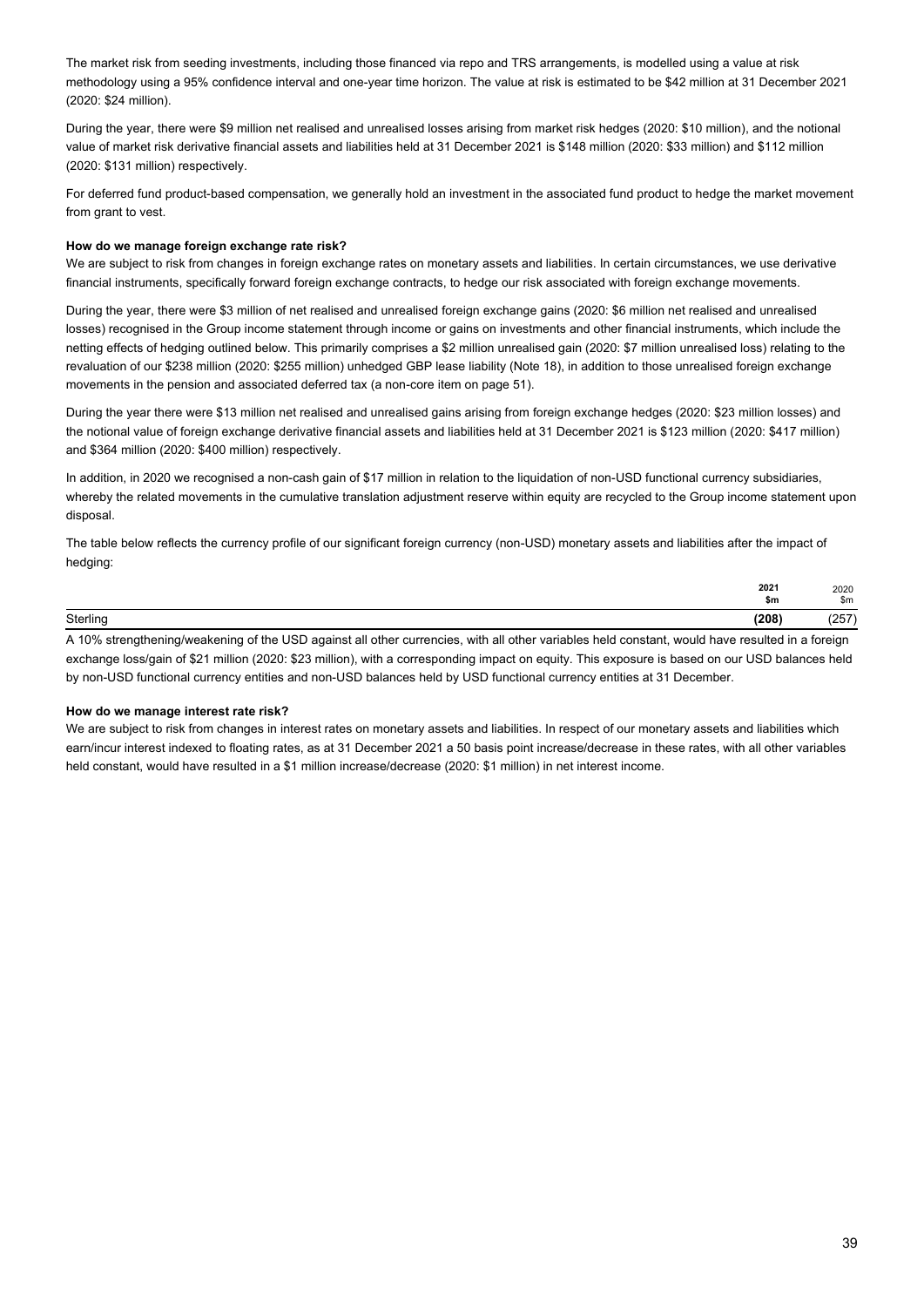# **17. Leasehold improvements and equipment**

#### **Accounting policy**

All leasehold improvements and equipment are recorded at cost less depreciation and impairment. Cost includes the original purchase price of the asset and costs directly attributable to bringing the asset to its working condition for its intended use. Depreciation is calculated using the straight-line method over the asset's estimated useful life which for leasehold improvements is over the shorter of the life of the lease and the improvement (up to 24 years) and for equipment is between three and ten years. Leasehold improvements relating to right-of-use lease assets classified as investment property are presented within Note 18.

|                                                             | 2021<br>\$m               |           |              | 2020<br>\$m\$             |           |       |  |
|-------------------------------------------------------------|---------------------------|-----------|--------------|---------------------------|-----------|-------|--|
|                                                             | Leasehold<br>improvements | Equipment | <b>Total</b> | Leasehold<br>improvements | Equipment | Total |  |
| Cost at beginning of the year                               | 58                        | 59        | 117          | 41                        | 100       | 141   |  |
| Additions                                                   | 14                        | 12        | 26           | 4                         | 8         | 12    |  |
| Disposals                                                   |                           | (7)       | (7)          | —                         | (49)      | (49)  |  |
| Transfer from investment property to leasehold improvements |                           |           |              | 16                        |           | 16    |  |
| Transfer from leasehold improvements to investment property | (2)                       |           | (2)          | (3)                       |           | (3)   |  |
| Cost at year end                                            | 70                        | 64        | 134          | 58                        | 59        | 117   |  |
| Accumulated depreciation and impairment at beginning of the |                           |           |              |                           |           |       |  |
| year                                                        | (44)                      | (43)      | (87)         | (29)                      | (83)      | (112) |  |
| <b>Disposals</b>                                            |                           |           |              |                           | 48        | 48    |  |
| Transfer from investment property to leasehold improvements |                           |           |              | (14)                      |           | (14)  |  |
| Transfer from leasehold improvements to investment property | 2                         |           | $\mathbf{2}$ | 3                         |           | 3     |  |
| Depreciation                                                | (3)                       | (10)      | (13)         | (4)                       | (8)       | (12)  |  |
| Accumulated depreciation and impairment at year end         | (45)                      | (46)      | (91)         | (44)                      | (43)      | (87)  |  |
| Net book value at beginning of the year                     | 14                        | 16        | 30           | 12                        | 17        | 29    |  |
| Net book value at year end                                  | 25                        | 18        | 43           | 14                        | 16        | 30    |  |

### **18. Leases**

#### **18.1. Man Group as lessee**

#### **Accounting policy**

Our lease arrangements relate to business premises property leases.

We assess whether a contract is or contains a lease at the inception of the contract. For arrangements where we are the lessee, a right-of-use (ROU) lease asset and a related lease liability are recognised on the Group balance sheet at the date from which we have the right to use the asset, usually the lease commencement date. For short-term leases (defined as leases with a term of one year or less) and leases of low-value assets, we recognise the lease payments on a straight-line basis over the lease term within other costs in the Group income statement. The lease term is determined as the non-cancellable period of a lease, together with periods covered by an option to extend the lease if we consider that exercise of the extension option is reasonably certain. Lease extension options and break clauses inherent in our leases do not have a significant impact on our ROU lease assets and lease liabilities.

ROU lease assets relating to the portion of our leased business premises which we then sub-let under operating leases are classified as investment property, with other ROU lease assets classified as leasehold property. Transfers from investment property to leasehold property occur when we commence development of a previously sub-let portion of our leased business premises with a view to occupying that space. Similarly, transfers from leasehold property to investment property occur when we cease to occupy a portion of the leased business premises with the intention of sub-letting that space.

All of our ROU lease assets, including those classified as investment property, are measured at cost less depreciation and impairment. Cost includes the amount of the initial measurement of the associated lease liability, lease payments made at or before the lease commencement date, lease incentives received, associated leasehold improvements classified as investment property and estimated costs to be incurred in restoring the property to the condition required under the terms of the lease. Depreciation is calculated on a straight-line basis over the asset's estimated useful life which, for leasehold improvements classified as investment property, is the shorter of the lease term and the life of the improvement (up to 24 years) and for all other assets is the lease term, and is included within other costs (Note 8). We assess ROU lease assets for impairment whenever events or circumstances indicate that the carrying amount may not be recoverable.

All lease liabilities are measured at the present value of lease payments that are due over the lease term, discounted using our incremental cost of borrowing at the lease commencement or modification date (being the rate we would have to pay to finance a similar asset). The lease liability is adjusted for lease payments and unwind of lease liability discount as well as the impact of any subsequent lease modifications. The unwind of lease liability discount is included within finance expense (Note 9).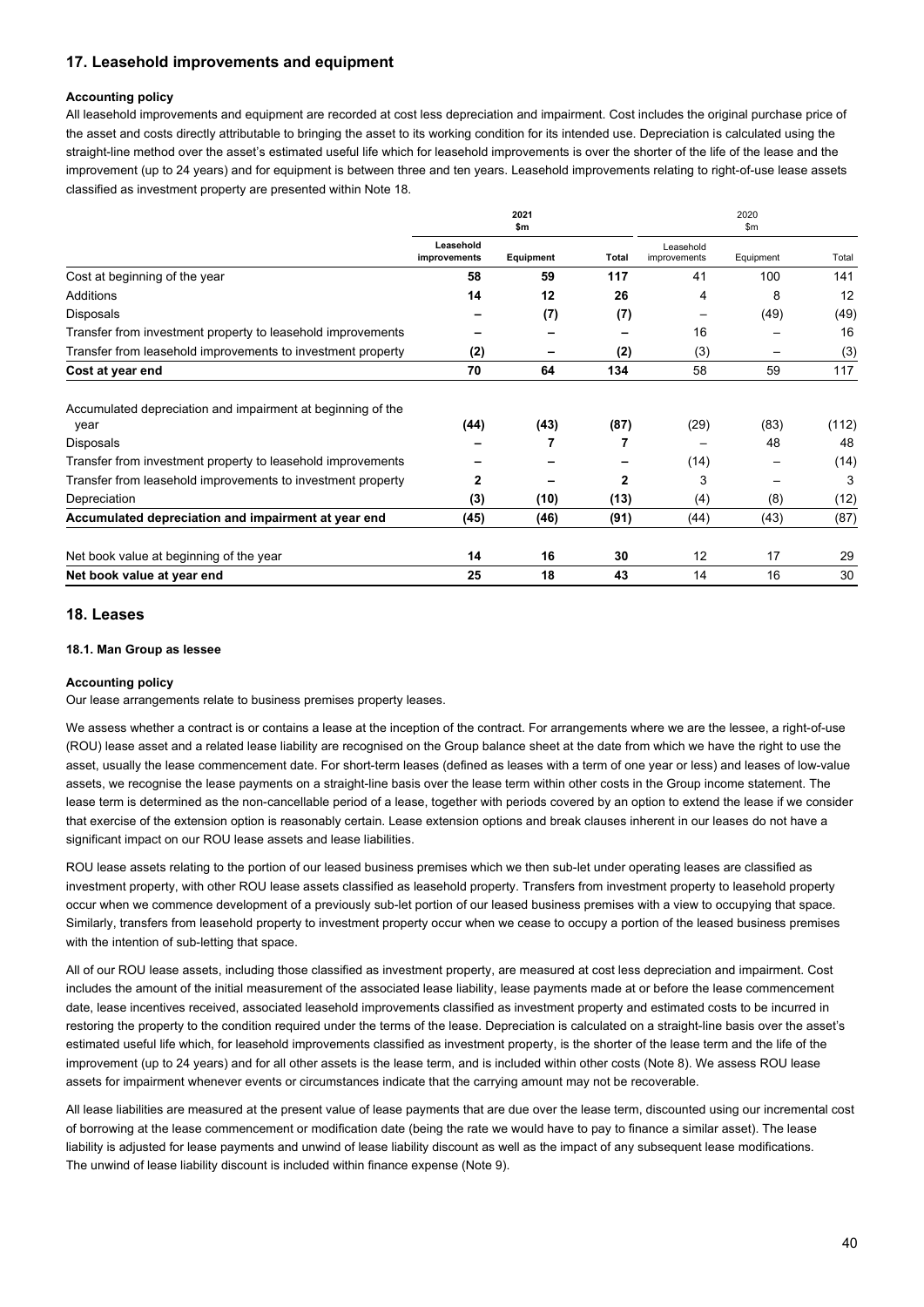Cash payments in relation to leases, which reduce the lease liability recognised on the Group balance sheet, are presented as unwind of lease liability discount (within operating activities) and repayments of principal lease liability (within financing activities) in the Group cash flow statement. Payments in relation to short-term leases and leases of low-value assets are included within cash flows from operating activities.

#### **Right-of-use lease assets**

|                                                                          | 2021<br>\$m           |                        |              | 2020<br>\$m           |                        |       |  |
|--------------------------------------------------------------------------|-----------------------|------------------------|--------------|-----------------------|------------------------|-------|--|
|                                                                          | Leasehold<br>property | Investment<br>property | Total        | Leasehold<br>property | Investment<br>property | Total |  |
| Cost at beginning of the year                                            | 168                   | 240                    | 408          | 137                   | 305                    | 442   |  |
| Additions                                                                | 4                     | 5                      | 9            | 3                     |                        | 3     |  |
| <b>Disposals</b>                                                         | (15)                  |                        | (15)         | (2)                   |                        | (2)   |  |
| Transfer from leasehold property to investment property                  | (9)                   | 9                      |              | (12)                  | 12                     |       |  |
| Transfer from investment property to leasehold property                  |                       |                        |              | 64                    | (64)                   |       |  |
| Transfer from investment property to leasehold improvements<br>(Note 17) |                       |                        |              |                       | (16)                   | (16)  |  |
| Transfer from leasehold improvements to investment property<br>(Note 17) |                       | $\mathbf{2}$           | $\mathbf{2}$ |                       | 3                      | 3     |  |
| Early exercise of break clause <sup>1</sup>                              |                       |                        |              | (22)                  |                        | (22)  |  |
| Remeasurement of lease liability                                         | (2)                   |                        | (2)          |                       | —                      |       |  |
| Cost at year end                                                         | 146                   | 256                    | 402          | 168                   | 240                    | 408   |  |
| Accumulated depreciation and impairment at beginning of the<br>year      | (94)                  | (162)                  | (256)        | (58)                  | (164)                  | (222) |  |
| <b>Disposals</b>                                                         | 14                    |                        | 14           | 2                     |                        | 2     |  |
| Transfer from leasehold property to investment property                  | 4                     | (4)                    |              | 5                     | (5)                    |       |  |
| Transfer from investment property to leasehold property                  |                       |                        |              | (31)                  | 31                     |       |  |
| Transfer from investment property to leasehold improvements<br>(Note 17) |                       |                        |              |                       | 14                     | 14    |  |
| Transfer from leasehold improvements to investment property<br>(Note 17) |                       | (2)                    | (2)          |                       | (3)                    | (3)   |  |
| Impairment                                                               |                       | (3)                    | (3)          |                       | (25)                   | (25)  |  |
| Depreciation (Note 8)                                                    | (9)                   | (8)                    | (17)         | (12)                  | (10)                   | (22)  |  |
| Accumulated depreciation and impairment at year end                      | (85)                  | (179)                  | (264)        | (94)                  | (162)                  | (256) |  |
| Net book value at beginning of the year                                  | 74                    | 78                     | 152          | 79                    | 141                    | 220   |  |
| Net book value at year end                                               | 61                    | 77                     | 138          | 74                    | 78                     | 152   |  |

Note:

1 Due to the lease surrender and exit of our principal sub-tenant from our main London leased premises in 2020, we exercised a break clause on our secondary London premises in order to bring all our London staff together in one location from 2021. This lease modification had the impact of reducing the right-of-use lease asset in 2020 in line with the associated reduction in lease liability, as included in the lease liability movements below.

#### **Lease liability**

The maturity of our contractual undiscounted cash flows for the lease liability is as follows:

|                                          | 2021<br>\$m | 2020<br>$\mathsf{Sm}$ |
|------------------------------------------|-------------|-----------------------|
| Within one year                          | 25          | 32                    |
| Between one and five years               | 103         | 105                   |
| Between five and ten years               | 138         | 122                   |
| Between ten and 15 years                 | 105         | 111                   |
| After 15 years                           | 5           |                       |
| Undiscounted lease liability at year end | 376         | 370                   |
| Discounted lease liability at year end   | 250         | 272                   |

At 31 December 2021 \$236 million (2020: \$253 million) of our total discounted lease liability relates to our main premises in London (expiring in 2035) and is denominated in GBP. The revaluation of this GBP lease liability (which is unhedged as outlined in Note 16) into USD, the lessee's functional and Man Group's presentation currency, may result in large unrealised gains or losses in the Group income statement and therefore these non-cash movements have been classified as a non-core item (see page 51).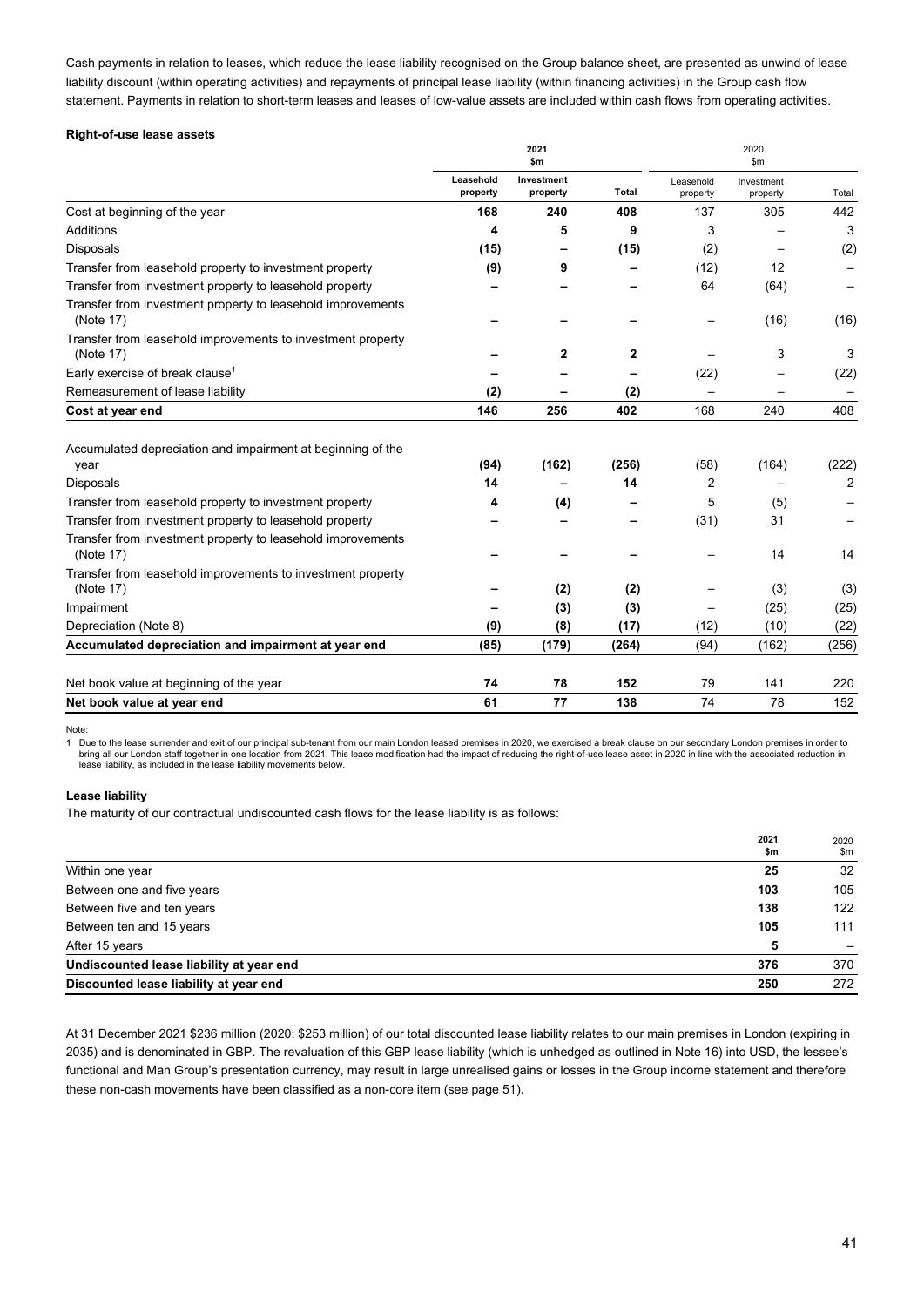Movements in our lease liability are as follows:

|                                             | 2021<br>\$m | 2020<br>$\mathsf{S}$ m |
|---------------------------------------------|-------------|------------------------|
| At beginning of the year                    | 272         | 307                    |
| Additions                                   | 4           | 2                      |
| Disposals                                   | (1)         |                        |
| Cash payments                               | (33)        | (34)                   |
| Unwind of lease liability discount (Note 9) | 12          | 12                     |
| Early exercise of break clause              |             | (22)                   |
| Remeasurement                               | (2)         |                        |
| Unrealised foreign exchange (gain)/loss     | (2)         | 7                      |
| At year end                                 | 250         | 272                    |

#### **18.2. Man Group as lessor (investment property)**

#### **Accounting policy**

Man Group acts as lessor in respect of certain ROU lease assets which are in turn sub-let (investment property ROU lease assets), which are classified as operating leases under IFRS 16 'Leases'. Sub-lease rental income is recognised on a straight-line basis over the lease term in the Group income statement.

An impairment expense is recognised for the amount by which the related ROU lease asset's carrying value exceeds its recoverable amount, being its value in use. For the purposes of assessing impairment, investment property ROU lease assets are grouped at the lowest levels for which there are separately identifiable cash flows, being the individual sub-lease contract level.

Sub-lease rental income for 2021 was \$6 million (2020: \$7 million). In June 2020 the principal sub-tenant of our main London office paid us cash of \$26 million in order to terminate their lease early, which was offset by an associated non-cash deferred rent write-off of \$8 million and resulted in a net accounting gain on lease surrender of \$18 million. The surrender gain represented payment for sub-lease rental risk and other costs taken on as a result of this agreement. The portion of this gain relating to future lost sub-lease rental income was deferred from 2020 to 2021 through non-core items (see page 51).

Operating expenses of \$6 million (2020: \$3 million) arising from investment property that did not generate rental income during the period are included within other costs (Note 8).

At 31 December 2021, the contractual undiscounted operating lease payments receivable from the sub-leases of our investment property ROU lease assets are as follows:

|                              | 2021<br>\$m | 2020<br>\$m |
|------------------------------|-------------|-------------|
|                              | Total       | Total       |
| Within one year              |             |             |
| Between one and two years    | O           | 6           |
| Between two and three years  | 6           | 6           |
| Between three and four years | 5           | 6           |
| Between four and five years  |             | 5           |
|                              | 23          | 30          |

#### **Fair value of investment property and impairment**

Investment property ROU lease assets with a carrying value of \$77 million at 31 December 2021 (2020: \$78 million) have a fair value of \$94 million (2020: \$86 million), which is equivalent to their value in use. The increase in fair value is largely due to the vacancy-related costs incurred in 2021 no longer being included in the forecast period.

At 31 December 2020, we assessed our investment property ROU lease asset for impairment as a result of the sub-let vacancy created by the lease surrender of our principal sub-tenant coinciding with the London commercial property market uncertainty due to COVID-19. The value in use calculations used cash flow projections out to the end of the head lease, based on current sub-lease agreements and estimates for future rentals. The assumptions applied in the value in use calculations were derived from past experience and assessment of current market inputs, with the market property yield discount rate then applied to the modelled cash flows. The assessment resulted in an impairment of our investment property ROU lease assets of \$25 million at 31 December 2020.

Due to our exit from occupying the remaining portion of the space available for sub-lease during 2021, the associated ROU lease asset and leasehold improvements were reclassified as investment property. This also resulted in the recognition of a further \$3 million impairment of our ROU lease asset during the year. There are no other indicators of impairment which would change our previous recoverability assessment.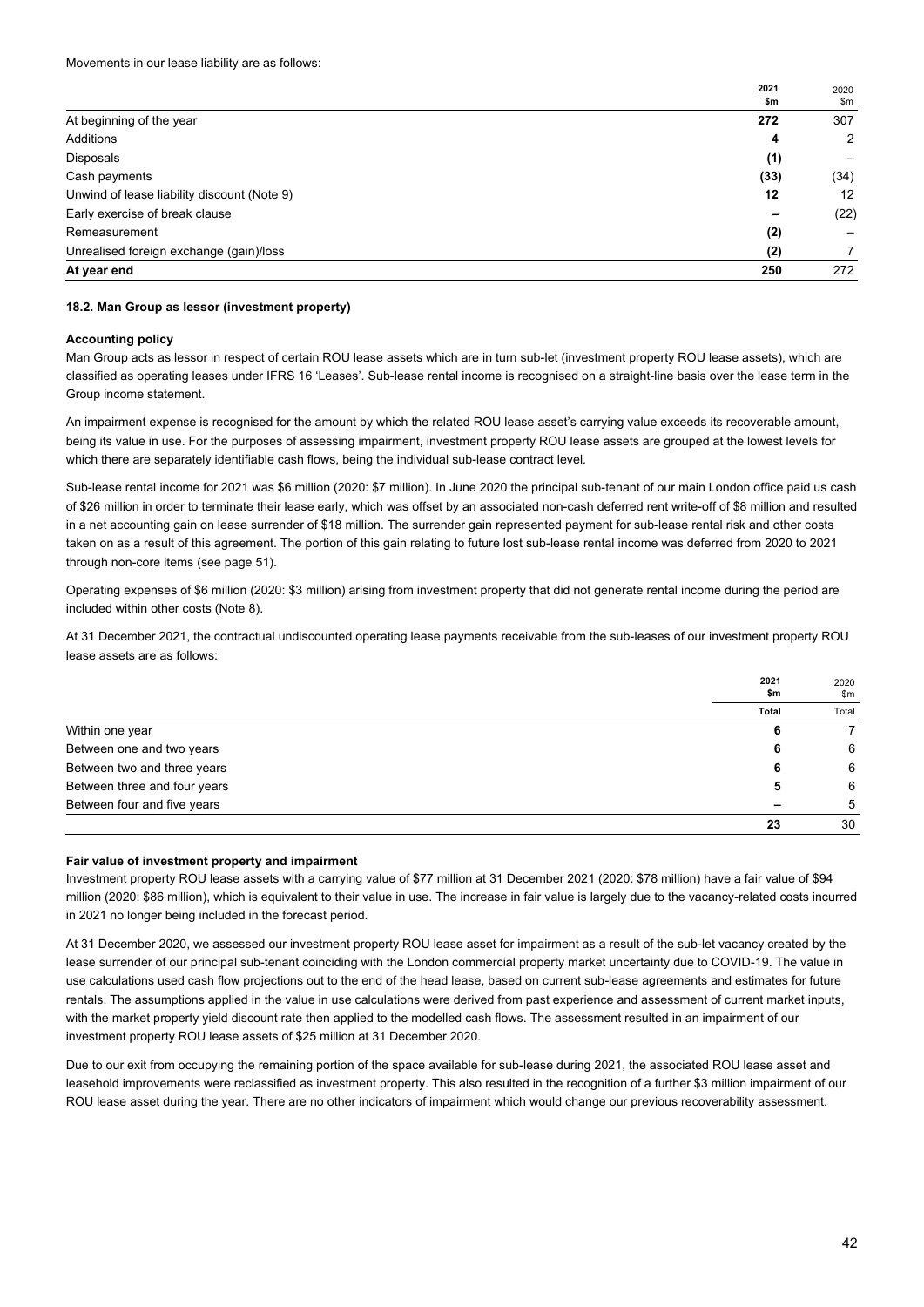# **19. Goodwill and acquired intangibles**

# **Accounting policy**

# *Goodwill*

Goodwill represents the excess of consideration transferred over the fair value of identifiable net assets of the acquired business at the date of acquisition. Goodwill is carried on the Group balance sheet at cost less accumulated impairment, has an indefinite useful life, is not subject to amortisation and is tested for impairment annually, or whenever events or circumstances indicate that the carrying amount may not be recoverable. An impairment expense is recognised for the amount by which the asset's carrying value exceeds its recoverable amount. The recoverable amounts of our cash-generating units (CGUs) or groups of CGUs are assessed each year using a value in use calculation.

Goodwill does not generate cash flows independently of other groups of assets and thus is assigned to a CGU or group of CGUs for the purposes of impairment testing. The groups of CGUs are based upon how management monitors the business and represent the lowest level to which goodwill can be allocated on a reasonable basis. For impairment review purposes, from 31 December 2021 we have identified one group of CGUs, comprising the aggregate of the AHL, GLG, Numeric and FRM CGUs. The combination of these CGUs for the purpose of goodwill impairment testing reflects the completed integration of legacy acquisitions and the cohesion of our liquid investment offerings, which aligns with how management now consider the value and goodwill in the business. Our private markets CGU (GPM) no longer has any goodwill allocated to it as a result of the full impairment of this balance in 2020.

The value in use calculation at 31 December 2021 uses cash flow projections based on the Board-approved financial plan for the year to 31 December 2022 and a further two years of projections (2023 and 2024), plus a terminal value. The valuation analysis is based on best practice guidance whereby a terminal value is calculated at the end of a short discrete budget period and assumes, after this three-year budget period, no growth in asset flows above the long-term growth rate.

The assumptions applied in the value in use calculation are derived from past experience and assessment of current market inputs. We have applied a bifurcated discount rate to the modelled cash flows to reflect the different risk profile of management fee profits and performance fee profits. The discount rates are based on our weighted average cost of capital using a risk-free interest rate, together with an equity market risk premium and an appropriate market beta derived from consideration of our own beta, similar alternative asset managers, and the asset management sector as a whole. The terminal value is calculated based on the projected closing AUM at 31 December 2024 and applying the mid-point of a range of historical multiples to the forecast cash flows associated with management and performance fee profits.

The value in use calculation is presented on a post-tax basis, consistent with the prior year, given most comparable market data is available on a post-tax basis. This is not significantly different to its pre-tax equivalent.

#### *Acquired intangibles*

Following initial recognition, acquired intangibles are held at cost less accumulated amortisation and impairment. Acquired intangibles comprise investment management agreements and related client relationships (IMAs), distribution channels and brand names acquired in a business combination, and are initially recognised at fair value based on the present value of the expected future cash flows and are amortised on a straight-line basis over their expected useful lives, which are between three and 13 years (IMAs and brands), and eight and 12 years (distribution channels). Acquired intangibles are reviewed for impairment whenever events or changes in circumstances indicate that the carrying amount may not be recoverable. Disposals of acquired intangibles are recognised in the year the related cash inflows cease.

|                                                                | 2021<br>\$m |             |                                 |                       |              | 2020<br>\$m\$ |             |                                 |                       |         |
|----------------------------------------------------------------|-------------|-------------|---------------------------------|-----------------------|--------------|---------------|-------------|---------------------------------|-----------------------|---------|
|                                                                | Goodwill    | <b>IMAs</b> | <b>Distribution</b><br>channels | <b>Brand</b><br>names | <b>Total</b> | Goodwill      | <b>IMAs</b> | <b>Distribution</b><br>channels | <b>Brand</b><br>names | Total   |
| Cost at beginning of the year                                  | 2,429       | 857         | 58                              | 41                    | 3,385        | 2,422         | 857         | 58                              | 41                    | 3,378   |
| Disposals                                                      |             | (19)        | (2)                             | (1)                   | (22)         |               |             |                                 |                       |         |
| Currency translation                                           | (4)         | -           | -                               | -                     | (4)          | 7             |             |                                 |                       | 7       |
| Cost at year end                                               | 2,425       | 838         | 56                              | 40                    | 3,359        | 2,429         | 857         | 58                              | 41                    | 3,385   |
| Accumulated amortisation and<br>impairment at beginning of the |             |             |                                 |                       |              |               |             |                                 |                       |         |
| year                                                           | (1, 837)    | (721)       | (47)                            | (38)                  | (2,643)      | (1,781)       | (664)       | (43)                            | (36)                  | (2,524) |
| Amortisation                                                   |             | (56)        | (4)                             | (1)                   | (61)         |               | (57)        | (4)                             | (2)                   | (63)    |
| Impairment                                                     |             |             |                                 |                       |              | (55)          |             |                                 | -                     | (55)    |
| Disposals                                                      |             | 19          | 2                               | 1                     | 22           |               |             |                                 |                       |         |
| Currency translation                                           | 1           |             |                                 |                       | 1            | (1)           |             |                                 |                       | (1)     |
| <b>Accumulated amortisation and</b><br>impairment at year end  | (1,836)     | (758)       | (49)                            | (38)                  | (2,681)      | (1,837)       | (721)       | (47)                            | (38)                  | (2,643) |
| Net book value at beginning                                    |             |             |                                 |                       |              |               |             |                                 |                       |         |
| of the year                                                    | 592         | 136         | 11                              | 3                     | 742          | 641           | 193         | 15                              | 5                     | 854     |
| Net book value at year end                                     | 589         | 80          | 7                               | $\overline{2}$        | 678          | 592           | 136         | 11                              | 3                     | 742     |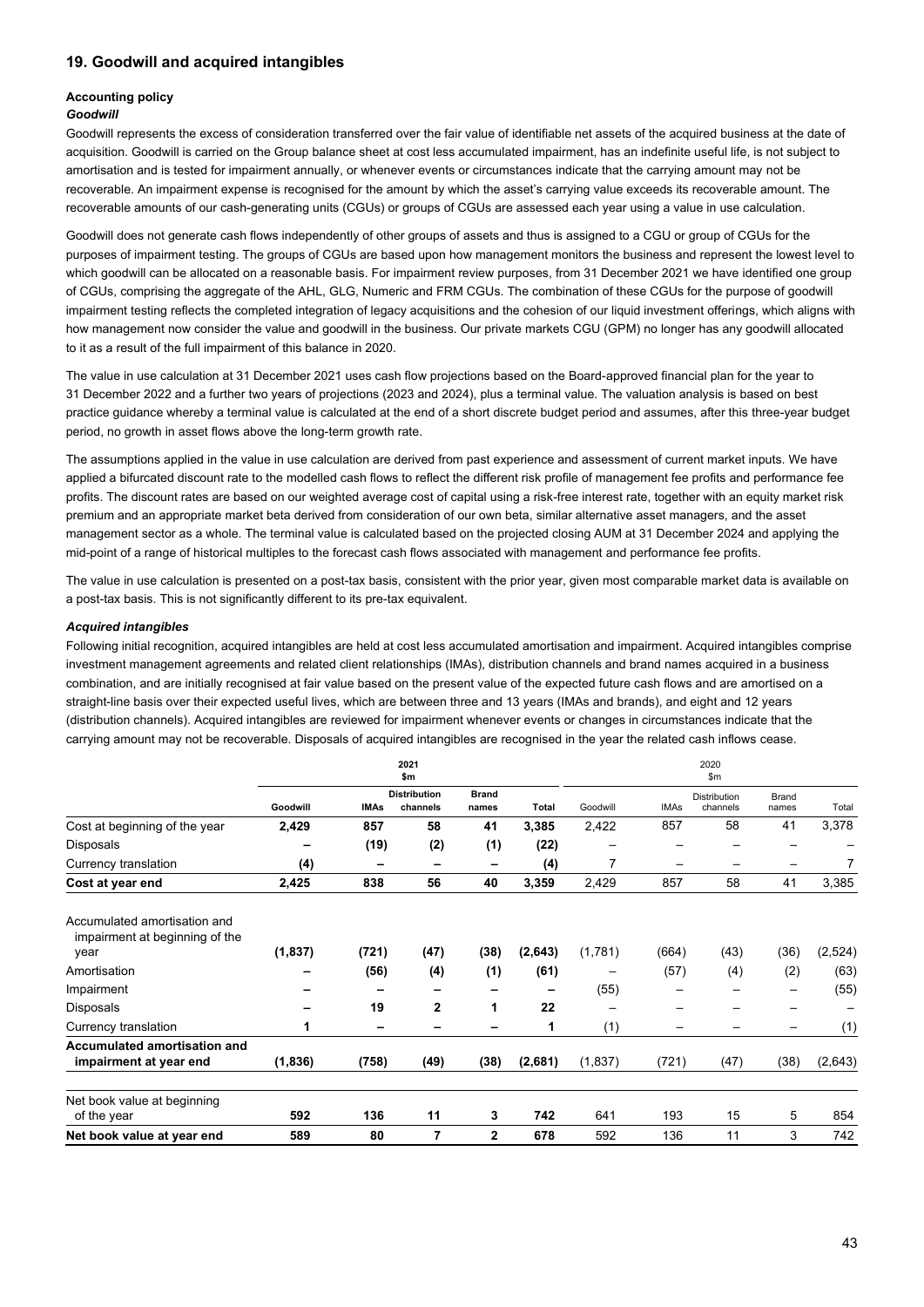#### **Goodwill impairment: what assumptions have we used?**

The recoverable amount of each CGU or group of CGUs (the value in use) to which goodwill has been allocated has been assessed at each year end. The key assumptions applied to the value in use calculations are provided below.

There were no indicators of impairment of our liquid manager CGUs at 31 December 2021. The combination of these CGUs from 31 December 2021 for the purpose of impairment testing, as outlined on page 43, does not impact the level of impairment recognised in the year.

| Key assumptions at 31 December 2021:                            | Liquid managers |
|-----------------------------------------------------------------|-----------------|
| Compound average annualised growth in AUM (over three years)    | 6%              |
| Discount rate                                                   |                 |
| $-$ Management fees <sup>1</sup>                                | 11%             |
| $-$ Performance fees <sup>2</sup>                               | 17%             |
| Terminal value (mid-point of range of historical multiples) $3$ |                 |
| - Management fees                                               | 13.0x           |
| - Performance fees                                              | 5.5x            |
|                                                                 |                 |

Notes:

1 The pre-tax equivalent of the net management fees discount rate is 14%.

2 The pre-tax equivalent of the net performance fees discount rate is 21%.

3 The implied terminal growth rate is 4%. The terminal value is added to cash flow projections based on the Board-approved financial plan for the year to 31 December 2022 and a further two years of projections (2023 and 2024), and discounted.

| Key assumptions at 31 December 2020:                            | <b>AHL</b> | <b>GLG</b> | Numeric | <b>FRM</b> | <b>GPM</b> |
|-----------------------------------------------------------------|------------|------------|---------|------------|------------|
| Compound average annualised growth in AUM (over three years)    | 10%        | 4%         | 2%      | (3%)       | 13%        |
| Discount rate                                                   |            |            |         |            |            |
| $-$ Management fees <sup>1</sup>                                | 11%        | 11%        | 11%     | 11%        | 15%        |
| - Performance fees <sup>2</sup>                                 | 17%        | 17%        | 17%     | 17%        | 21%        |
| Terminal value (mid-point of range of historical multiples) $3$ |            |            |         |            |            |
| Management fees<br>$\qquad \qquad -$                            | 13.0x      | 13.0x      | 13.0x   | 5.9x       | 16.8x      |
| - Performance fees                                              | 5.5x       | 5.5x       | 5.5x    | 3.9x       | 5.5x       |

Notes:

1 The pre-tax equivalent of the net management fees discount rate is 14%, 13%, 14%, 14% and 18% for each of the AHL, GLG, Numeric, FRM and GPM CGUs, respectively.

2 The pre-tax equivalent of the net performance fees discount rate is 21%, 21%, 22%, 22% and 26% for each of the AHL, GLG, Numeric, FRM and GPM CGUs, respectively.

3 The implied terminal growth rates are 4%, 3%, 4%, -10% and 9% for each of the AHL, GLG, Numeric, FRM and GPM CGUs, respectively. The terminal value is added to cash flow projections based on the Board-approved financial plan for the year to 31 December 2021 and a further two years of projections (2022 and 2023), and discounted.

#### **Goodwill impairment and sensitivity analyses**

Details of the valuations are provided below, including sensitivity tables which show scenarios whereby the key assumptions are changed to stressed assumptions, indicating the modelled headroom or impairment that would result. We have considered reasonably foreseeable changes in the compound average annualised growth in AUM forecast assumption, stressing this by 2% and 10% or to the point at which impairment would arise. Each assumption, or set of assumptions, is stressed in isolation. The results of these sensitivities make no allowance for actions that management would take if such market conditions persisted.

#### **Annual assessment**

The value in use calculation of our liquid managers at 31 December 2021 indicates a value of \$4.1 billion, with around \$3.4 billion of headroom over the carrying value of the business. Therefore, no impairment charge is deemed necessary at 31 December 2021.

|                                      |                                              |       |                                    | Discount rates (post-tax) |                                    | Multiples (post-tax) |            |  |
|--------------------------------------|----------------------------------------------|-------|------------------------------------|---------------------------|------------------------------------|----------------------|------------|--|
| Sensitivity analysis:                | Compound average<br>annualised growth in AUM |       | Management fee/<br>performance fee |                           | Management fee/<br>performance fee |                      |            |  |
| Key assumption stressed to:          | 6%                                           | 4%    | $(4) \%$ <sup>1</sup>              | 10%/16%                   | 12%/18%                            | 14.0x/6.5x           | 12.0x/4.5x |  |
| Modelled headroom/(impairment) (\$m) | 3.380                                        | 2.940 | 1.340                              | 3.480 <sup>2</sup>        | 3.280 <sup>2</sup>                 | 3.690 <sup>3</sup>   | $3,070^3$  |  |

Notes:

1 Stressed by 10%, as opposed to the point of impairment, given an impairment scenario is not reasonably foreseeable.

2 An increase/decrease in the value in use calculation of \$100 million.

3 An increase/decrease in the value in use calculation of \$310 million.

#### **Prior year assessment**

An impairment expense of \$55 million was recognised for the year to 31 December 2020, reflecting the 30 June 2020 impairment of the GPM CGU goodwill balance in full.

AHL CGU

|                                      |       |                                              |                    | Discount rates (post-tax) |                                    | Multiples (post-tax) |                                    |  |
|--------------------------------------|-------|----------------------------------------------|--------------------|---------------------------|------------------------------------|----------------------|------------------------------------|--|
| Sensitivity analysis:                |       | Compound average<br>annualised growth in AUM |                    |                           | Management fee/<br>performance fee |                      | Management fee/<br>performance fee |  |
| Key assumption stressed to:          | 10%   | 8%                                           | $0\%$ <sup>1</sup> | 10%/16%                   | 12%/18%                            | 14.0x/6.5x           | 12.0x/4.5x                         |  |
| Modelled headroom/(impairment) (\$m) | 2.080 | .840                                         | 890                | 2.141 <sup>2</sup>        | 2.019 <sup>2</sup>                 | 2.280 <sup>3</sup>   | .880 <sup>3</sup>                  |  |

Notes:

1 Stressed by 10%, as opposed to the point of impairment, given an impairment scenario is not reasonably foreseeable.

2 An increase/decrease in the value in use calculation of \$61 million.

3 An increase/decrease in the value in use calculation of \$200 million.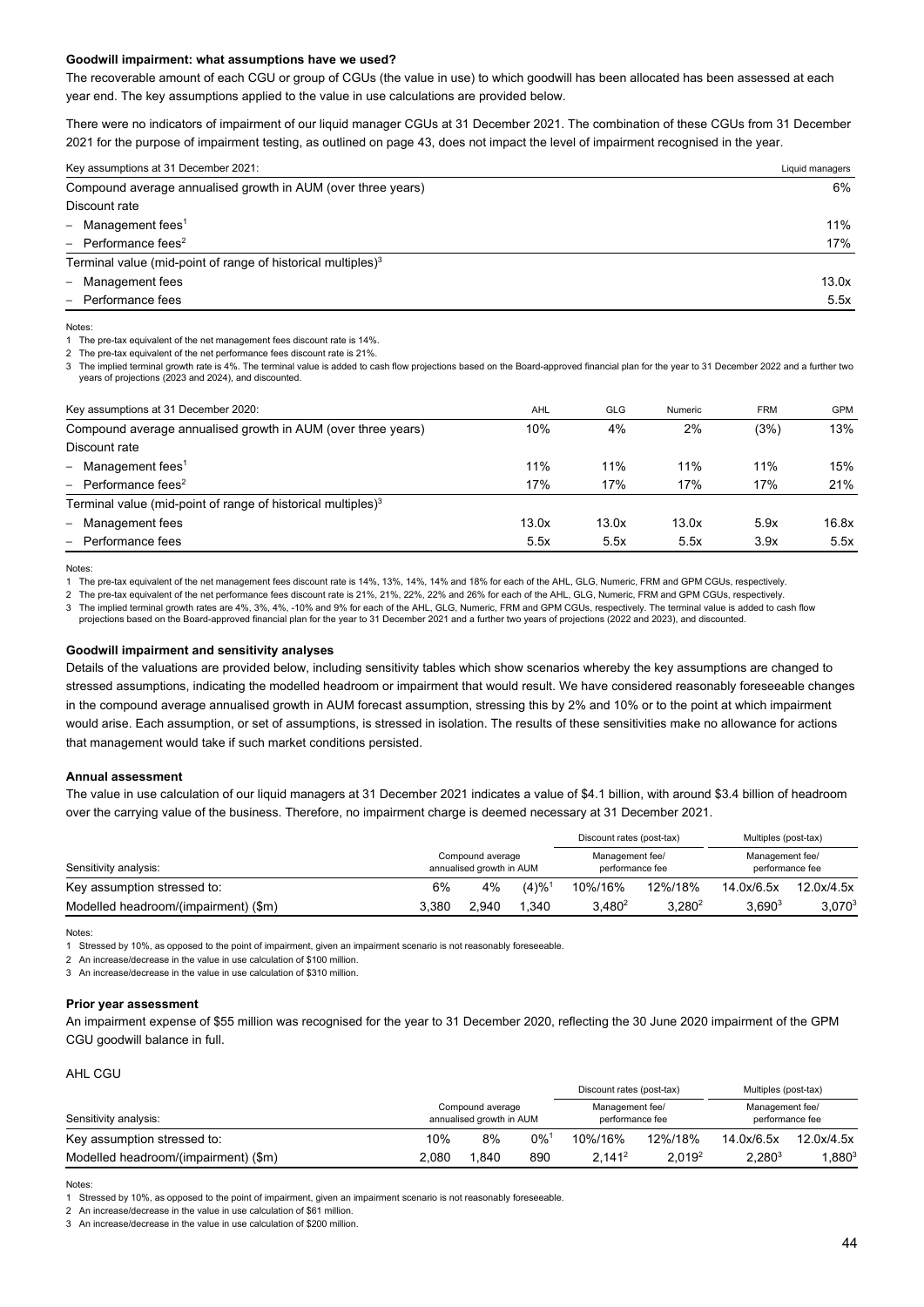|                                      |    |                                              | Discount rates (post-tax) |                                    | Multiples (post-tax)               |            |
|--------------------------------------|----|----------------------------------------------|---------------------------|------------------------------------|------------------------------------|------------|
| Sensitivity analysis:                |    | Compound average<br>annualised growth in AUM |                           | Management fee/<br>performance fee | Management fee/<br>performance fee |            |
| Key assumption stressed to:          | 4% | $2\%$ <sup>1</sup>                           | 10%/16%                   | 12%/18%                            | 14.0x/6.5x                         | 12.0x/4.5x |
| Modelled headroom/(impairment) (\$m) | 21 |                                              | 232                       | 1Q <sup>2</sup>                    | 30 <sup>3</sup>                    | $12^{3}$   |

Notes:

1 Stressed in a downside scenario to determine the point at which headroom would be reduced to nil, after which impairment would arise.

2 An increase/decrease in the value in use calculation of \$2 million.

3 An increase/decrease in the value in use calculation of \$9 million.

#### Numeric CGU

| Sensitivity analysis:                |     |                                              |      | Discount rates (post-tax) |                                    | Multiples (post-tax) |                                    |
|--------------------------------------|-----|----------------------------------------------|------|---------------------------|------------------------------------|----------------------|------------------------------------|
|                                      |     | Compound average<br>annualised growth in AUM |      |                           | Management fee/<br>performance fee |                      | Management fee/<br>performance fee |
| Key assumption stressed to:          | 2%  | 0%                                           | (8%) | 10%/16%                   | 12%/18%                            | 14.0x/6.5x           | 12.0x/4.5x                         |
| Modelled headroom/(impairment) (\$m) | 332 | 306                                          | 204  | $346^2$                   | $318^2$                            | 369 <sup>3</sup>     | $295^3$                            |

Notes:

1 Stressed by 10%, as opposed to the point of impairment, given an impairment scenario is not reasonably foreseeable.

2 An increase/decrease in the value in use calculation of \$14 million.

3 An increase/decrease in the value in use calculation of \$37 million.

## FRM CGU

|                                      |                                              |      |                    | Discount rates (post-tax)          |          | Multiples (post-tax)               |                 |
|--------------------------------------|----------------------------------------------|------|--------------------|------------------------------------|----------|------------------------------------|-----------------|
| Sensitivity analysis:                | Compound average<br>annualised growth in AUM |      |                    | Management fee/<br>performance fee |          | Management fee/<br>performance fee |                 |
| Key assumption stressed to:          | (3%)                                         | (5%) | (13%) <sup>1</sup> | 10%/16%                            | 12%/18%  | 6.9x/4.9x                          | 4.9x/2.9x       |
| Modelled headroom/(impairment) (\$m) | 14                                           | 10   |                    | $15^{2}$                           | $13^{2}$ | 17 <sup>3</sup>                    | 11 <sup>3</sup> |

Notes:

1 Stressed to determine the point at which headroom would be reduced to nil, after which impairment would arise.

2 An increase/decrease in the value in use calculation of \$1 million.

3 An increase/decrease in the value in use calculation of \$3 million.

#### GPM CGU

Our value in use assessment at 30 June 2020 indicated an impairment of \$55 million which impaired the goodwill balance in full, driven by slower growth than planned and future fundraising delays due to COVID-19 which led to a reassessment of the forecast growth of the GPM business. The GPM value in use calculation run at 31 December 2020 indicated a value of around \$14 million, with \$2 million of headroom over the remaining carrying value.

|                                      |     |                                              |      | Discount rates (post-tax) |                                    | Multiples (post-tax) |                                    |  |
|--------------------------------------|-----|----------------------------------------------|------|---------------------------|------------------------------------|----------------------|------------------------------------|--|
| Sensitivity analysis:                |     | Compound average<br>annualised growth in AUM |      |                           | Management fee/<br>performance fee |                      | Management fee/<br>performance fee |  |
| Key assumption stressed to:          | 13% | 11%                                          | 3%   | 14%/20%                   | 16%/22%                            | 17.8x/6.5x           | 15.8x/4.5x                         |  |
| Modelled headroom/(impairment) (\$m) |     |                                              | (12) | $2^2$                     |                                    | 2 <sup>3</sup>       | 1 <sup>3</sup>                     |  |

Notes:

1 Stressed by 10% to indicate a possible downside scenario.

2 An increase/decrease in the value in use calculation of \$1 million.

3 An increase/decrease in the value in use calculation of \$1 million.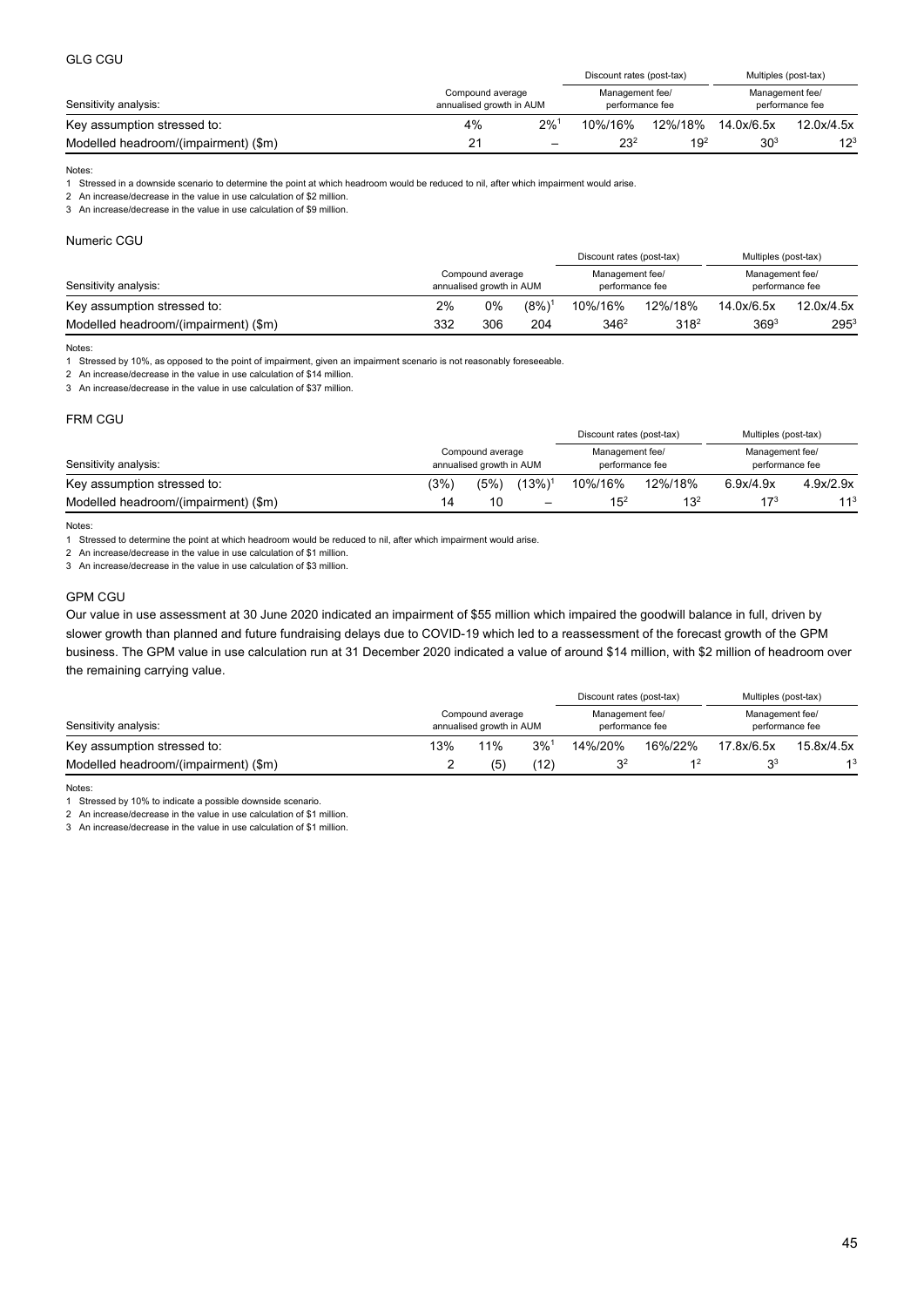# **20. Other intangibles**

#### **Accounting policy**

Other intangibles relate to capitalised computer software. Following initial recognition, other intangibles are held at cost, which includes costs that are directly associated with the procurement or development of identifiable and unique software products which will generate economic benefits exceeding costs beyond one year, less accumulated amortisation and impairment. Capitalised computer software is amortised on a straight-line basis over its estimated useful life (three years), with amortisation expense included within other costs in the Group income statement. Capitalised computer software is reviewed for impairment whenever events or changes in circumstances indicate that the carrying amount may not be recoverable. Additions relate to the continued investment in our operating platforms.

|                                                   | 2021<br>\$m | 2020<br>$\mathsf{S}$ m |
|---------------------------------------------------|-------------|------------------------|
| Cost at beginning of the year                     | 112         | 98                     |
| Additions                                         | 22          | 22                     |
| Disposals                                         | (4)         | (8)                    |
| Cost at year end                                  | 130         | 112                    |
| Accumulated amortisation at beginning of the year | (73)        | (67)                   |
| Amortisation                                      | (16)        | (14)                   |
| Disposals                                         | 4           | 8                      |
| Accumulated amortisation at year end              | (85)        | (73)                   |
| Net book value at beginning of the year           | 39          | 31                     |
| Net book value at year end                        | 45          | 39                     |
|                                                   |             |                        |

# **21. Deferred tax**

## **Accounting policy**

Deferred tax is recognised using the balance sheet liability method in respect of temporary differences between the carrying amounts of assets and liabilities for financial reporting purposes and the amounts used for tax purposes.

Details of estimation and future tax rate uncertainty are included in Note 10.

| Transfer to deferred tax liabilities<br>Other balance sheet movements | 4<br>(2)    |             |
|-----------------------------------------------------------------------|-------------|-------------|
| Credit to other comprehensive income and equity                       |             | (2)         |
| Charge to the Group income statement (Note 10)                        |             |             |
| At beginning of the year                                              | 119         | 120         |
| Deferred tax asset                                                    |             |             |
|                                                                       | 2021<br>\$m | 2020<br>\$m |

### **Deferred tax liability**

| At year end                                             | (37) | (25) |
|---------------------------------------------------------|------|------|
| Transfer from deferred tax assets                       | (4)  |      |
| Charge to other comprehensive income and equity         | (4)  |      |
| (Charge)/credit to the Group income statement (Note 10) | (4)  |      |
| At beginning of the year                                | (25) | (28) |
|                                                         |      |      |

The deferred tax asset Group income statement charge of nil (2020: \$2 million) is net of a \$2 million credit relating to the incremental recognition (2020: \$14 million expense relating to derecognition) of US deferred tax assets held on the Group balance sheet, which is explained further on page 47. The net credit to other comprehensive income and equity of \$3 million (2020: \$1 million) relates to the defined benefit pension plan and employee share-based payment schemes (Note 25).

The deferred tax liability of \$37 million (2020: \$25 million) largely relates to temporary differences in respect of partnership interests, unrealised gains on investments and acquired intangible assets.

The deferred tax asset comprises:

|                                                                | 2021<br>\$m | 2020<br>\$m\$ |
|----------------------------------------------------------------|-------------|---------------|
| Deferred compensation                                          | 52          | 24            |
| Accumulated operating losses                                   | 29          | 41            |
| Tax allowances over depreciation                               | 22          | 12            |
| Future amortisation of goodwill and acquired intangible assets | 14          | 26            |
| Other                                                          | 11          | 16            |
| Deferred tax asset                                             | 128         | 119           |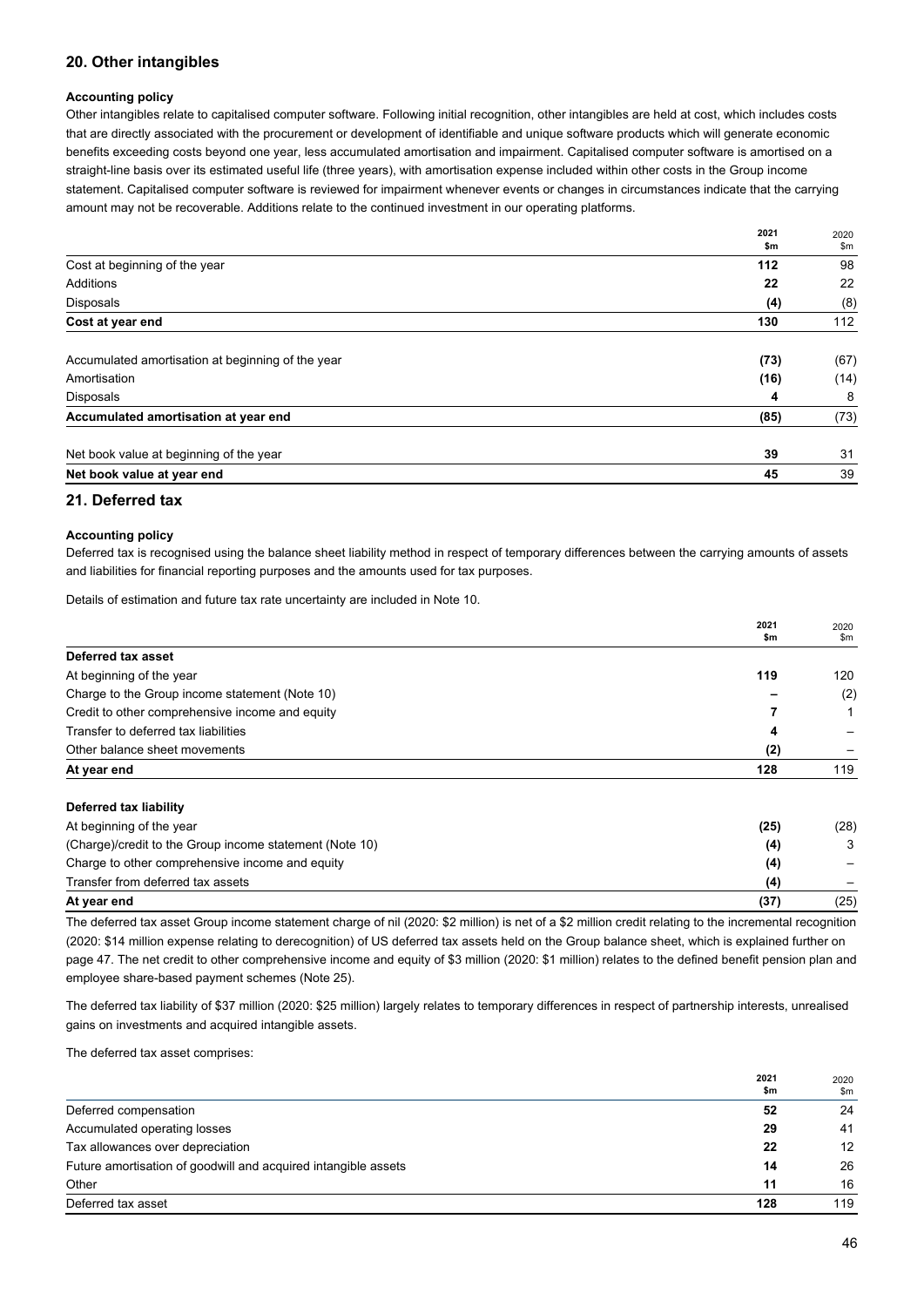Deferred tax assets arise on deferred compensation in relation to current year compensation charges which are not deductible for tax purposes until future periods. Tax allowances over depreciation relate to deferred tax on depreciation charged on qualifying tangible assets and ROU lease assets.

The gross amount of UK non-trading losses for which a deferred tax asset has not been recognised is \$25 million (2020: \$25 million). These losses are not subject to an expiration period. The gross amount of other future taxable income deductions for which a deferred tax asset has not been recognised is \$62 million (2020: \$95 million), which expire in 2024.

As set out below, we have recognised accumulated deferred tax assets in the US of \$74 million (2020: \$81 million) that will be available to offset future taxable profits. As the result of an increase in forecast future taxable profits in the US, we recognised an additional \$2 million of the available deferred tax assets in relation to state and city tax losses in 2021 (2020: derecognised \$14 million). At 31 December 2021, the unrecognised available US deferred tax assets relate to state and city tax losses for which we do not expect to realise sufficient future taxable profits to utilise before they expire. We do not currently expect to pay federal tax on any profits we may earn in the US until 2024 and accordingly any movements in the US deferred tax asset in the Group income statement are classified as a non-core item (see page 55).

| US net deferred tax assets                            | 2021<br>\$m | 2020<br>$\mathsf{Sm}$ |
|-------------------------------------------------------|-------------|-----------------------|
| Recognised                                            |             |                       |
| At beginning of the year                              | 81          | 89                    |
| Credit/(charge) to Group income statement:            |             |                       |
| Recognition/(derecognition) of available tax assets   | 2           | (14)                  |
| Other movements: (consumption)/generation             | (12)        | 6                     |
| Credit to equity                                      | 5           |                       |
| Other balance sheet movements                         | (2)         |                       |
| At year end                                           | 74          | 81                    |
| Unrecognised                                          |             |                       |
| At beginning of the year                              | 14          |                       |
| (Credit)/charge to Group income statement (as above): |             |                       |
| (Recognition)/derecognition of available tax assets   | (2)         | 14                    |
| Other movements                                       | (1)         |                       |
| At year end                                           | 11          | 14                    |

The gross amount of US non-trading losses for which a deferred tax asset has not been recognised is \$158 million (2020: \$197 million).

# **22. Provisions**

## **Accounting policy**

Provisions are recognised when Man Group has a present obligation (legal or constructive) as a result of a past event, it is probable that we will be required to settle the obligation, and a reliable estimate can be made of the amount of the obligation. All provisions are current given we do not have the unconditional right to defer settlement.

|                                 | 2021<br>\$m | 2020<br>\$m |
|---------------------------------|-------------|-------------|
| At beginning of the year        |             | 8           |
| Charged to the income statement |             |             |
| Utilised during the year        | (1)         |             |
| Unused amounts reversed         | -           | (1)         |
| Additional provisions           |             |             |
| At year end                     | 14          | 9           |

Provisions relate to ongoing claims as well as leasehold property dilapidations.

### **23. Investment in associate**

#### **Accounting policy**

Associates are entities in which Man Group holds an interest and over which we have significant influence but not control and are accounted for using the equity method. In assessing significant influence, we consider the investment held and its power to participate in the financial and operating policy decisions of the investee through its voting or other rights.

Under the equity method, associates are carried at cost plus our share of cumulative post-acquisition movements in undistributed profits/losses. Gains and losses on transactions between Man Group and our associates are eliminated to the extent of our interests in these entities. An impairment assessment of the carrying value of associates is performed annually or whenever events or changes in circumstances indicate that the carrying amount may not be recoverable, with any impairment recognised in the Group income statement.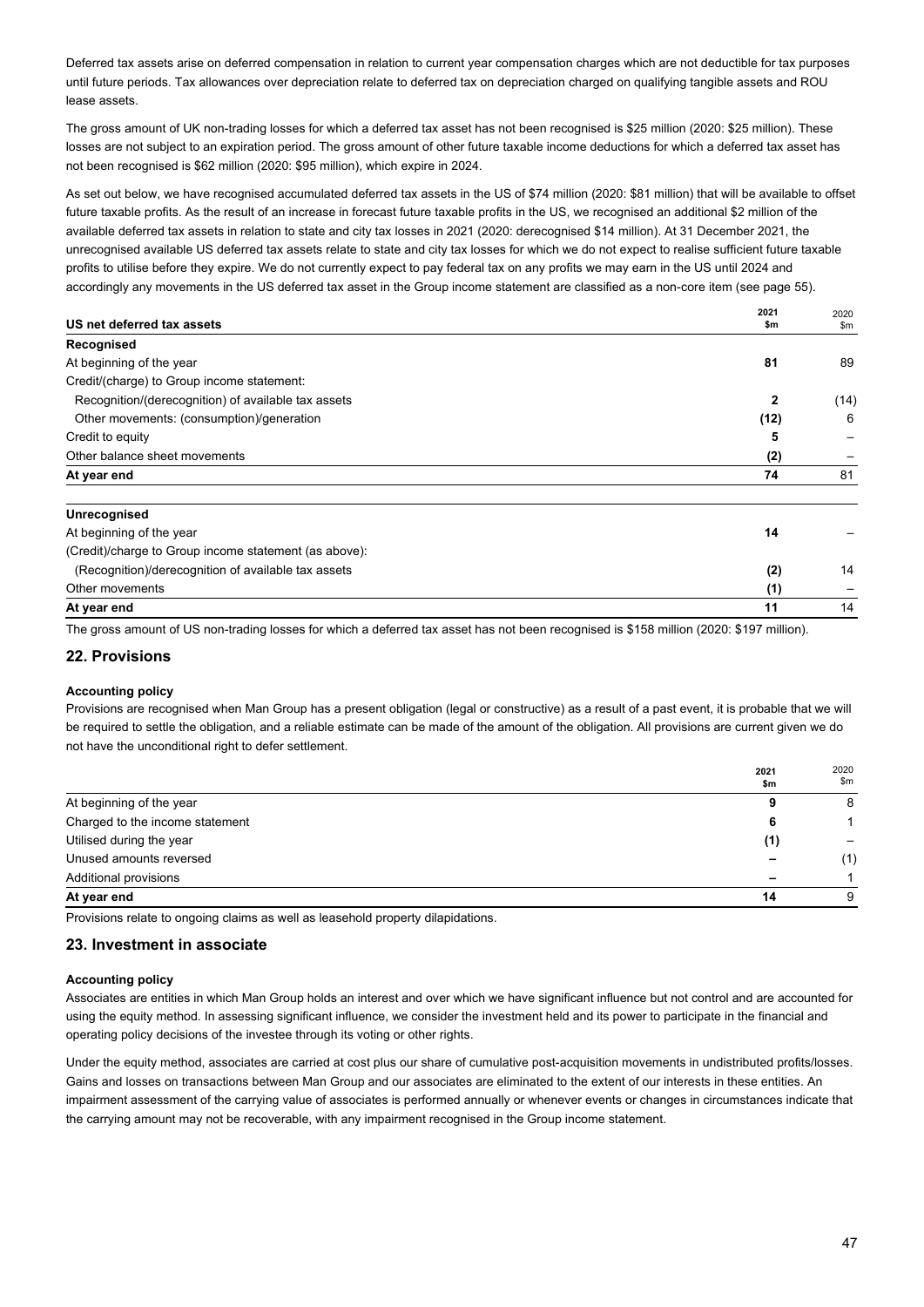On 30 June 2021, we acquired a 23% interest in Hub Platform Technology Partners Ltd (HUB), a company incorporated and operating in England and Wales. HUB will provide a cloud-based operating platform aimed at transforming the operations technology available to asset managers. In the early years of operation HUB will be in the development phase and therefore is expected to be loss-making. Therefore the equity accounted losses are not considered an indicator of impairment. Our \$20 million investment in HUB was comprised of \$19 million of cash and \$1 million of non-cash consideration. We have not provided any financial support to HUB during the year.

|                          | 2021<br>\$m |
|--------------------------|-------------|
| At beginning of the year | -           |
| Acquisitions             | 20          |
| Share of post-tax loss   | (2)         |
| At year end              | 18          |

# **24. Employee Trust**

#### **Accounting policy**

The Employee Trust, which is consolidated into Man Group as outlined in Note 1, has the obligation to deliver deferred share-based and fund product-based compensation which has been granted to employees (see Note 7 and Note 25), and accordingly holds shares and fund investments to deliver against these future obligations. Shares held by the Employee Trust are accounted for as outlined in Note 26.

In 2021, we funded \$33 million via contribution or loan (2020: \$42 million) to enable the Employee Trust to meet its current period obligations. At 31 December 2021, the net assets of the Employee Trust amounted to \$103 million (2020: \$105 million). These assets include 30,611,905 (2020: 31,529,719) ordinary shares in the Company (Note 26), and \$41 million of fund product investments (2020: \$43 million) which are included within investments in fund products (Note 14).

During the year, the trustees of the Employee Trust waived all of the interim dividend for the year ended 31 December 2021 on each of the 30,699,189 ordinary shares registered in its name at the relevant eligible date (2020 interim dividend: waived on all 31,567,105 shares) and all of the final dividend for the year ended 31 December 2020 on each of the 31,626,264 ordinary shares (2019 final dividend: waived on all 31,553,308 shares).

## **25. Share-based payment schemes**

#### **Accounting policy**

Man Group operates equity-settled share-based payment schemes which are remuneration payments to selected employees that take the form of an award of shares in the Company. These typically vest over three years, although conditions vary between different types of award. The fair value of the employee services received in exchange for the share awards/options granted is recognised as an expense (Note 7), with the corresponding credit recognised in equity, and is determined by reference to the fair value of the share awards/options at grant date.

We calculate the fair value of share options using the Black-Scholes valuation model, which takes into account the effect of both financial and demographic assumptions. Forfeiture and early vesting assumptions are based on historical observable data. Changes to the original estimates, if any, are included in the Group income statement, with a corresponding adjustment to equity.

# **26. Share capital, Treasury share reserve and earnings per share (EPS)**

#### **Accounting policy**

#### *Share capital and Treasury share reserve*

Ordinary shares are classified as equity. Incremental costs directly attributable to the issue of new shares or options are shown in equity as a deduction from the proceeds, net of tax.

Share repurchases are accounted for at the point we are committed, recognising a liability for the full amount of the commitment including directly attributable costs, with a corresponding debit to equity. Where repurchased shares are held in Treasury, a transfer from the profit and loss reserve to the Treasury share reserve is recognised for the full amount of the consideration paid. Where shares are repurchased and subsequently cancelled, the equivalent par value by which the Company's share capital is reduced is transferred to the capital redemption reserve.

Treasury shares and own shares held by the Employee Trust (Note 24) are recorded at cost, including any directly attributable incremental costs (net of tax), and are deducted from equity (within the respective reserves) until the shares are sold, cancelled or transferred to employees. Where such shares are subsequently sold, any consideration received, net of any directly attributable incremental transaction costs and the related tax effects, is included in equity.

#### *EPS*

The calculation of basic EPS is based on statutory profit and the weighted average number of ordinary shares in issue during the period, excluding Treasury shares and the shares owned by the Employee Trust (Note 24).

For diluted EPS, the weighted average number of ordinary shares in issue is adjusted to assume conversion of all potentially dilutive ordinary shares in relation to our share-based payment schemes (Note 25).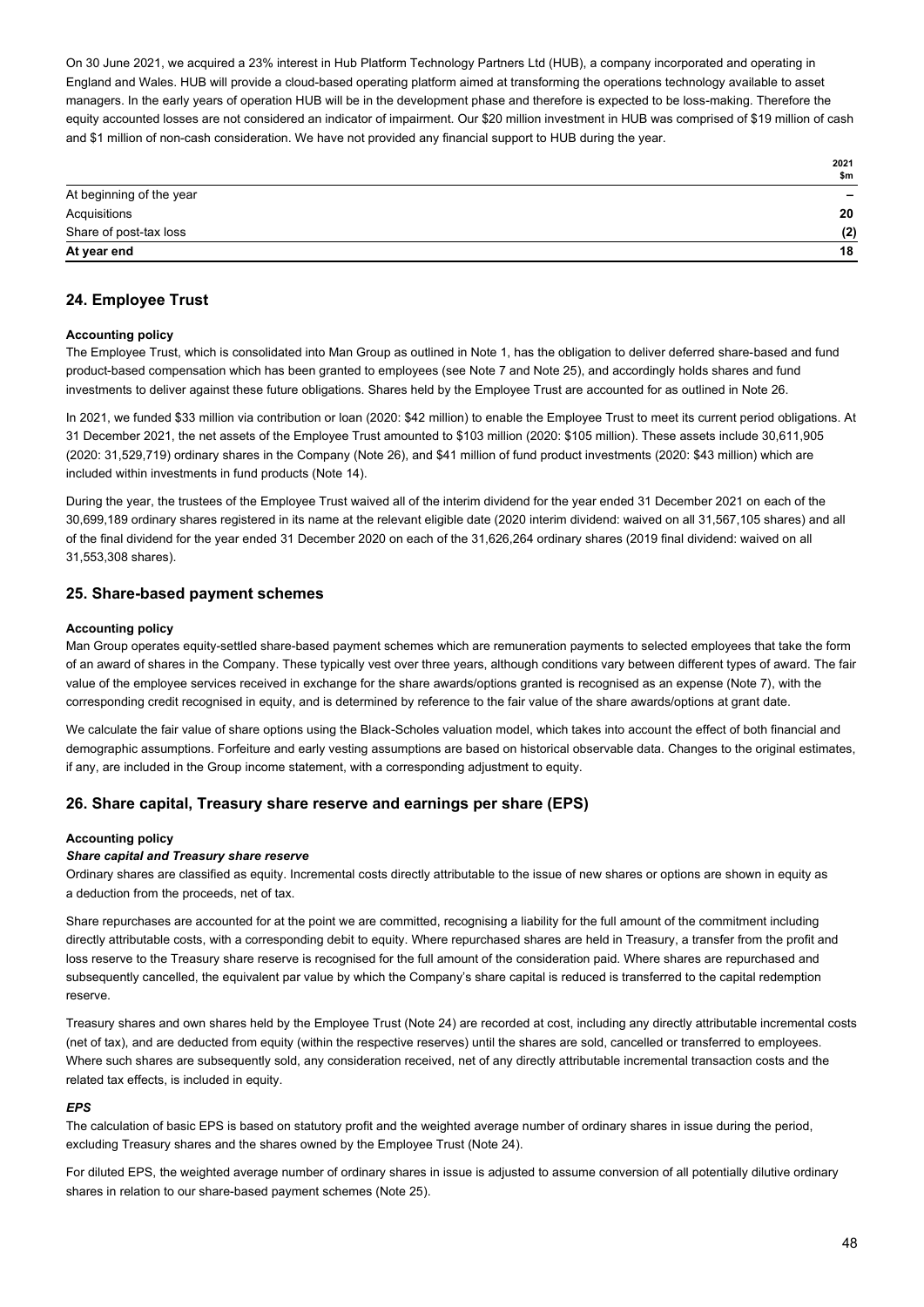Ordinary shares have a par value of 3 3/7¢ per share (2020: 3 3/7¢ per share) and represent 100% of issued share capital. All issued shares are fully paid. The shares have attached to them full voting, dividend and capital distribution (including on wind up) rights. They do not confer any rights of redemption. Ordinary shareholders have the right to receive notice of, attend, vote and speak at general meetings. A holder of ordinary shares is entitled to one vote per ordinary share held when a vote is taken on a poll and one vote only when a vote is taken on a show of hands. Treasury shares are ordinary shares previously repurchased by the Company but not cancelled (and therefore deducted from equity and included within the Treasury share reserve) and, as they are no longer outstanding, they are excluded for earnings per share and voting rights purposes.

During the year ended 31 December 2021, the Company cancelled 68,686,957 ordinary shares of 3 3/7¢ per share which were held in Treasury. Shares cancelled during the year represent 5% of issued share capital (excluding Treasury shares) as at 31 December 2021.

During the year ended 31 December 2021, \$180 million (2020: \$107 million) of ordinary shares were repurchased at an average price of 199.9 pence (2020: 122.8 pence), buying back 66 million shares (2020: 69 million shares), which had an accretive impact on earnings per share of 1.7% (2020: 2.6%). This relates to the completion of the remaining \$64 million of the share repurchase programme announced in September 2020, the completion of the \$100 million share repurchase announced in July 2021 and \$16 million of the initial committed \$125 million tranche of the \$250 million share repurchase announced in December 2021.The share buyback is to be conducted in more than one tranche, providing flexibility over capital usage .The purpose of the share repurchases was to deliver returns to shareholders and all repurchased shares were held in Treasury. Shares repurchased during the year represent 4.7% of issued share capital (excluding Treasury shares) as at 31 December 2021. At 25 February 2022, we had an unexpired authority to repurchase up to 64,868,693 of our ordinary shares. A special resolution will be proposed at the forthcoming Annual General Meeting (AGM), pursuant to which the Company will seek authority to repurchase up to 136,949,799 ordinary shares, representing 10% of the issued share capital (excluding Treasury shares) at 25 February 2022.

Details of movements in the number of ordinary shares and the shares used to calculate basic and diluted EPS are provided below.

|                                             | 2021            |                     |                         | 2020            |                     |                           |
|---------------------------------------------|-----------------|---------------------|-------------------------|-----------------|---------------------|---------------------------|
|                                             | Total<br>number | Weighted<br>average | Nominal<br>value<br>\$m | Total<br>number | Weighted<br>average | Nominal<br>value<br>\$m\$ |
| Number of shares at beginning of year       | 1,541,794,770   | 1,541,794,770       | 53                      | 1,541,794,770   | 1,541,794,770       | 53                        |
| Cancellation of own shares held in Treasury | (68, 686, 957)  | (9,611,929)         | (2)                     |                 |                     |                           |
| Number of shares at period end              | 1,473,107,813   | 1,532,182,841       | 51                      | 1,541,794,770   | 1,541,794,770       | 53                        |
| Shares held in Treasury reserve             | (79,040,317)    | (98, 674, 820)      |                         | (86, 156, 381)  | (56, 589, 026)      |                           |
| Shares owned by Employee Trust (Note 24)    | (30,611,905)    | (31,044,822)        |                         | (31,529,719)    | (30, 913, 017)      |                           |
| <b>Basic number of shares</b>               | 1,363,455,591   | 1,402,463,199       |                         | 1,424,108,670   | 1,454,292,727       |                           |
| Dilutive impact of employee share awards    |                 | 35,415,800          |                         |                 | 23,875,394          |                           |
| Dilutive impact of employee share options   |                 | 2,165,726           |                         |                 | 174,183             |                           |
| Dilutive number of shares                   |                 | 1,440,044,725       |                         |                 | 1,478,342,304       |                           |
|                                             |                 | 2021                |                         |                 | 2020                |                           |
| Statutory profit (\$m)                      |                 | 487                 |                         |                 | 138                 |                           |
| <b>Basic EPS</b>                            |                 | 34.7 <sub>¢</sub>   |                         |                 | 9.5¢                |                           |
| <b>Diluted EPS</b>                          |                 | 33.8 <sub>0</sub>   |                         |                 | 9.3¢                |                           |

# **27. Dividends**

#### **Accounting policy**

Dividend distributions to the Company's shareholders are recognised directly within equity in the period in which the dividend is paid or, if required, approved by the Company's shareholders. Details of our dividend policy are included in the Chief Financial Officer's review on page 19.

|                                                                                        | 2021<br>\$m | 2020<br>\$m |
|----------------------------------------------------------------------------------------|-------------|-------------|
| <b>Ordinary shares</b>                                                                 |             |             |
| Final dividend paid for the year to 31 December 2020: 5.7 $\phi$ (2019: 5.1 $\phi$ )   | 81          | 75          |
| Interim dividend paid for the six months to 30 June 2021: $5.6\ell$ (2020: $4.9\ell$ ) | 79          | 72          |
| Dividends paid                                                                         | 160         | 147         |
| Proposed final dividend for the year to 31 December 2021: $8.4\ell$ (2020: $5.7\ell$ ) | 115         | 81          |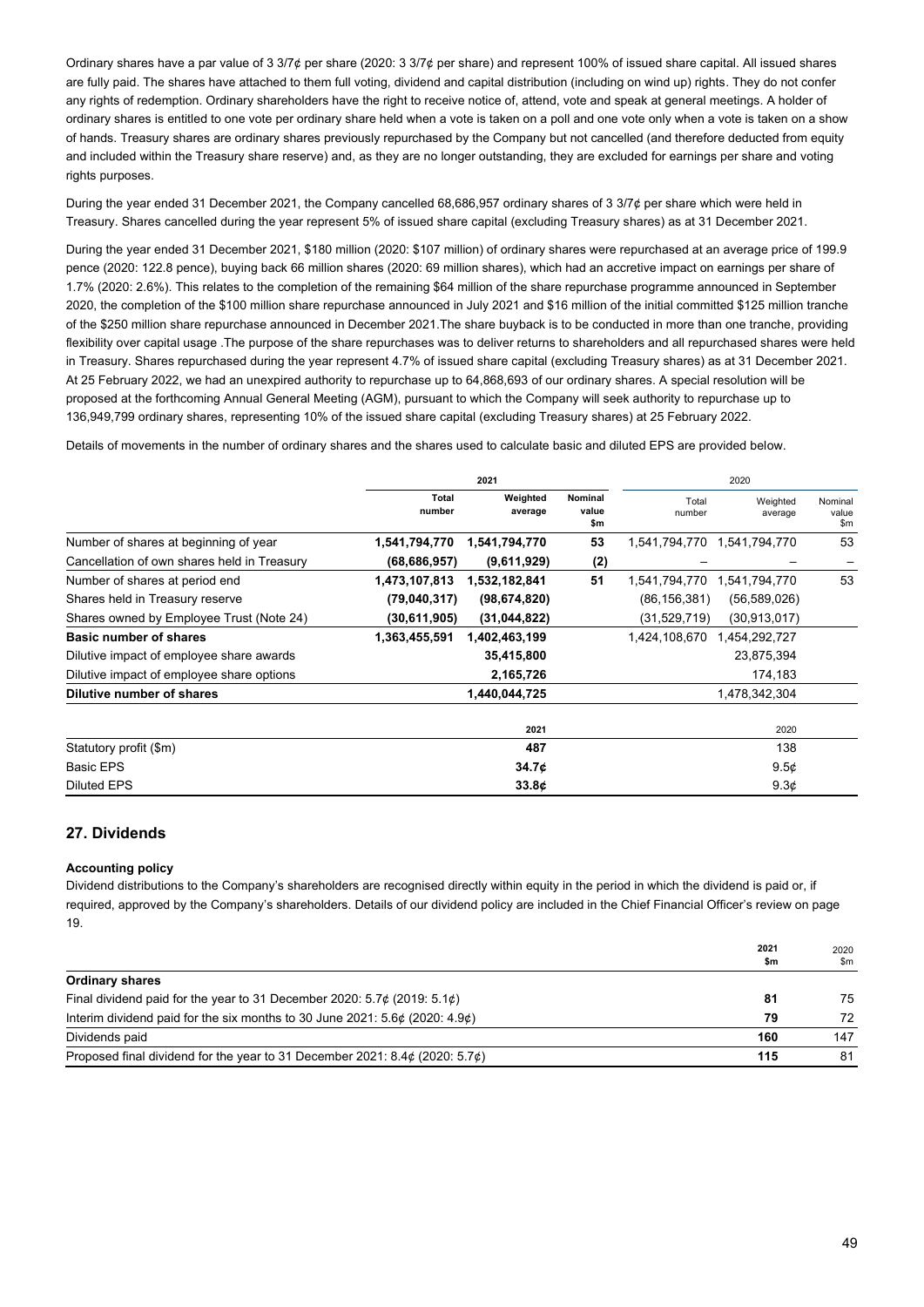# **28. Related party transactions**

#### **Accounting policy**

Related parties comprise key management personnel, associates and fund entities which we are deemed to control (see Note 14). All transactions with related parties were carried out on an arm's length basis.

Management fees earned from fund entities which we are deemed to control are detailed in Note 14.2. Details of transactions with associates are included in Note 23.

The Executive Committee, together with the non-executive directors, are considered to be our key management, being those directors, partners and employees having authority and responsibility for planning, directing and controlling our activities.

| Key management compensation                                  | 2021<br>\$m | 2020<br>$\mathsf{Sm}$ |
|--------------------------------------------------------------|-------------|-----------------------|
| Salaries and other short-term employee benefits <sup>1</sup> | 64          | 32                    |
| Share-based payment charge                                   | 25          | 10                    |
| Fund product-based payment charge                            | 15          | 13                    |
| Pension costs (defined contribution)                         |             |                       |
| Total                                                        | 105         | 56                    |

Note:

1 Includes salary, benefits and cash bonus.

We paid £35,000 to the Standards Board for Alternative Investments Limited during the year, which is considered a related party.

## **29. Other matters**

In July 2019, the Public Institution for Social Security in Kuwait (PIFSS) served a claim against a number of parties, including certain Man Group companies, a former employee of Man Group and a former third-party intermediary. The subject matter of these allegations dates back over a period of 20 years. PIFSS is seeking compensation of \$156 million (plus compound interest) and certain other remedies which are unquantified in the claim. We dispute the allegations and consider there is no merit to the claim (in respect of liability and quantum), and will therefore vigorously and robustly defend the proceedings.

We are subject to various other claims, assessments, regulatory enquiries and investigations in the normal course of business. The directors do not expect such matters to have a material adverse effect on our financial position.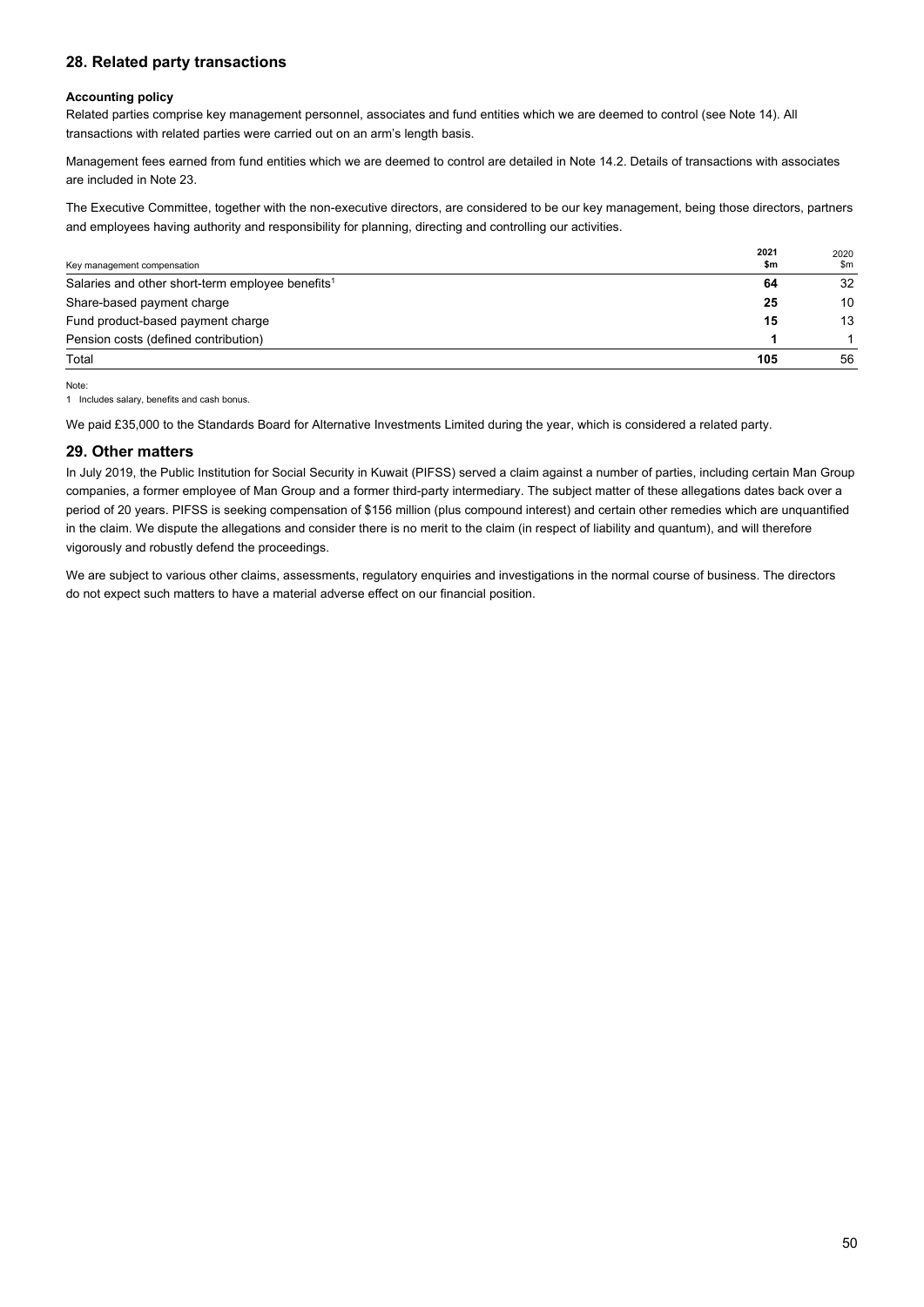# **Alternative performance measures**

We assess our performance using a variety of alternative performance measures (APMs). We discuss our results on a statutory as well as a 'core' basis. The rationale for using core measures is explained below. The APMs we use may not be directly comparable with similarly titled measures used by other companies.

The directors consider that, in order to assess operating performance period on period, our statutory results are most meaningful when considered together with an alternative 'core' basis which excludes profits or losses generated outside of our investment management business, acquisition and disposal-related items (including non-cash items such as amortisation of acquired intangible assets), impairment of assets, costs relating to substantial restructuring plans, unrealised foreign exchange movements on lease liabilities, pension and associated deferred tax and certain significant event-driven gains or losses, or allocates them to the appropriate time period, which therefore reflects the revenues and costs that drive our cash flows and inform the basis on which our variable compensation is assessed. All income and expenses relating to our consolidated fund entities are also reclassified to core gains on investments in order to better reflect these as part of our seed book programme. Tax on non-core items and movements in deferred tax relating to the consumption or recognition of tax assets in the US are similarly excluded from core profit in order to best reflect cash taxes paid. The directors expect to apply their approach to the classification of non-core items consistently from period to period, maintaining an appropriate symmetry between losses and gains and the reversal of any amounts previously classified as non-core.

In addition to core profit and related core measures, we previously reported adjusted profit and related adjusted measures. Adjusted profit was defined as core profit plus revenue relating to legacy guaranteed products. Due to the roll-off of revenues from these products in 2019, core and adjusted profit and their related measures became equivalent in 2020, and therefore we now report our APMs on a core basis only.

# **Core profit and non-core items**

Core profit is the key measure of Man Group's performance as driven by our core operations and cash flows. Core profit flows directly into core EPS (see page 55).

The reconciliation of statutory profit before tax to core profit is shown below.

|                                                                                                         | Note to the<br>Group<br>financial<br>statements | 2021<br>\$m  | 2020<br>\$m |
|---------------------------------------------------------------------------------------------------------|-------------------------------------------------|--------------|-------------|
| <b>Statutory profit before tax</b>                                                                      |                                                 | 590          | 179         |
| Non-core items:                                                                                         |                                                 |              |             |
| Acquisition and disposal related:                                                                       |                                                 |              |             |
| Unwind of contingent consideration discount                                                             | 9                                               |              | 2           |
| Revaluation of contingent consideration                                                                 | 15                                              | (2)          | (22)        |
| Amortisation of acquired intangible assets                                                              | 19                                              | 61           | 63          |
| Impairment of GPM goodwill                                                                              | 19                                              |              | 55          |
| Share of post-tax loss of associate                                                                     | 23                                              | 2            |             |
| Impairment of right-of-use lease assets - investment property                                           | 18                                              | 3            | 25          |
| Lease surrender income relating to future periods                                                       | 18                                              | 7            | (7)         |
| Unrealised foreign exchange (gain)/loss on lease liabilities, pension and associated deferred tax       |                                                 | (3)          | 6           |
| Recycling of FX revaluation on liquidation of subsidiaries                                              | 16                                              |              | (17)        |
| Non-core items                                                                                          |                                                 | 68           | 105         |
| Reclassification of amounts relating to consolidated fund entities to within core gains on investments: |                                                 |              |             |
| Net gains on investments                                                                                | 14.2                                            | (32)         | (53)        |
| Management fee expenses                                                                                 | 14.2                                            | 3            | 2           |
| Performance fee expenses                                                                                | 14.2                                            | $\mathbf{2}$ | 2           |
| Other costs                                                                                             | 14.2                                            | 4            | 5           |
| Third-party share of gains relating to interest in consolidated funds                                   | 14.2                                            | 3            | 17          |
| Reclassification to core gains on investments (gains attributable to net investment held by Man         |                                                 | 20           | 27          |
| Group)                                                                                                  | 14.2                                            |              |             |
|                                                                                                         |                                                 |              |             |
| Core profit before tax                                                                                  |                                                 | 658          | 284         |
| Core tax expense (see page 55)                                                                          |                                                 | (101)        | (44)        |
| Core profit                                                                                             |                                                 | 557          | 240         |

Non-core items are included within various lines in the Group income statement. Further details on non-core items are included within the related notes to the Group financial statements as outlined above, and the underlying core results measures within this are explained further on the following pages.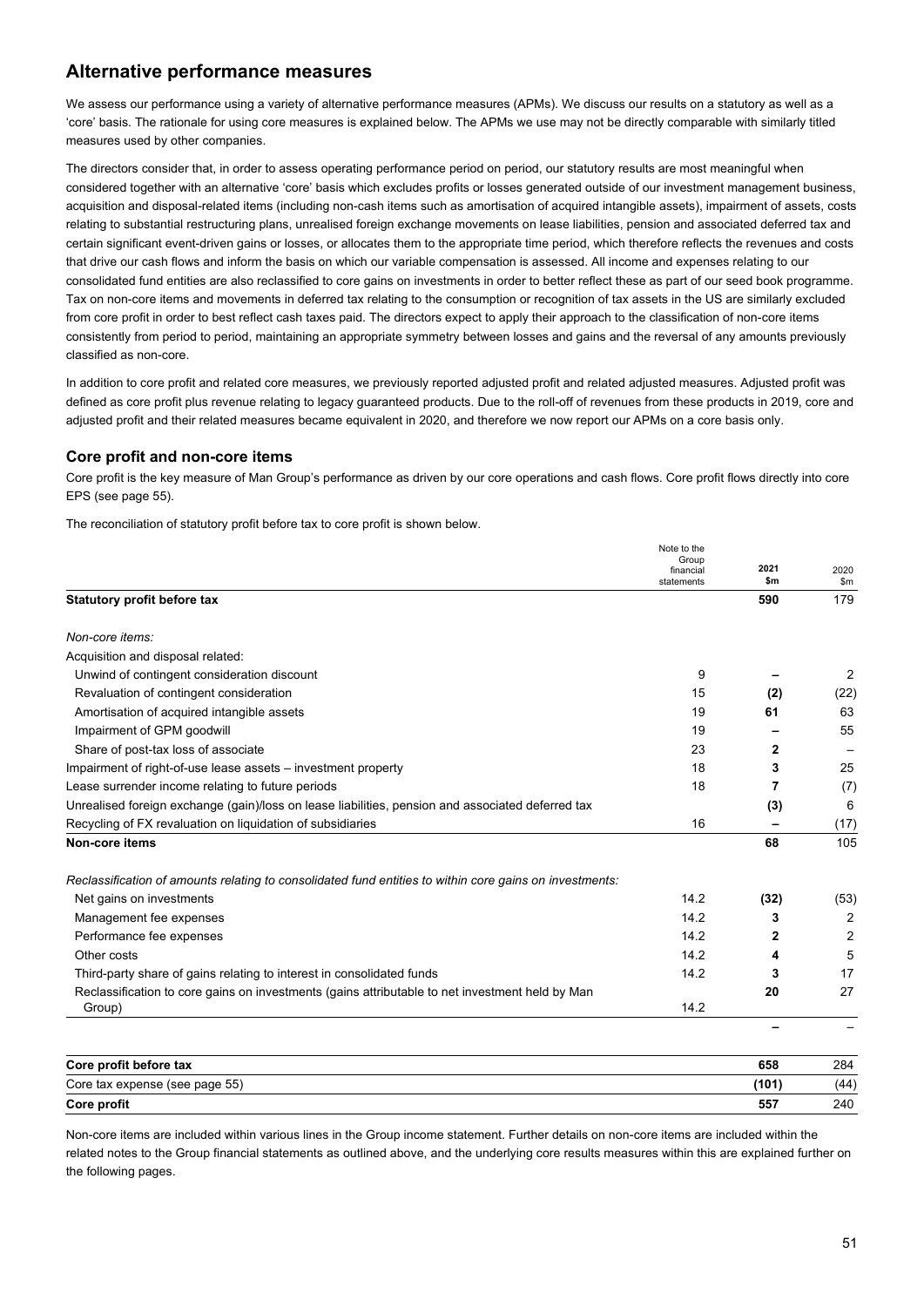# **Core measures: reconciliation to statutory equivalents**

The statutory line items within the Group income statement can be reconciled to their core equivalents as follows:

|                                                                                 |                  | <b>Reclassification of</b><br>amounts relating to |                |            |
|---------------------------------------------------------------------------------|------------------|---------------------------------------------------|----------------|------------|
| 2021                                                                            | Per Group income | consolidated fund                                 |                | Core       |
| \$m                                                                             | statement        | entities                                          | Non-core items | equivalent |
| Management and other fees [APM]                                                 | 914              | 3                                                 |                | 917        |
| Distribution costs                                                              | (40)             |                                                   |                | (40)       |
| Net management fee revenue [APM]                                                | 874              | 3                                                 |                | 877        |
| Performance fees <sup>[APM]</sup>                                               | 567              |                                                   |                | 569        |
| Income or gains on investments and other financial instruments <sup>[APM]</sup> | 42               | (12)                                              | (3)            | 27         |
| Third-party share of gains relating to interests in consolidated funds          | (3)              | 3                                                 |                |            |
| Sub-lease rental and lease surrender income <sup>[APM]</sup>                    | 6                |                                                   | 7              | 13         |
| Net revenue<br>[APM]                                                            | 1,486            | (4)                                               | 4              | 1,486      |
| Asset servicing costs                                                           | (58)             |                                                   |                | (58)       |
| Compensation                                                                    | (596)            |                                                   |                | (596)      |
| Other costs <sup>[APM]</sup>                                                    | (165)            |                                                   |                | (161)      |
| Net finance expense <sup>[APM]</sup>                                            | (13)             |                                                   |                | (13)       |
| Revaluation of contingent consideration                                         | 2                |                                                   | (2)            |            |
| Impairment of right-of-use lease asset – investment property                    | (3)              |                                                   | 3              |            |
| Amortisation of acquired intangible assets                                      | (61)             |                                                   | 61             |            |
| Share of post-tax loss of associate                                             | (2)              |                                                   | 2              |            |
| Profit before tax <sup>[APM]</sup>                                              | 590              |                                                   | 68             | 658        |
| Tax expense <sup>[APM]</sup>                                                    | (103)            |                                                   | 2              | (101)      |
| Profit <sup>[APM]</sup>                                                         | 487              |                                                   | 70             | 557        |

| 2020<br>\$m                                                                     | Per Group income<br>statement | Reclassification of<br>amounts relating to<br>consolidated fund<br>entities | Non-core items | Core<br>equivalent |
|---------------------------------------------------------------------------------|-------------------------------|-----------------------------------------------------------------------------|----------------|--------------------|
| Management and other fees <sup>[APM]</sup>                                      | 762                           | $\overline{2}$                                                              |                | 764                |
| Distribution costs                                                              | (34)                          |                                                                             |                | (34)               |
| Net management fee revenue [APM]                                                | 728                           | 2                                                                           |                | 730                |
| Performance fees <sup>[APM]</sup>                                               | 177                           | 2                                                                           |                | 179                |
| Income or gains on investments and other financial instruments <sup>[APM]</sup> | 40                            | (26)                                                                        | 6              | 20                 |
| Third-party share of gains relating to interests in consolidated funds          | (17)                          | 17                                                                          |                |                    |
| Sub-lease rental and lease surrender income <sup>[APM]</sup>                    | 25                            | -                                                                           | (7)            | 18                 |
| Net revenue <sup>[APM]</sup>                                                    | 953                           | (5)                                                                         | (1)            | 947                |
| Asset servicing costs                                                           | (55)                          |                                                                             |                | (55)               |
| Compensation                                                                    | (451)                         |                                                                             |                | (451)              |
| Other costs <sup>[APM]</sup>                                                    | (150)                         | 5                                                                           |                | (145)              |
| Net finance expense <sup>[APM]</sup>                                            | (14)                          |                                                                             | 2              | (12)               |
| Impairment of GPM goodwill                                                      | (55)                          |                                                                             | 55             |                    |
| Revaluation of contingent consideration                                         | 22                            |                                                                             | (22)           |                    |
| Impairment of right-of-use lease asset – investment property                    | (25)                          |                                                                             | 25             |                    |
| Amortisation of acquired intangible assets                                      | (63)                          |                                                                             | 63             |                    |
| Recycling of FX revaluation on liquidation of subsidiaries                      | 17                            |                                                                             | (17)           |                    |
| Profit before tax <sup>[APM]</sup>                                              | 179                           | —                                                                           | 105            | 284                |
| Tax expense <sup>[APM]</sup>                                                    | (41)                          |                                                                             | (3)            | (44)               |
| Profit <sup>[APM]</sup>                                                         | 138                           |                                                                             | 102            | 240                |

Note:

[APM] The core equivalents of these statutory measures are defined as Alternative Performance Measures.

Core costs comprise asset servicing, compensation costs and core other costs.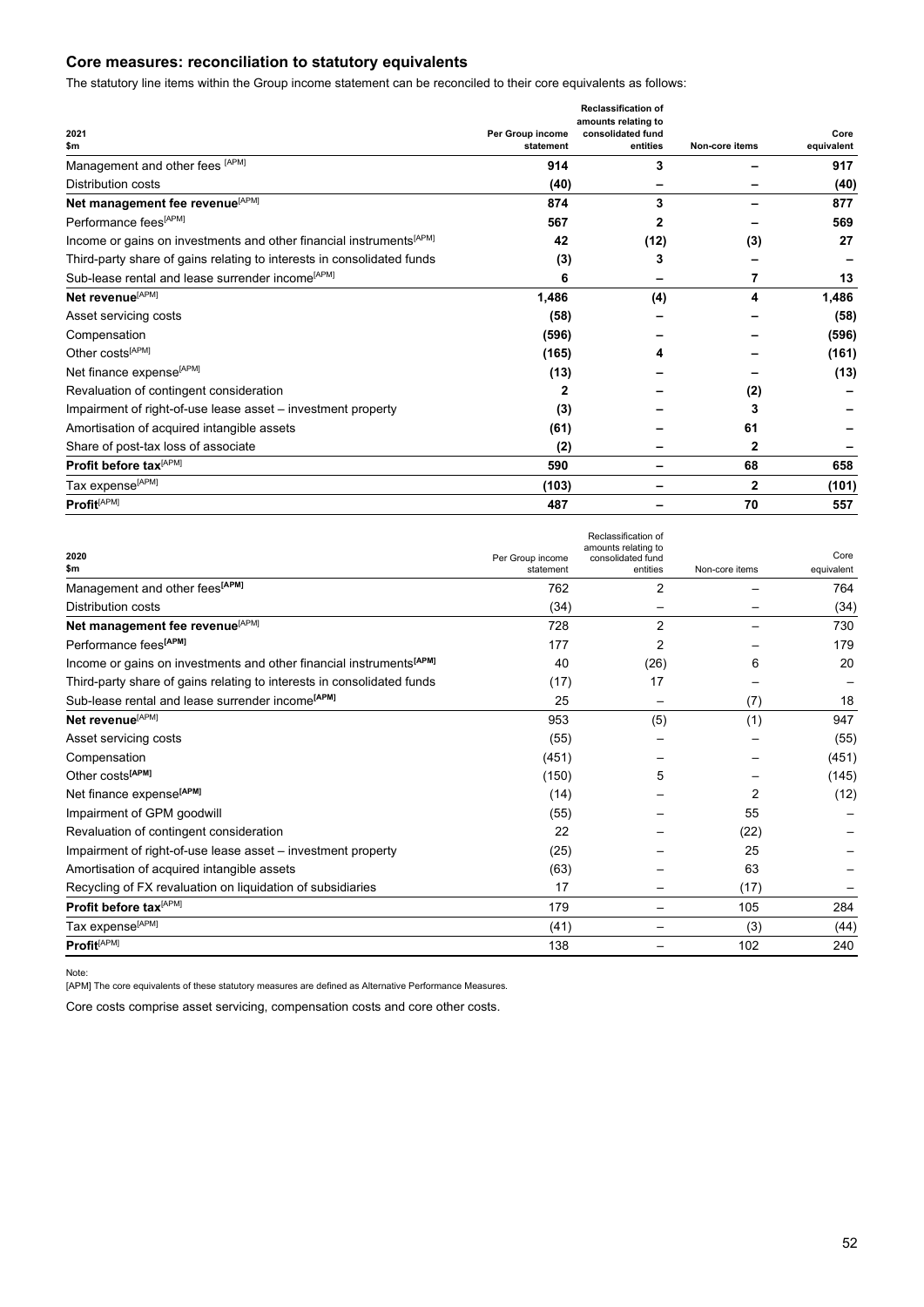The statutory line items within the Group balance sheet can be reconciled to their core equivalents as follows:

| 2021                                                                                     | Per Group<br>balance sheet | <b>Reclassification of</b><br>amounts relating to<br>consolidated fund | Core               |
|------------------------------------------------------------------------------------------|----------------------------|------------------------------------------------------------------------|--------------------|
| \$m                                                                                      |                            | entities (Note 14.2)                                                   | equivalent         |
| <b>Assets</b>                                                                            |                            |                                                                        |                    |
| Cash and cash equivalents <sup>[APM]</sup><br>Fee and other receivables <sup>[APM]</sup> | 387                        | (64)                                                                   | 323                |
|                                                                                          | 485                        | (5)                                                                    | 480                |
| Investments in fund products and other investments <sup>[APM]</sup>                      | 974                        | (204)                                                                  | 770                |
| Leasehold improvements and equipment                                                     | 43                         |                                                                        | 43                 |
| Leasehold property - right-of-use lease assets                                           | 61                         |                                                                        | 61                 |
| Investment property - right-of-use lease assets                                          | 77                         |                                                                        | 77                 |
| Goodwill and acquired intangibles                                                        | 678                        |                                                                        | 678                |
| Other intangibles                                                                        | 45                         |                                                                        | 45                 |
| Deferred tax assets                                                                      | 128                        |                                                                        | 128                |
| Investment in associate                                                                  | 18                         |                                                                        | 18                 |
| Pension asset                                                                            | 27                         | -                                                                      | 27                 |
| <b>Total assets</b>                                                                      | 2,923                      | (273)                                                                  | 2,650              |
| <b>Liabilities</b>                                                                       |                            |                                                                        |                    |
| Trade and other payables <sup>[APM]</sup>                                                | 702                        | (19)                                                                   | 683                |
| Provisions                                                                               | 14                         |                                                                        | 14                 |
| <b>Current tax liabilities</b>                                                           | 15                         |                                                                        | 15                 |
|                                                                                          | 254                        |                                                                        |                    |
| Third-party interest in consolidated funds                                               |                            | (254)                                                                  |                    |
| Lease liability<br>Deferred tax liabilities                                              | 250                        |                                                                        | 250                |
| <b>Total liabilities</b>                                                                 | 37<br>1,272                | (273)                                                                  | 37<br>999          |
|                                                                                          |                            |                                                                        |                    |
| <b>Net assets</b>                                                                        | 1,651                      |                                                                        | 1,651              |
|                                                                                          |                            | Reclassification of                                                    |                    |
| 2020                                                                                     |                            | amounts relating to                                                    |                    |
| \$m                                                                                      | Per Group<br>balance sheet | consolidated fund<br>entities (Note 14.2)                              | Core<br>equivalent |
| Assets                                                                                   |                            |                                                                        |                    |
| Cash and cash equivalents <sup>[APM]</sup>                                               | 351                        | (62)                                                                   | 289                |
| Fee and other receivables <sup>[APM]</sup>                                               | 386                        | (4)                                                                    | 382                |
| Investments in fund products and other investments <sup>[APM]</sup>                      | 787                        | (180)                                                                  | 607                |
| Leasehold improvements and equipment                                                     | 30                         |                                                                        | 30                 |
| Leasehold property - right-of-use lease assets                                           | 74                         |                                                                        | 74                 |
| Investment property - right-of-use lease assets                                          | 78                         |                                                                        | 78                 |
| Goodwill and acquired intangibles                                                        | 742                        |                                                                        | 742                |
| Other intangibles                                                                        | 39                         |                                                                        | 39                 |
| Deferred tax assets                                                                      | 119                        |                                                                        | 119                |
| Investment in associate                                                                  |                            |                                                                        |                    |
| Pension asset                                                                            | $\overline{2}$             |                                                                        | 2                  |
| <b>Total assets</b>                                                                      | 2,608                      | (246)                                                                  | 2,362              |
|                                                                                          |                            |                                                                        |                    |
| <b>Liabilities</b>                                                                       |                            |                                                                        |                    |
| Trade and other payables <sup>[APM]</sup>                                                | 574                        | (27)                                                                   | 547                |
| Provisions                                                                               | 9                          |                                                                        | 9                  |
| <b>Current tax liabilities</b>                                                           | 12                         |                                                                        | 12                 |
| Third-party interest in consolidated funds                                               | 219                        | (219)                                                                  |                    |
| Lease liability                                                                          | 272                        |                                                                        | 272                |
| Deferred tax liabilities                                                                 | 25                         |                                                                        | 25                 |
| <b>Total liabilities</b>                                                                 | 1,111                      | (246)                                                                  | 865                |
|                                                                                          |                            |                                                                        |                    |
| <b>Net assets</b>                                                                        | 1,497                      | $\qquad \qquad -$                                                      | 1,497              |

Note:

[APM] The core equivalents of these statutory measures are defined as Alternative Performance Measures.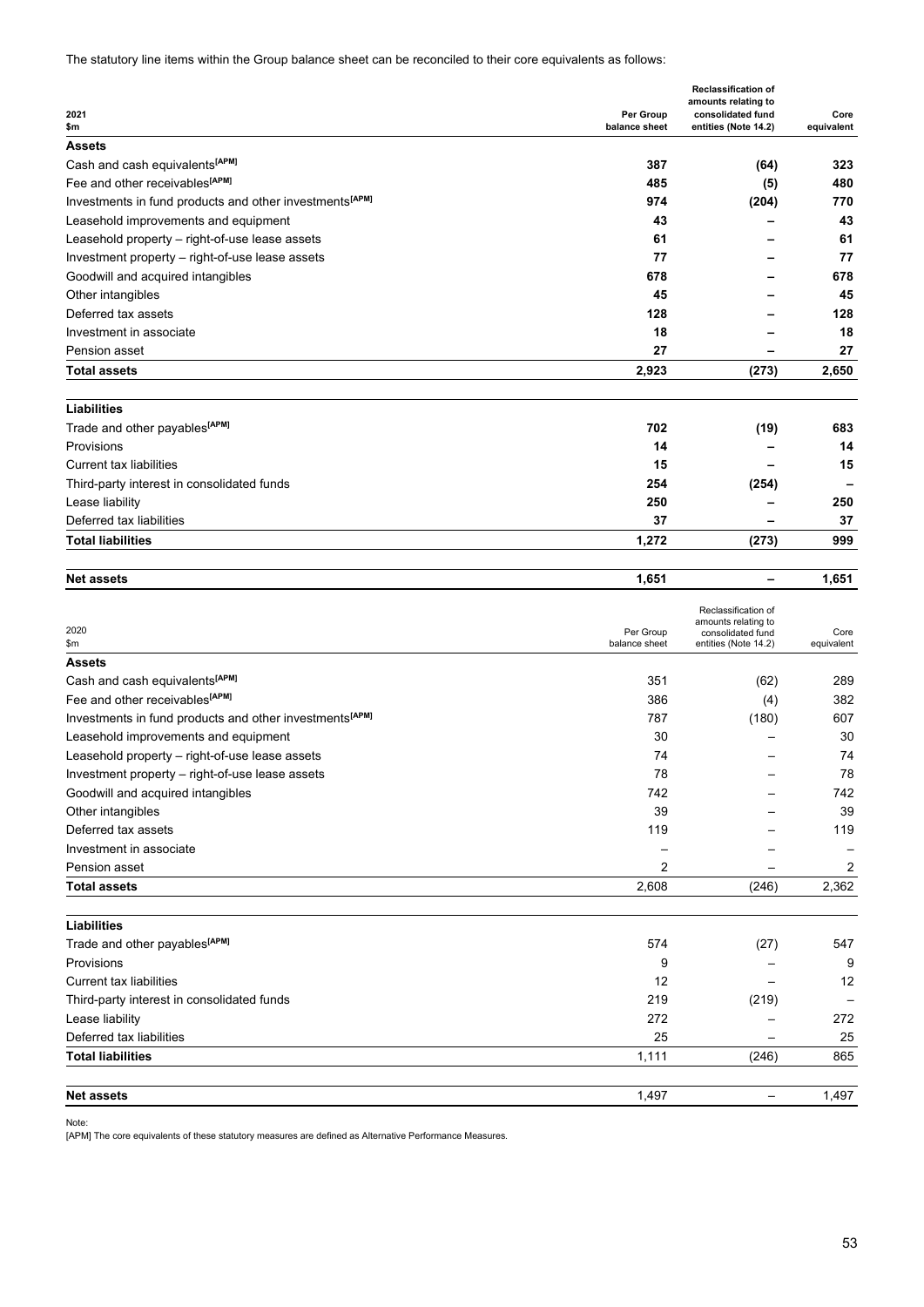# **Core management fee and core performance fee profit**

Core profit comprises both core management fee profit, a steadier earnings stream, and core performance fee profit, the more variable earnings stream. This split therefore facilitates analysis of our profitability drivers.

|                                                                |                               | <b>Reclassification of</b>                           |                |                    |
|----------------------------------------------------------------|-------------------------------|------------------------------------------------------|----------------|--------------------|
| 2021<br>\$m                                                    | Per Group<br>income statement | amounts relating<br>to consolidated<br>fund entities | Non-core items | Core<br>equivalent |
| Net management fee revenue                                     | 874                           | 3                                                    |                | 877                |
| Sub-lease rental and lease surrender income                    | 6                             |                                                      |                | 13                 |
| Asset servicing costs                                          | (58)                          |                                                      |                | (58)               |
| Compensation (management fee)                                  | (393)                         |                                                      |                | (393)              |
| Other costs                                                    | (165)                         | 4                                                    |                | (161)              |
| Net finance expense (management fee)                           | (12)                          |                                                      |                | (12)               |
| Management fee profit before tax                               | 252                           | 7                                                    | 7              | 266                |
| Tax expense                                                    |                               |                                                      |                | (39)               |
| <b>Management fee profit</b>                                   |                               |                                                      |                | 227                |
| Performance fees                                               | 567                           | 2                                                    |                | 569                |
| Income or gains on investments and other financial instruments | 42                            | (12)                                                 | (3)            | 27                 |
| Compensation (performance fee)                                 | (203)                         |                                                      |                | (203)              |
| Net finance expense (performance fee)                          | (1)                           |                                                      |                | (1)                |
| Performance fee profit before tax                              | 405                           | (10)                                                 | (3)            | 392                |
| Tax expense                                                    |                               |                                                      |                | (62)               |
| Performance fee profit                                         |                               |                                                      |                | 330                |

| 2020<br>\$m                                                    | Per Group<br>income statement | Reclassification of<br>amounts relating<br>to consolidated<br>fund entities | Non-core items | Core<br>equivalent |
|----------------------------------------------------------------|-------------------------------|-----------------------------------------------------------------------------|----------------|--------------------|
| Net management fee revenue                                     | 728                           | $\overline{2}$                                                              |                | 730                |
| Sub-lease rental and lease surrender income                    | 25                            |                                                                             | (7)            | 18                 |
| Asset servicing costs                                          | (55)                          |                                                                             |                | (55)               |
| Compensation (management fee)                                  | (357)                         |                                                                             |                | (357)              |
| Other costs                                                    | (150)                         | 5                                                                           |                | (145)              |
| Net finance expense (management fee)                           | (13)                          |                                                                             | 2              | (11)               |
| Management fee profit before tax                               | 178                           | 7                                                                           | (5)            | 180                |
| Tax expense                                                    |                               |                                                                             |                | (27)               |
| <b>Management fee profit</b>                                   |                               |                                                                             |                | 153                |
| Performance fees                                               | 177                           | 2                                                                           |                | 179                |
| Income or gains on investments and other financial instruments | 40                            | (26)                                                                        | 6              | 20                 |
| Compensation (performance fee)                                 | (94)                          |                                                                             |                | (94)               |
| Net finance expense (performance fee)                          | (1)                           |                                                                             |                | (1)                |
| Performance fee profit before tax                              | 122                           | (24)                                                                        | 6              | 104                |
| Tax expense                                                    |                               |                                                                             |                | (17)               |
| Performance fee profit                                         |                               |                                                                             |                | 87                 |

## **Core gains on investments**

We use the measure core gains on investments to better represent the net return we receive on our seed book portfolio. This is defined as income or gains on investments and other financial instruments less unrealised foreign exchange movements on lease liabilities, pension and associated deferred tax (a non-core item per page 51), and after reclassifying the grossed-up amounts relating to consolidated fund entities into this line. Core gains on investments is made up as follows:

|                                                                                                             | 2021<br>\$m | 2020<br>\$m |
|-------------------------------------------------------------------------------------------------------------|-------------|-------------|
| Net gains on seeding investments portfolio (see Note 14.1)                                                  | 24          | 21          |
| Net gains/(losses) on fund investments held for deferred compensation and other investments (Note 14.1)     |             | (1)         |
| Core gains on investments                                                                                   | 27          | 20          |
| Non-core items:                                                                                             |             |             |
| Consolidated fund entities: gross-up of net gains on investments (Note 14.2)                                | 12          | 26          |
| Unrealised foreign exchange gain/(loss) on lease liabilities, pension and associated deferred tax (Note 16) |             | (6)         |
| Income or gains on investments and other financial instruments                                              | 42          | 40          |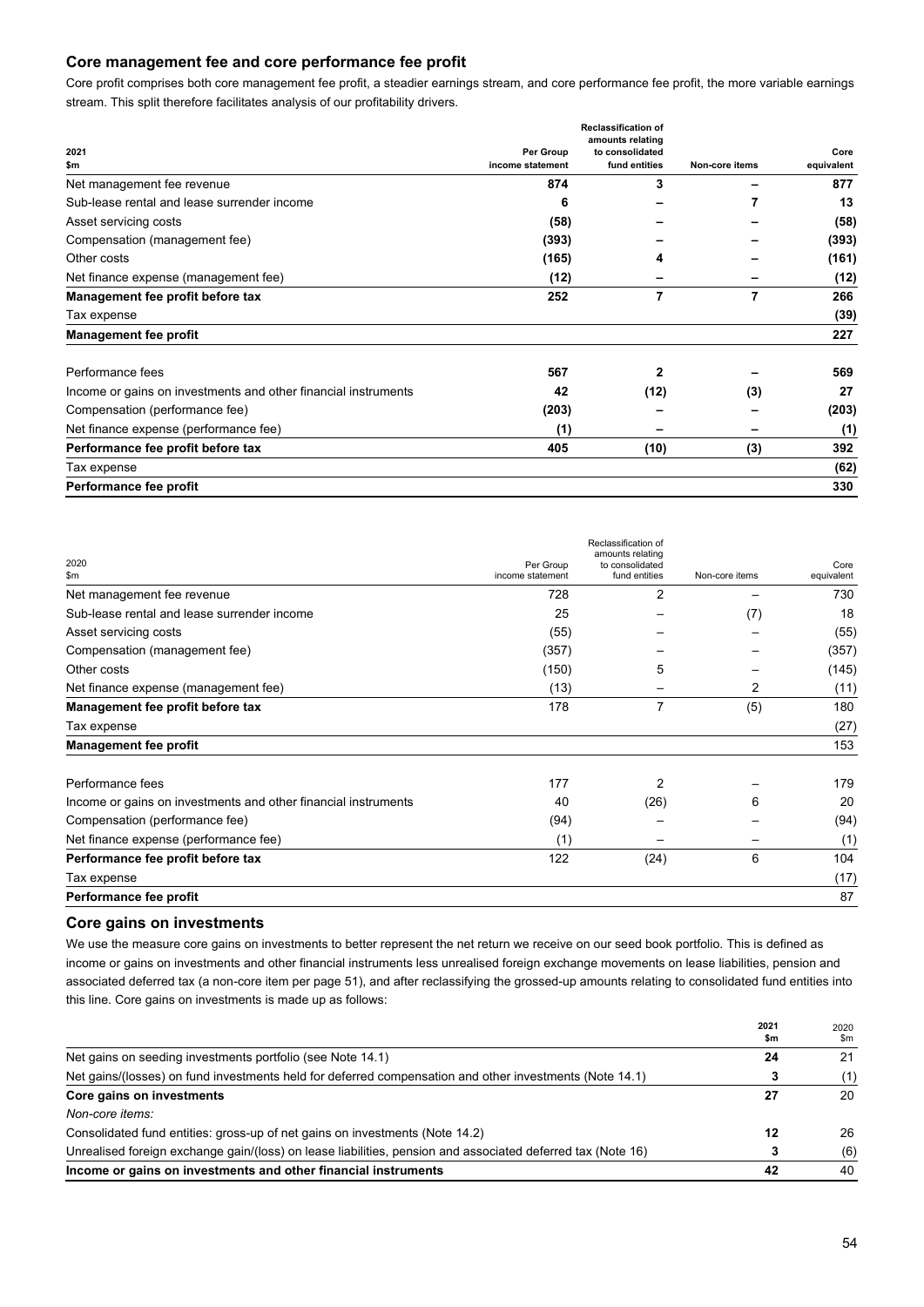# **Core tax rate**

The core tax rate is the effective tax rate on core profit before tax and is equal to the tax on core profit divided by core profit before tax. The tax expense on core profit before tax is calculated by excluding the tax benefit/expense related to non-core items from the statutory tax expense, together with amounts relating to the utilisation or recognition of available US deferred tax assets (Note 21). Therefore, tax on core profit best reflects our cash taxes payable.

The impact of non-core items on our tax expense is outlined below:

|                                                                                                 | Note to the<br>Group<br>financial<br>statements | 2021<br>\$m | 2020<br>\$m |
|-------------------------------------------------------------------------------------------------|-------------------------------------------------|-------------|-------------|
| <b>Statutory tax expense</b>                                                                    |                                                 | 103         | 41          |
| Tax on non-core items:                                                                          |                                                 |             |             |
| Amortisation of acquired intangible assets                                                      |                                                 |             | 6           |
| Impairment of right-of-use lease asset – investment property                                    |                                                 |             | 4           |
| Unrealised foreign exchange movements on lease liabilities, pension and associated deferred tax |                                                 |             |             |
| Non-core tax item on US deferred tax assets                                                     | 21                                              | (10)        | (8)         |
| Non-core tax items                                                                              |                                                 | (2)         | 3           |
| Core tax expense                                                                                |                                                 | 101         | 44          |
| Which comprises:                                                                                |                                                 |             |             |
| Tax expense on core management fee profit before tax                                            |                                                 | 39          | 27          |
| Tax expense on performance fee profit before tax                                                |                                                 | 62          | 17          |

The core tax rate is 15% for 2021 (2020: 16%), which has decreased largely due to a lower weighting of profits in the UK where the applicable statutory tax rate is 19%. The non-core tax item on US deferred tax assets comprises the partial recognition of US deferred tax assets in the year of \$2 million (2020: derecognition of \$14 million) offset by the consumption of \$12 million (2020: generation of \$6 million) as set out in Note 21.

# **Core EPS and core management fee EPS**

Core earnings per share (EPS) is calculated as core profit divided by the weighted average diluted number of shares. Core management fee EPS is calculated as core management fee profit divided by the weighted average diluted number of shares (page 49).

The reconciliation from statutory EPS measures (Note 26) to core EPS measures is provided below:

|                                  | 2021                  |                              | 2020             |                                   |
|----------------------------------|-----------------------|------------------------------|------------------|-----------------------------------|
|                                  | <b>Profits</b><br>\$m | <b>Diluted</b><br><b>EPS</b> | Profits<br>\$m\$ | <b>Diluted</b><br><b>EPS</b><br>¢ |
| Statutory profit after tax       | 487                   | 33.8                         | 138              | 9.3                               |
| Non-core items (excluding tax)   | 68                    | 4.7                          | 105              | 7.1                               |
| Non-core tax items               | 2                     | 0.2                          | (3)              | (0.2)                             |
| Core profit                      | 557                   | 38.7                         | 240              | 16.2                              |
| Less core performance fee profit | (330)                 | (23.0)                       | (87)             | (5.9)                             |
| Core management fee profit       | 227                   | 15.7                         | 153              | 10.3                              |

# **Core cash flows from operations excluding working capital movements**

Cash flows from operating activities excluding working capital movements can be reconciled to cash flows from operating activities as reported in the Group cash flow statement as follows:

|                                                                     | 2021<br>\$m | 2020<br>\$m |
|---------------------------------------------------------------------|-------------|-------------|
| Cash flows from operating activities                                | 484         | 392         |
| Add back changes in working capital                                 |             |             |
| Change in receivables                                               | 102         | (50)        |
| Change in other financial assets                                    | 163         | (31)        |
| Change in payables                                                  | (49)        | 30          |
| Core cash flows from operations excluding working capital movements | 700         | 341         |